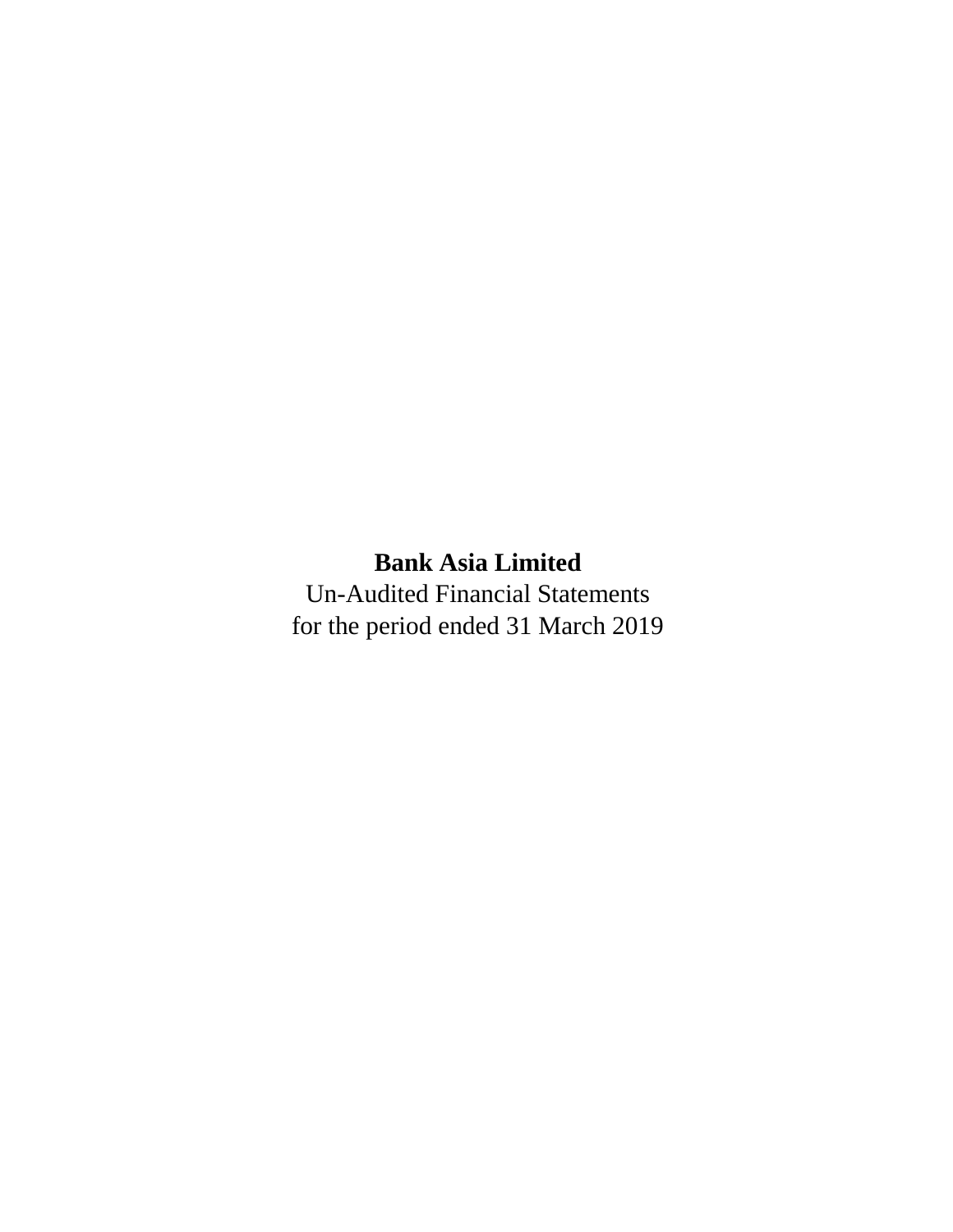|                                                                                |              | <b>Amount in Taka</b> |                   |
|--------------------------------------------------------------------------------|--------------|-----------------------|-------------------|
| <b>Particulars</b>                                                             | <b>Notes</b> | 31 March 2019         | 31 Dec 2018       |
| <b>PROPERTY AND ASSETS</b>                                                     |              |                       |                   |
| Cash                                                                           |              | 16,037,188,771        | 15,555,719,854    |
| In hand (including foreign currencies)                                         | 4.1(a)       | 2,652,035,721         | 2,683,207,852     |
| Balance with Bangladesh Bank and its agent bank                                |              |                       |                   |
| (including foreign currencies)                                                 |              |                       |                   |
|                                                                                | 4.2(a)       | 13,385,153,050        | 12,872,512,002    |
| <b>Balance with other banks and financial institutions</b>                     | 5(a)         | 29,477,077,668        | 26, 243, 135, 322 |
| In Bangladesh                                                                  |              | 27,223,910,149        | 23,753,126,357    |
| Outside Bangladesh                                                             |              | 2,253,167,519         | 2,490,008,965     |
| Money at call and on short notice                                              | 6(a)         | 1,900,000,000         | 100,000,000       |
| <b>Investments</b>                                                             | 7(a)         | 31,134,854,804        | 36,544,202,442    |
| Government                                                                     |              | 27,693,662,958        | 33,133,291,838    |
| Others                                                                         |              | 3,441,191,846         | 3,410,910,604     |
|                                                                                |              |                       |                   |
| <b>Loans and advances/investments</b>                                          | 8(a)         | 222,808,930,264       | 217,552,931,835   |
| Loans, cash credits, overdrafts, etc/investments                               |              | 202,269,830,647       | 196,655,897,163   |
| Bills purchased and discounted                                                 |              | 20,539,099,617        | 20,897,034,672    |
|                                                                                | 9(a)         | 5,452,041,721         |                   |
| Fixed assets including premises, furniture and fixtures<br><b>Other assets</b> |              |                       | 5,445,867,834     |
|                                                                                | 10(a)        | 8,059,480,168         | 7,786,013,371     |
| Non - banking assets<br><b>Total assets</b>                                    |              | 314,869,573,396       | 309,227,870,658   |
|                                                                                |              |                       |                   |
| <b>LIABILITIES AND CAPITAL</b>                                                 |              |                       |                   |
| <b>Liabilities</b>                                                             |              |                       |                   |
| Borrowings from other banks, financial institutions and agents                 | 11(a)        | 35,221,990,522        | 31,379,916,599    |
| Subordinated non-convertible bonds                                             | 11(aa)       | 6,800,000,000         | 7,400,000,000     |
| <b>Deposits and other accounts</b>                                             | 12(a)        | 222,294,870,723       | 222,734,891,777   |
| Current/AI-wadeeah current accounts and other accounts                         |              | 45,323,795,753        | 47,487,805,711    |
| Bills payable                                                                  |              | 2,727,731,459         | 4,124,678,804     |
| Savings bank/Mudaraba savings bank deposits                                    |              | 39,721,844,780        | 39,558,517,712    |
| Fixed deposits/Mudaraba fixed deposits                                         |              | 134,521,498,731       | 131,563,889,550   |
| Bearer certificates of deposit                                                 |              |                       |                   |
| Other deposits                                                                 |              |                       |                   |
|                                                                                |              |                       |                   |
| <b>Other liabilities</b>                                                       | 13(a)        | 26,697,875,245        | 24,523,223,592    |
| <b>Total liabilities</b>                                                       |              | 291,014,736,490       | 286,038,031,968   |
| Capital/shareholders' equity                                                   |              |                       |                   |
| <b>Total shareholders' equity</b>                                              |              | 23,854,836,907        | 23,189,838,689    |
| Paid-up capital                                                                | 14.2         | 11,103,874,860        | 11,103,874,860    |
| Statutory reserve                                                              | 15           | 8,558,910,495         | 8,268,393,179     |
| Revaluation reserve                                                            | 16(a)        | 2,097,044,406         | 2,120,032,204     |
| General reserve                                                                |              | 8,166,144             | 8,166,144         |
| Retained earnings                                                              | 17(a)        | 2,082,476,598         | 1,686,898,121     |
| Foreign currency translation reserve                                           |              | 4,352,590             | 2,462,381         |
| Non-controlling interest                                                       | 17(b)        | 11,814                | 11,799            |
| Total liabilities and shareholders' equity                                     |              | 314,869,573,396       | 309,227,870,658   |
| <b>Net Assets Value per Share</b>                                              |              | 21.48                 | 20.88             |

### **Bank Asia Limited and Its Subsidiaries Consolidated Balance Sheet as at 31 March 2019**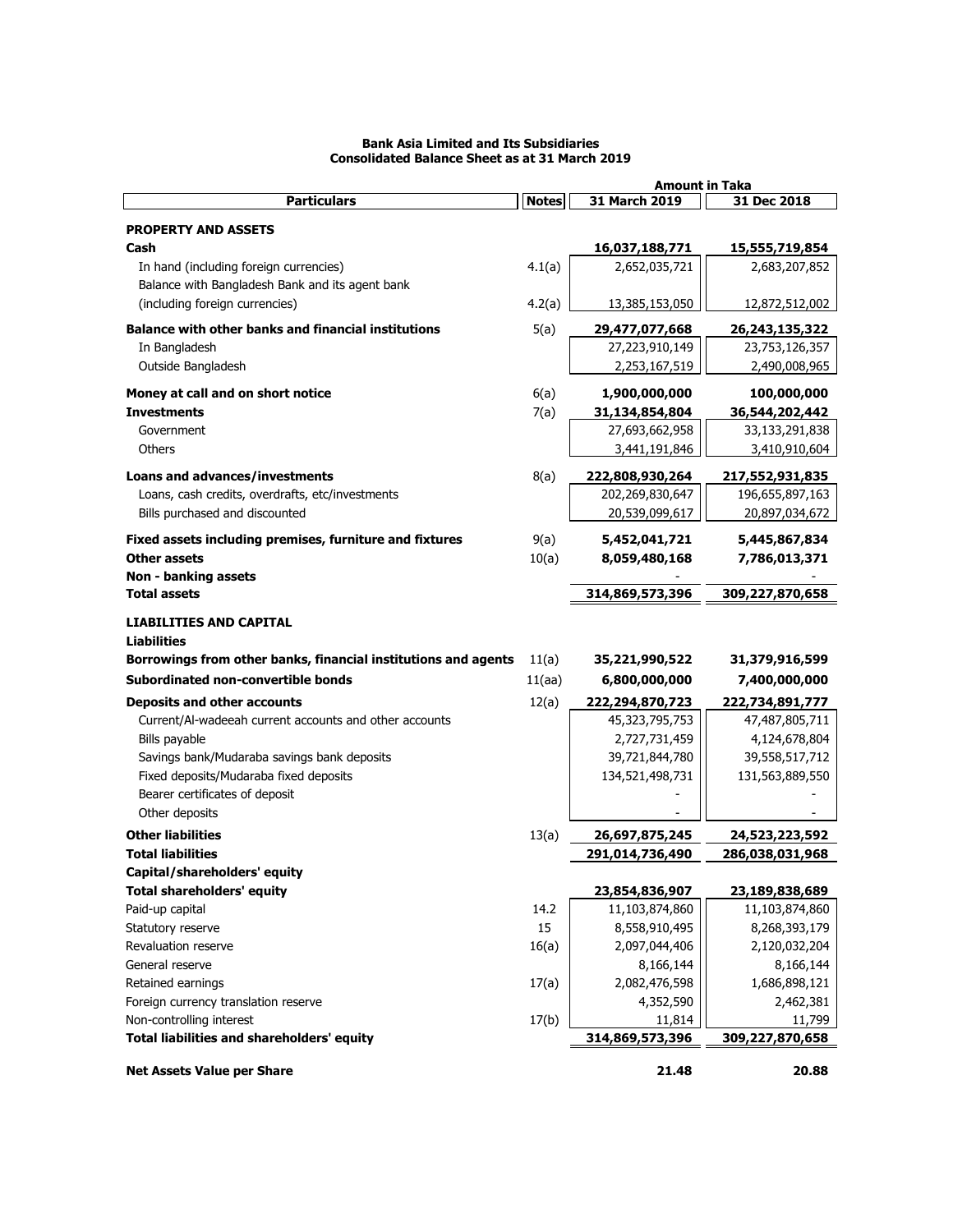### **Consolidated Balance Sheet as at 31 March 2019**

|                                                                       |              | <b>Amount in Taka</b> |                 |
|-----------------------------------------------------------------------|--------------|-----------------------|-----------------|
| <b>Particulars</b>                                                    | <b>Notes</b> | <b>31 March 2019</b>  | 31 Dec 2018     |
| <b>OFF-BALANCE SHEET ITEMS</b>                                        |              |                       |                 |
| <b>Contingent liabilities</b>                                         | 18           | 141,926,294,926       | 136,225,517,128 |
| Acceptances and endorsements                                          |              | 49,809,884,136        | 48,569,391,593  |
| Letters of quarantee                                                  |              | 45,117,423,673        | 41,312,967,803  |
| Irrevocable letters of credit                                         |              | 28,014,798,960        | 30,327,687,774  |
| Bills for collection                                                  |              | 18,984,188,157        | 16,015,469,958  |
| Other contingent liabilities                                          |              |                       |                 |
| <b>Other commitments</b>                                              |              | 389,429,290           | 1,233,739,359   |
| Documentary credits and short term trade-related transactions         |              |                       |                 |
| Forward assets purchased and forward deposits placed                  |              | 389,429,290           | 1,233,739,359   |
| Undrawn note issuance and revolving underwriting facilities           |              |                       |                 |
| Undrawn formal standby facilities, credit lines and other commitments |              |                       |                 |
| Total off-balance sheet items including contingent liabilities        |              | 142,315,724,216       | 137,459,256,487 |

-sd- -sd- -sd-President and Managing Director **Director** Director Director Chairman

-sd- -sd-Chief Financial Officer **Company Secretary**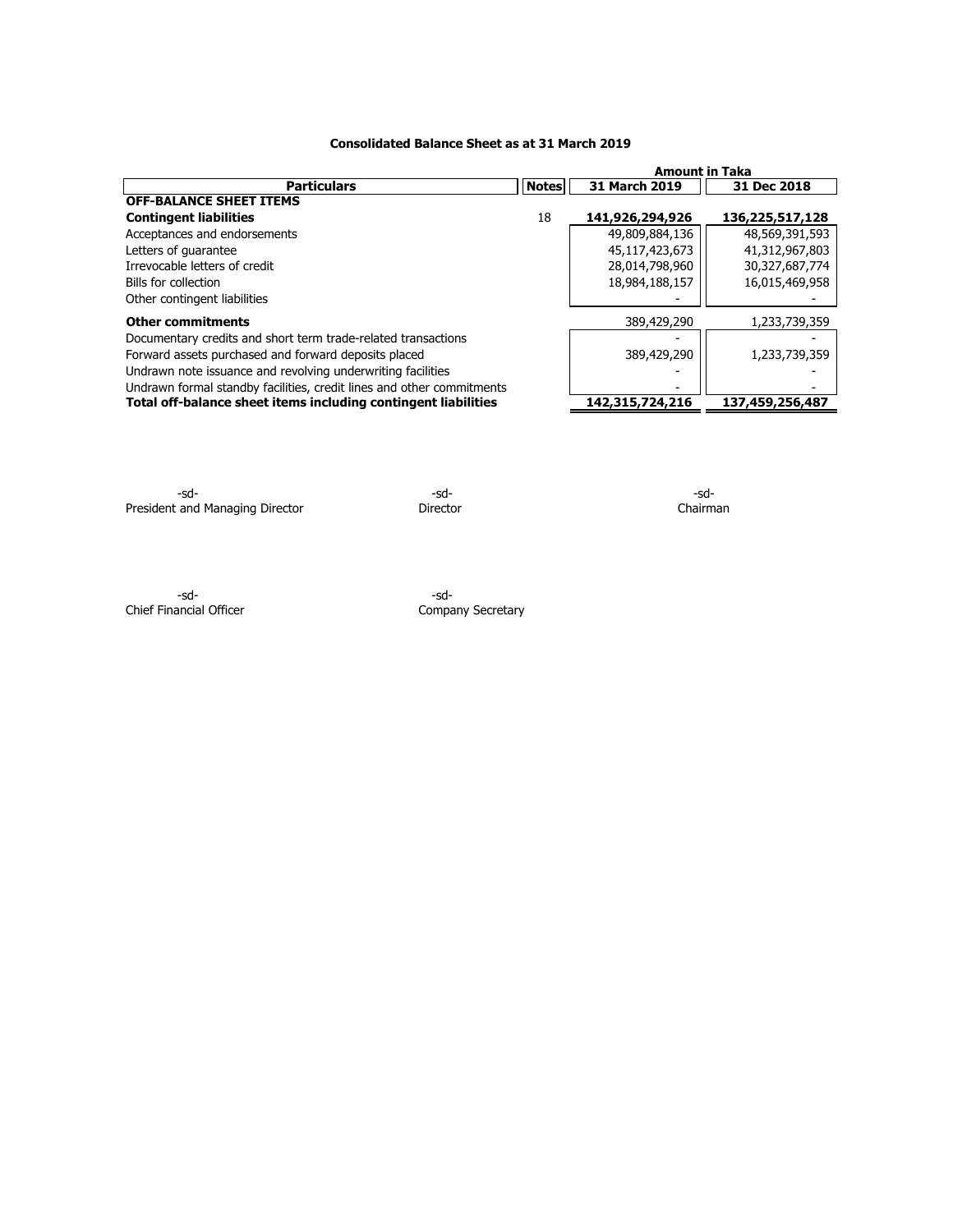### **Bank Asia Limited and Its Subsidiaries Consolidated Profit and Loss Statement for the period ended 31 March 2019**

|                                                |              | <b>Amount in Taka</b> |               |
|------------------------------------------------|--------------|-----------------------|---------------|
| <b>Particulars</b>                             | <b>Notes</b> | 31 March 2019         | 31 March 2018 |
| <b>OPERATING INCOME</b>                        |              |                       |               |
| Interest income                                | 20(a)        | 5,589,460,275         | 4,813,105,056 |
| Interest paid on deposits and borrowings, etc. | 21(a)        | 3,450,152,380         | 3,015,424,328 |
| <b>Net interest income</b>                     |              | 2,139,307,895         | 1,797,680,728 |
| Investment income                              | 22(a)        | 435,375,943           | 544,017,588   |
| Commission, exchange and brokerage             | 23(a)        | 977,364,348           | 704,442,890   |
| Other operating income                         | 24(a)        | 217,098,520           | 157,853,013   |
|                                                |              | 1,629,838,811         | 1,406,313,491 |
| Total operating income (A)                     |              | 3,769,146,706         | 3,203,994,219 |
| <b>OPERATING EXPENSES</b>                      |              |                       |               |
|                                                |              |                       |               |
| Salaries and allowances                        | 25(a)        | 743,546,412           | 629,372,017   |
| Rent, taxes, insurance, electricity, etc       | 26(a)        | 166,666,588           | 171,662,373   |
| Legal expenses                                 | 27(a)        | 4,869,068             | 5,760,356     |
| Postage, stamp, telecommunication, etc.        | 28(a)        | 31,971,476            | 21,675,856    |
| Stationery, printing, advertisements, etc      | 29(a)        | 36,610,982            | 19,922,539    |
| Managing Director's salary and fees            | 30           | 3,545,000             | 3,050,000     |
| Directors' fees                                | 31(a)        | 358,000               | 1,087,200     |
| Auditors' fees                                 | 32(a)        | 685,227               | 467,239       |
| Depreciation and repairs of Bank's assets      | 33(a)        | 122,390,684           | 110,856,034   |
| Other expenses                                 | 34(a)        | 420,550,068           | 367,173,436   |
| Total operating expenses (B)                   |              | 1,531,193,506         | 1,331,027,050 |
| Profit before provision (C=A-B)                |              | 2,237,953,201         | 1,872,967,169 |
| Provision for loans and advances/investments   |              |                       |               |
| General provision                              |              | (53, 943, 219)        | 435,770,630   |
| Specific provision                             |              | 801,615,964           | 171,448,617   |
|                                                | 13.2(a)      | 747,672,745           | 607,219,247   |
|                                                |              |                       |               |
| Provision for off-balance sheet items          | 13.3         | 16,716,128            | 49,412,221    |
| <b>Total provision (D)</b>                     | 34(c)        | 764,388,873           | 656,631,468   |
| Total profit before tax (C-D)                  |              | 1,473,564,328         | 1,216,335,701 |
| Provision for taxation                         |              |                       |               |
| Current tax                                    | 13.5.1(a)    | 784,444,600           | 616,044,738   |
| Deferred tax                                   | 13.5.2       |                       | 10,000,000    |
|                                                |              | 784,444,600           | 626,044,738   |
| Net profit after tax                           |              | 689,119,728           | 590,290,963   |
| <b>Appropriations</b>                          |              |                       |               |
| Statutory reserve                              | 15           | 290,517,316           | 243,195,757   |
| General reserve                                |              |                       |               |
|                                                |              | 290,517,316           | 243,195,757   |
| <b>Retained surplus</b>                        |              | 398,602,412           | 347,095,206   |
| <b>Attributable to:</b>                        |              |                       |               |
| Equity holders of Bank Asia Limited            |              | 398,602,397           | 347,095,195   |
| Non-controlling interest                       |              | 15                    | 11            |
|                                                |              | 398,602,412           | 347,095,206   |
|                                                |              |                       |               |
| <b>Earnings Per Share (EPS)</b>                |              | 0.62                  | 0.53          |
|                                                |              |                       |               |

-sd- -sd- -sd-President and Managing Director **Director** Director **Director** Chairman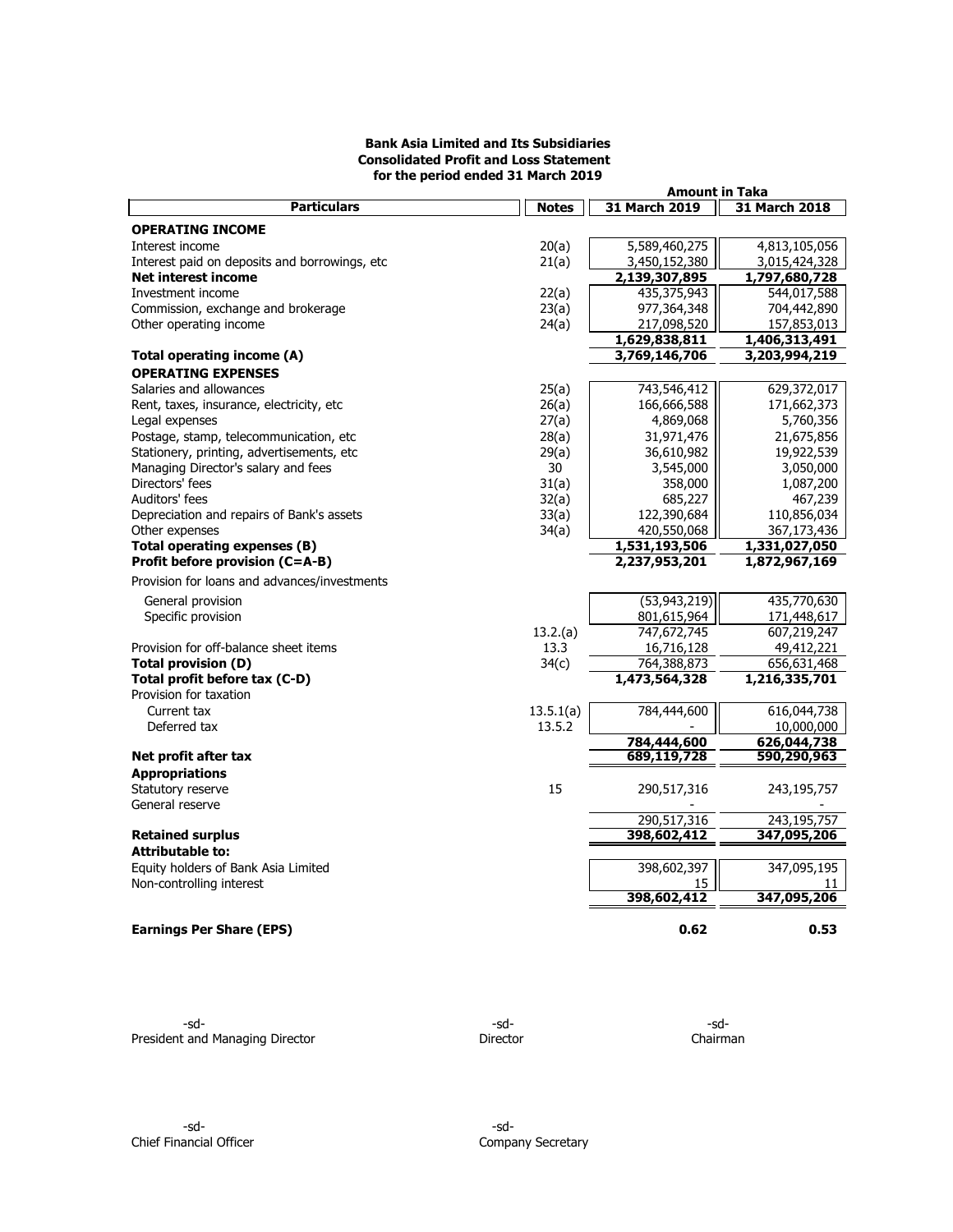### **Bank Asia Limited and Its Subsidiaries Consolidated Cash Flow Statement for the period ended 31 March 2019**

|                                                                      |              | <b>Amount in Taka</b>           |                                    |
|----------------------------------------------------------------------|--------------|---------------------------------|------------------------------------|
| <b>Particulars</b>                                                   | <b>Notes</b> | 31 March 2019                   | 31 March 2018                      |
| Cash flows from operating activities (A)                             |              |                                 |                                    |
| Interest receipts                                                    |              | 5,339,596,375                   | 4,547,599,665                      |
| Interest payments                                                    |              | (3,218,607,813)                 | (2,650,636,073)                    |
| Dividends receipts                                                   |              | 6,952,302                       |                                    |
| Fees and commission receipts                                         |              | 977,364,348                     | 704,442,890                        |
| Recoveries on loans previously written off                           |              | 10,274,065                      | 3,700,000                          |
| Cash payment to employees                                            |              | (784, 642, 405)                 | (642, 981, 825)                    |
| Cash payment to suppliers                                            |              | (51, 805, 313)                  | (33,748,778)                       |
| Income tax paid                                                      |              | (347, 558, 930)                 | (298, 950, 723)                    |
| Receipts from other operating activities                             | 35(a)        | 228,276,393                     | 160,809,137                        |
| Payments for other operating activities                              | 36(a)        | (628, 645, 428)                 | (570, 876, 460)                    |
| Operating cash flow before changes in operating assets & liabilities |              | 1,531,203,595                   | 1,219,357,833                      |
| Increase/(decrease) in operating assets and liabilities              |              |                                 |                                    |
| Loans and advances to customers and banks                            |              | (5,255,998,429)                 | (5,091,710,771)                    |
| Other assets                                                         |              | 326,834,529                     | (65, 904, 340)                     |
| Deposits from customers and banks                                    |              | (440, 021, 054)                 | (8,359,643,495)                    |
| <b>Trading liabilities</b>                                           |              | 3,842,073,923                   | 6,503,010,028                      |
| Other liabilities                                                    |              | 819,847,120                     | 1,066,899,889                      |
| Net Increase/(decrease) in operating assets and liabilities          |              | (707,263,910)                   | (5,947,348,690)                    |
| Net cash flows from operating activities                             |              | 823,939,684                     | (4,727,990,857)                    |
| Cash flows from investing activities (B)                             |              |                                 |                                    |
| Investments in treasury bills, bonds and others                      |              | 5,439,628,880                   | (438, 315, 190)                    |
| Sale/(Purchase) of trading securities                                |              | (30, 281, 242)                  | (55, 136, 542)                     |
| (Purchase)/disposal of fixed assets                                  |              | (117, 674, 959)                 | (127, 165, 265)                    |
| Net cash flows from/(used in) investing activities                   |              | 5,291,672,679                   | (620, 616, 997)                    |
| Cash flows from financing activities (C)                             |              |                                 |                                    |
| Adjustment of subordinated non-convertible bond                      |              | (600,000,000)                   | (600,000,000)                      |
| Net cash flows from/(used in) financing activities                   |              | (600,000,000)                   | (600,000,000)                      |
| Net increase/(decrease) in cash and cash equivalents $(A+B+C)$       |              | 5,515,612,363                   | (5,948,607,854)                    |
| Effects of exchange rate changes on cash and cash equivalents        |              |                                 |                                    |
| Cash and cash equivalents at the beginning of the year               |              | 41,900,401,176                  | 48,012,769,325                     |
| Cash and cash equivalents at the end of the period                   |              | 47,416,013,539                  | 42,064,161,471                     |
| <b>Cash and cash equivalents:</b>                                    |              |                                 |                                    |
| Cash<br>Balance with Bangladesh Bank and its agent bank(s)           |              | 2,652,035,721<br>13,385,153,050 | 2,071,155,171<br>14, 143, 179, 699 |
| Balance with other banks and financial institutions                  |              | 29,477,077,668                  | 25,447,605,201                     |
| Money at call and on short notice                                    |              | 1,900,000,000                   | 400,000,000                        |
| Prize bonds                                                          |              | 1,747,100                       | 2,221,400                          |
|                                                                      |              | 47,416,013,539                  | 42,064,161,471                     |
|                                                                      |              |                                 |                                    |
| <b>Net Operating Cash Flows per Share</b>                            |              | 0.74                            | (4.26)                             |

-sd- -sd- -sd-President and Managing Director **Director** Director **Director** Chairman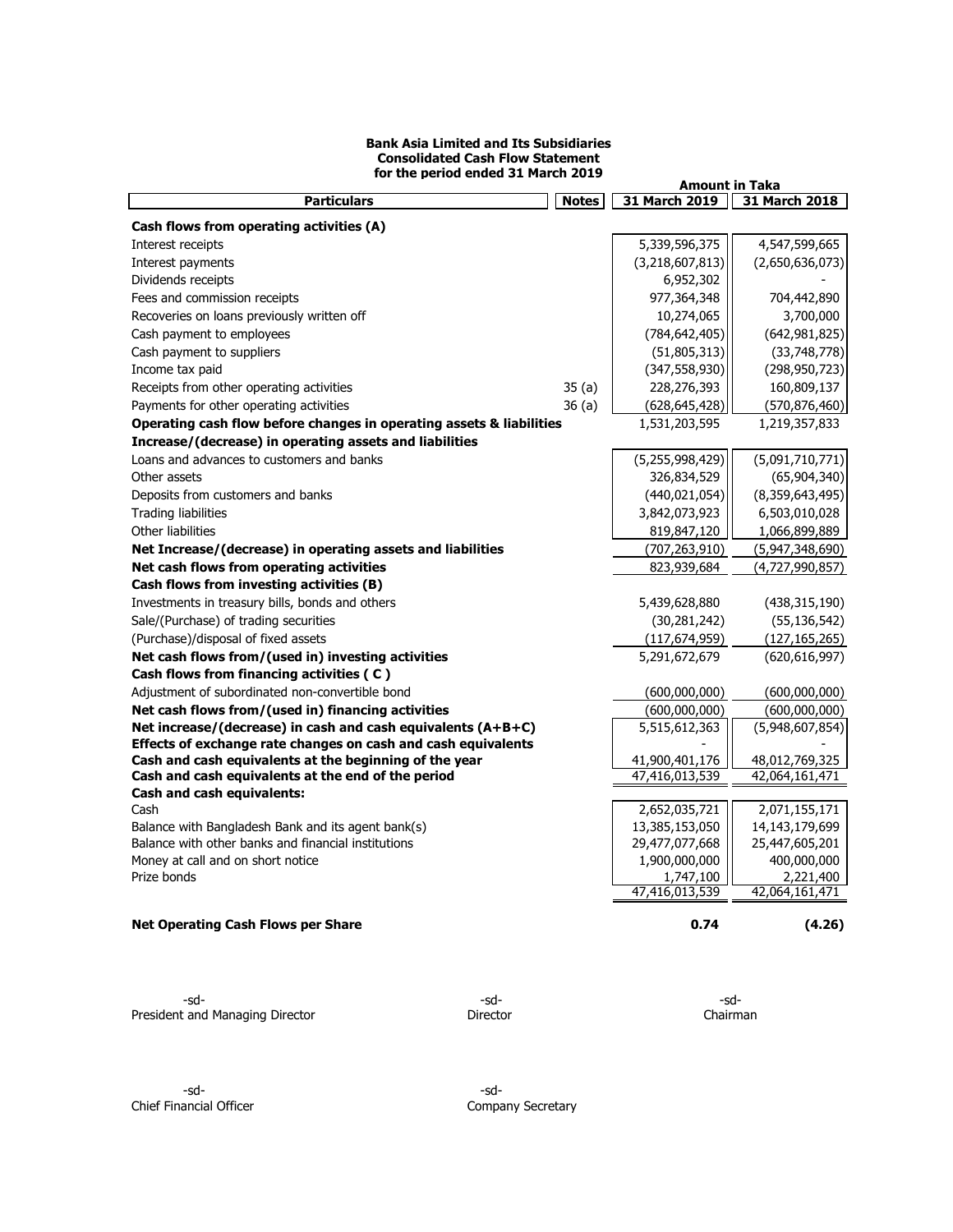| <b>Bank Asia Limited and Its Subsidiaries</b>                                  |  |
|--------------------------------------------------------------------------------|--|
| Consolidated Statement of Changes in Equity for the period ended 31 March 2019 |  |

|                                                                                                    |                    |                             |                               |                    |                                               |                             |                |                                 | Amount in Taka         |
|----------------------------------------------------------------------------------------------------|--------------------|-----------------------------|-------------------------------|--------------------|-----------------------------------------------|-----------------------------|----------------|---------------------------------|------------------------|
| <b>Particulars</b>                                                                                 | Paid-up<br>capital | <b>Statutory</b><br>reserve | <b>Revaluation</b><br>reserve | General<br>reserve | Foreign<br>currency<br>translation<br>reserve | <b>Retained</b><br>earnings | <b>Total</b>   | Non-<br>controlling<br>interest | <b>Total</b><br>equity |
| Balance at 01 January 2018                                                                         | 9.870.110.990      | 7,345,137,782               | 2.154.384.193                 | 8,166,144          | .551.777                                      | .,554,316,722               | 20,933,667,608 | 11,723                          | 20,933,679,331         |
| Transferred during the period<br>Adjustment on revaluation of fixed assets and other<br>investment |                    | 243,195,757                 | 1,515,980                     |                    |                                               | (243, 195, 757)             | 1,515,980      |                                 | 1,515,980              |
| Transferred to retained earnings                                                                   |                    |                             |                               |                    |                                               |                             |                |                                 |                        |
| Foreign currency translation for opening retained earnings                                         |                    |                             |                               |                    |                                               | (2,846,079)                 | (2,846,079)    |                                 | (2,846,079)            |
| Foreign currency translation for the period                                                        |                    |                             |                               |                    | (24, 854)                                     |                             | (24, 854)      |                                 | (24, 854)              |
| Issue of bonus shares                                                                              |                    |                             |                               |                    |                                               |                             |                |                                 |                        |
| Net profit for the period                                                                          |                    |                             |                               |                    |                                               | 590,290,952                 | 590,290,952    | 11                              | 590,290,963            |
| Balance as at 31 March 2018                                                                        | 9.870.110.990      | 7,588,333,539               | 2,155,900,173                 | 8,166,144          | ,526,922                                      | .898.565.839                | 21,522,603,607 | 11,734                          | 21,522,615,341         |
| Transferred during the period<br>Adjustment on revaluation of fixed assets and other               |                    | 680,059,640                 | 17,847,295                    |                    |                                               | (680, 059, 640)             | 17,847,295     |                                 | 17,847,295             |
| investment                                                                                         |                    |                             |                               |                    |                                               |                             |                |                                 |                        |
| Transferred to retained earnings                                                                   |                    |                             | (53,715,264)                  |                    |                                               | 53,715,264                  |                |                                 |                        |
| Foreign currency translation for opening retained earnings                                         |                    |                             |                               |                    |                                               | 5,341,048                   | 5,341,048      |                                 | 5,341,048              |
| Foreign currency translation for the period                                                        |                    |                             |                               |                    | 935,459                                       |                             | 935,459        |                                 | 935,459                |
| Issue of bonus shares                                                                              | 1,233,763,870      |                             |                               |                    |                                               | (1,233,763,870)             |                | 65                              |                        |
| Net profit for the period                                                                          |                    | 8,268,393,179               |                               |                    |                                               | 1,643,099,481               | 1,643,099,481  | 11,799                          | 1,643,099,546          |
| Balance as at 31 December 2018<br>Transferred during the period                                    | 11,103,874,860     |                             | 2,120,032,204                 | 8,166,144          | 2,462,381                                     | 1,686,898,121               | 23,189,826,890 |                                 | 23,189,838,689         |
| Adjustment on revaluation of fixed assets and other                                                |                    | 290,517,316                 | (22, 987, 798)                |                    |                                               | (290, 517, 316)             | (22, 987, 798) |                                 | (22, 987, 798)         |
| investment<br>Transferred to retained earnings                                                     |                    |                             |                               |                    |                                               |                             |                |                                 |                        |
| Foreign currency translation for opening retained earnings                                         |                    |                             |                               |                    |                                               | (3,023,920)                 | (3,023,920)    |                                 | (3,023,920)            |
| Foreign currency translation for the period                                                        |                    |                             |                               |                    | 1,890,208                                     |                             | 1,890,208      |                                 | 1,890,208              |
| Issue of bonus shares                                                                              |                    |                             |                               |                    |                                               |                             |                |                                 |                        |
| Net profit for the period                                                                          |                    |                             |                               |                    |                                               | 689,119,713                 | 689,119,713    | 15                              | 689,119,728            |
| Balance at 31 March 2019                                                                           | 11,103,874,860     | 8,558,910,495               | 2,097,044,406                 | 8,166,144          | 4,352,590                                     | 2,082,476,598               | 23,854,825,093 | 11,814                          | 23,854,836,907         |

-sd- -sd-Chief Financial Officer Company Secretary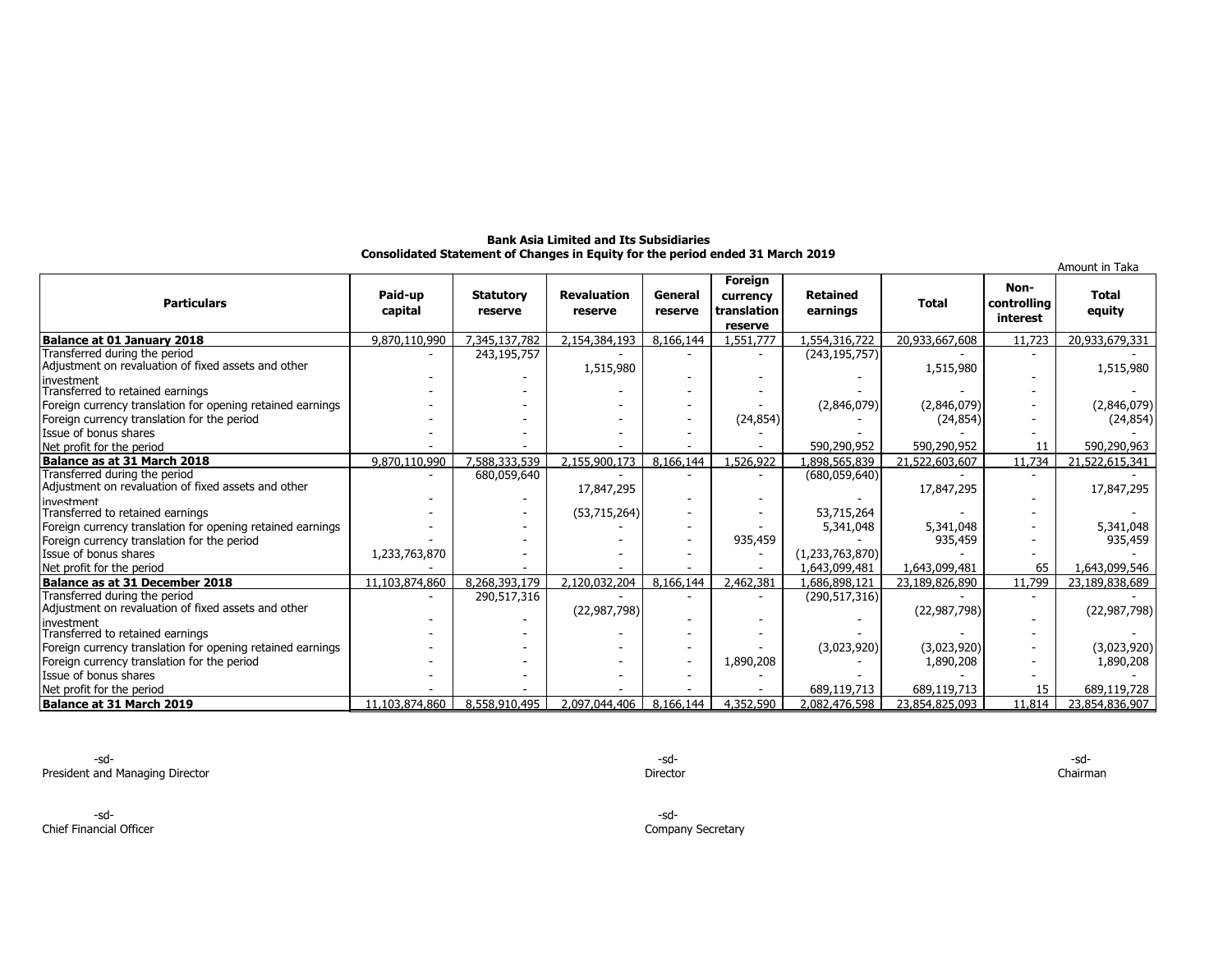### **Bank Asia Limited Balance Sheet as at 31 March 2019**

|                                                                |              | <b>Amount in Taka</b> |                 |
|----------------------------------------------------------------|--------------|-----------------------|-----------------|
| <b>Particulars</b>                                             | <b>Notes</b> | 31 March 2019         | 31 Dec 2018     |
| <b>PROPERTY AND ASSETS</b>                                     |              |                       |                 |
| Cash                                                           |              | 16,031,174,612        | 15,552,120,728  |
| In hand (including foreign currencies)                         | 4.1          | 2,646,021,562         | 2,679,608,726   |
| Balance with Bangladesh Bank and its agent bank                |              |                       |                 |
| (including foreign currencies)                                 | 4.2          | 13,385,153,050        | 12,872,512,002  |
| <b>Balance with other banks and financial institutions</b>     |              | 29,045,877,833        | 25,865,613,166  |
| In Bangladesh                                                  | 5.1          | 26,918,384,464        | 23,488,274,856  |
| Outside Bangladesh                                             | 5.2          | 2,127,493,369         | 2,377,338,310   |
| Money at call and on short notice                              | 6            | 1,900,000,000         | 100,000,000     |
| <b>Investments</b>                                             | 7            | 30,562,615,907        | 35,999,198,344  |
| Government                                                     |              | 27,693,662,958        | 33,133,291,838  |
| <b>Others</b>                                                  |              | 2,868,952,949         | 2,865,906,506   |
|                                                                |              |                       |                 |
| <b>Loans and advances/investments</b>                          | 8            | 219,867,744,894       | 214,618,151,145 |
| Loans, cash credits, overdrafts, etc/investments               |              | 199,328,645,277       | 193,721,116,473 |
| Bills purchased and discounted                                 |              | 20,539,099,617        | 20,897,034,672  |
| Fixed assets including premises, furniture and fixtures        | 9            | 5,437,638,645         | 5,431,553,592   |
| Other assets                                                   | 10           | 9,979,941,399         | 9,724,763,581   |
| Non - banking assets                                           |              |                       |                 |
| <b>Total assets</b>                                            |              | 312,824,993,290       | 307,291,400,556 |
| <b>LIABILITIES AND CAPITAL</b>                                 |              |                       |                 |
| <b>Liabilities</b>                                             |              |                       |                 |
| Borrowings from other banks, financial institutions and agents | 11           | 35,172,694,124        | 31,318,674,113  |
| Subordinated non-convertible bonds                             | $11$ (aa)    | 6,800,000,000         | 7,400,000,000   |
| <b>Deposits and other accounts</b>                             | 12           | 221,995,580,188       | 222,471,716,244 |
| Current/Al-wadeeah current accounts and other accounts         |              | 45,024,505,218        | 47,224,630,178  |
| Bills payable                                                  |              | 2,727,731,459         | 4,124,678,804   |
| Savings bank/Mudaraba savings bank deposits                    |              | 39,721,844,780        | 39,558,517,712  |
| Fixed deposits/Mudaraba fixed deposits                         |              | 134,521,498,731       | 131,563,889,550 |
| Bearer certificates of deposit                                 |              |                       |                 |
| Other deposits                                                 |              |                       |                 |
| <b>Other liabilities</b>                                       | 13           | 24,846,477,780        | 22,760,876,373  |
| <b>Total liabilities</b>                                       |              | 288,814,752,092       | 283,951,266,730 |
| Capital/shareholders' equity                                   |              |                       |                 |
| <b>Total shareholders' equity</b>                              |              | 24,010,241,198        | 23,340,133,826  |
| Paid-up capital                                                | 14.2         | 11,103,874,860        | 11,103,874,860  |
| Statutory reserve                                              | 15           | 8,558,910,495         | 8,268,393,179   |
| Revaluation reserve                                            | 16           | 2,097,044,406         | 2,120,032,204   |
| General reserve                                                |              | 8,166,144             | 8,166,144       |
| Retained earnings                                              | 17           | 2,242,245,293         | 1,839,667,438   |
| Total liabilities and shareholders' equity                     |              | 312,824,993,290       | 307,291,400,556 |
|                                                                |              |                       |                 |
| <b>Net Assets Value per Share</b>                              |              | 21.62                 | 21.02           |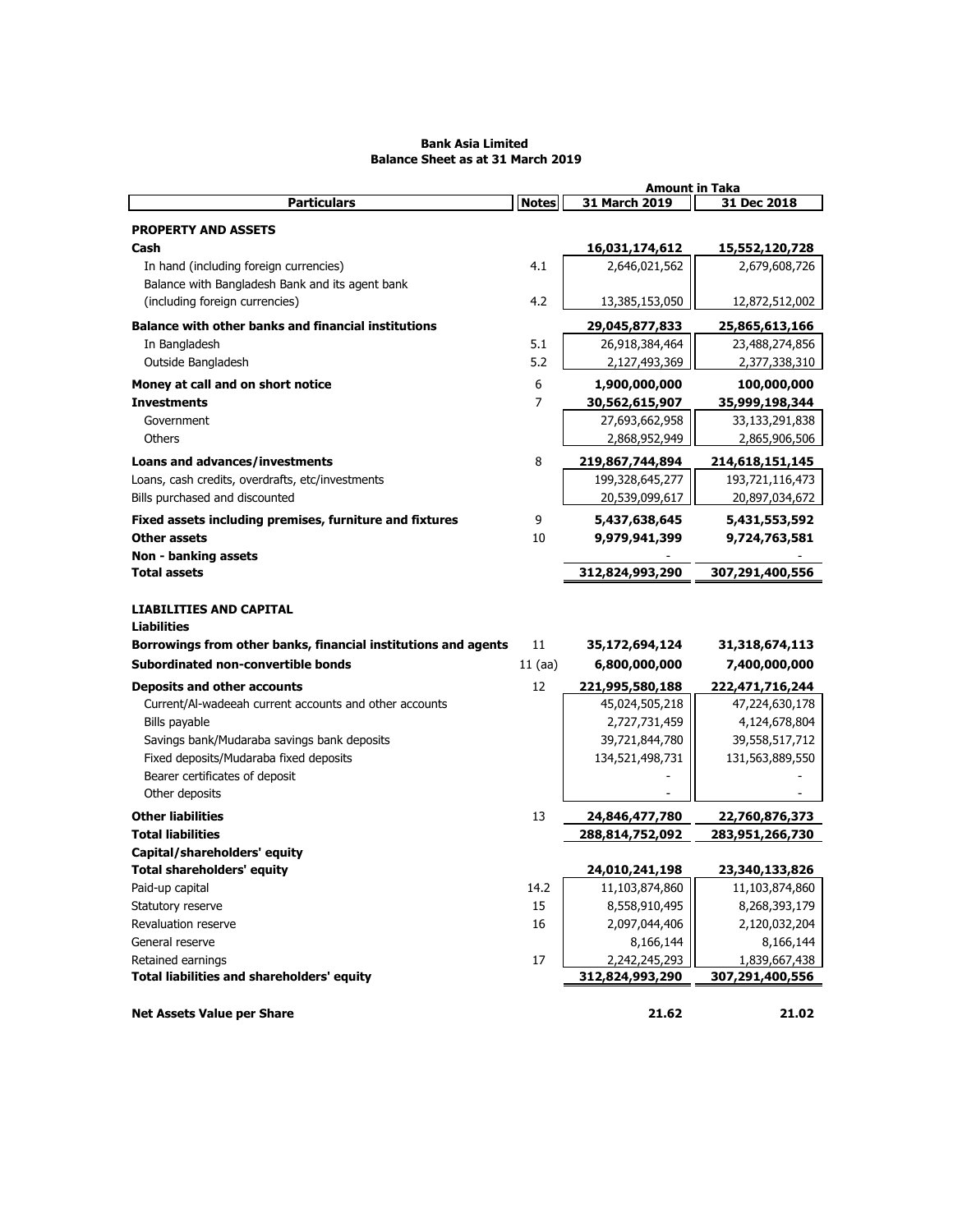|                                                                       |              | <b>Amount in Taka</b> |                 |
|-----------------------------------------------------------------------|--------------|-----------------------|-----------------|
| <b>Particulars</b>                                                    | <b>Notes</b> | 31 March 2019         | 31 Dec 2018     |
| <b>OFF-BALANCE SHEET ITEMS</b>                                        |              |                       |                 |
| <b>Contingent liabilities</b>                                         | 18           | 141,926,294,926       | 136,225,517,128 |
| Acceptances and endorsements                                          |              | 49,809,884,136        | 48,569,391,593  |
| Letters of quarantee                                                  |              | 45,117,423,673        | 41,312,967,803  |
| Irrevocable letters of credit                                         |              | 28,014,798,960        | 30,327,687,774  |
| Bills for collection                                                  |              | 18,984,188,157        | 16,015,469,958  |
| Other contingent liabilities                                          |              |                       |                 |
| <b>Other commitments</b>                                              |              | 389,429,290           | 1,233,739,359   |
| Documentary credits and short term trade-related transactions         |              |                       |                 |
| Forward assets purchased and forward deposits placed                  |              | 389,429,290           | 1,233,739,359   |
| Undrawn note issuance and revolving underwriting facilities           |              |                       |                 |
| Undrawn formal standby facilities, credit lines and other commitments |              |                       |                 |
| Total off-balance sheet items including contingent liabilities        |              | 142,315,724,216       | 137,459,256,487 |

### **Balance Sheet as at 31 March 2019**

-sd- -sd- -sd-President and Managing Director **Director** Director **Director** Chairman

-sd- -sd-Chief Financial Officer Chief Company Secretary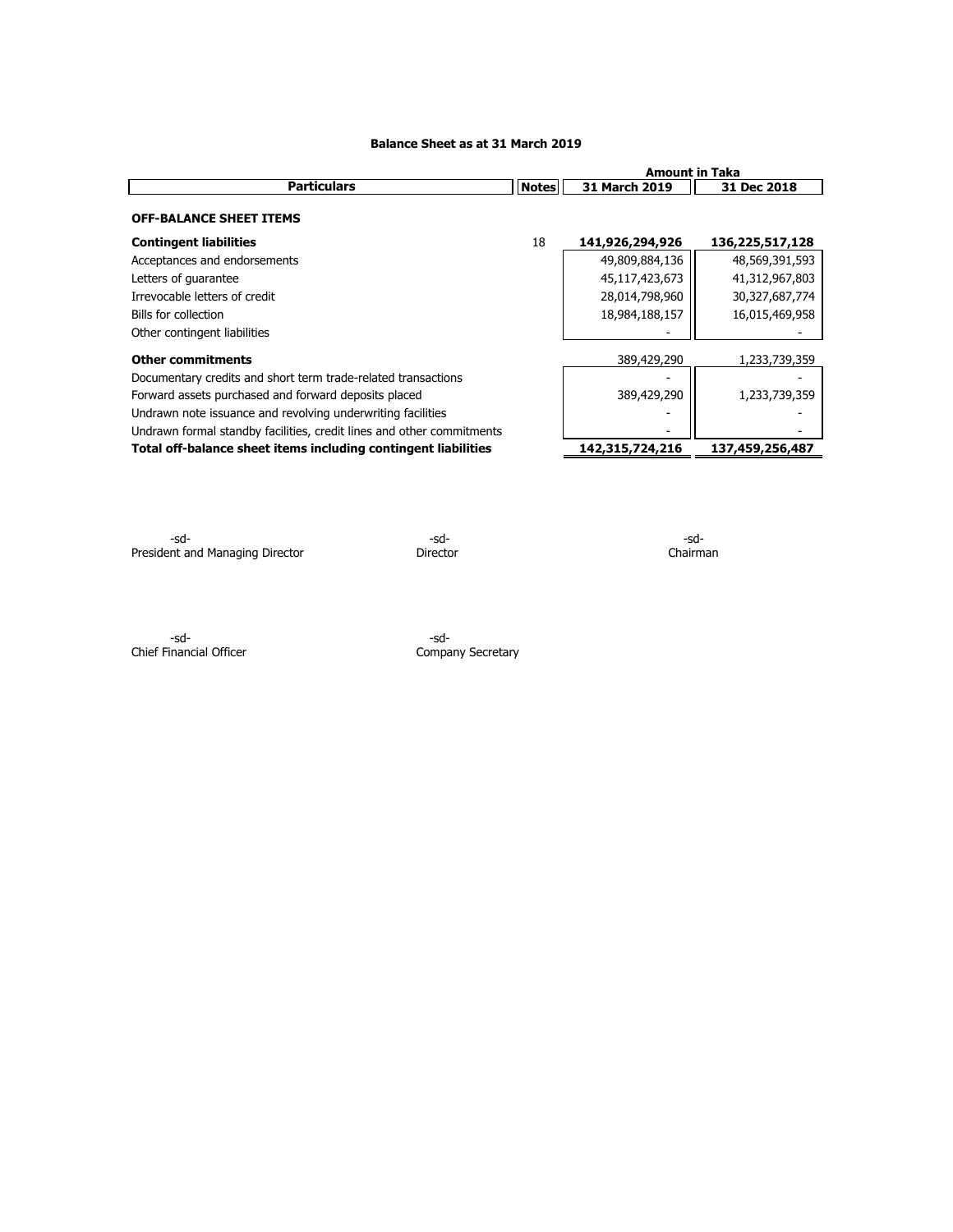### **Bank Asia Limited Profit and Loss Statement for the period ended 31 March 2019**

|                                                         |              | <b>Amount in Taka</b> |               |
|---------------------------------------------------------|--------------|-----------------------|---------------|
| <b>Particulars</b>                                      | <b>Notes</b> | 31 March 2019         | 31 March 2018 |
| <b>OPERATING INCOME</b>                                 |              |                       |               |
| Interest income                                         | 20           | 5,479,643,838         | 4,796,249,069 |
| Interest paid on deposits and borrowings, etc.          | 21           | 3,397,125,708         | 3,014,334,030 |
| <b>Net interest income</b>                              |              | 2,082,518,130         | 1,781,915,039 |
| Investment income                                       | 22           | 435,375,943           | 544,017,588   |
| Commission, exchange and brokerage                      | 23           | 931,904,115           | 675,267,074   |
| Other operating income                                  | 24           | 209,583,321           | 156,022,870   |
|                                                         |              | 1,576,863,379         | 1,375,307,532 |
| Total operating income (A)                              |              | 3,659,381,509         | 3,157,222,571 |
| <b>OPERATING EXPENSES</b>                               |              |                       |               |
| Salaries and allowances                                 | 25           | 719,866,791           | 611,865,578   |
| Rent, taxes, insurance, electricity, etc                | 26           | 159,309,015           | 164,774,025   |
| Legal expenses                                          | 27           | 4,532,892             | 5,164,116     |
| Postage, stamp, telecommunication, etc                  | 28           | 31,436,631            | 21,043,160    |
| Stationery, printing, advertisements, etc               | 29           | 36,059,405            | 19,349,938    |
| Managing Director's salary and fees                     | 30           | 3,545,000             | 3,050,000     |
| Directors' fees                                         | 31           | 312,000               | 1,032,000     |
| Auditors' fees                                          | 32           | 225,000               |               |
| Depreciation and repairs of Bank's assets               | 33           | 121,466,659           | 109,674,132   |
| Other expenses                                          | 34           | 412,652,665           | 358,659,369   |
| Total operating expenses (B)                            |              | 1,489,406,058         | 1,294,612,318 |
| Profit before provision (C=A-B)                         |              | 2,169,975,451         | 1,862,610,253 |
| Provision for loans and advances/investments            |              |                       |               |
| General provision                                       |              | (53, 943, 219)        | 435,770,630   |
| Specific provision                                      |              | 754,615,964           | 161,448,617   |
|                                                         | 13.2         | 700,672,745           | 597,219,247   |
| Provision for off-balance sheet items                   | 13.3         | 16,716,128            | 49,412,221    |
| Total provision (D)                                     |              | 717,388,873           | 646,631,468   |
| Total profit before tax (C-D)<br>Provision for taxation |              | 1,452,586,578         | 1,215,978,785 |
| Current tax                                             | 13.5.1       | 759,491,408           | 610,000,000   |
| Deferred tax                                            | 13.5.2       |                       | 10,000,000    |
| Provision for taxation                                  |              | 759,491,408           | 620,000,000   |
| Net profit after tax                                    |              | 693,095,170           | 595,978,785   |
| <b>Appropriations</b>                                   |              |                       |               |
| Statutory reserve                                       |              | 290,517,316           | 243,195,757   |
| General reserve                                         |              |                       |               |
|                                                         |              | 290,517,316           | 243,195,757   |
| <b>Retained surplus</b>                                 |              | 402,577,855           | 352,783,028   |
| <b>Earnings Per Share (EPS)</b>                         |              | 0.62                  | 0.54          |

-sd- -sd- -sd-President and Managing Director **Director** Director **Director** Chairman

-sd- -sd-Chief Financial Officer **Company Secretary**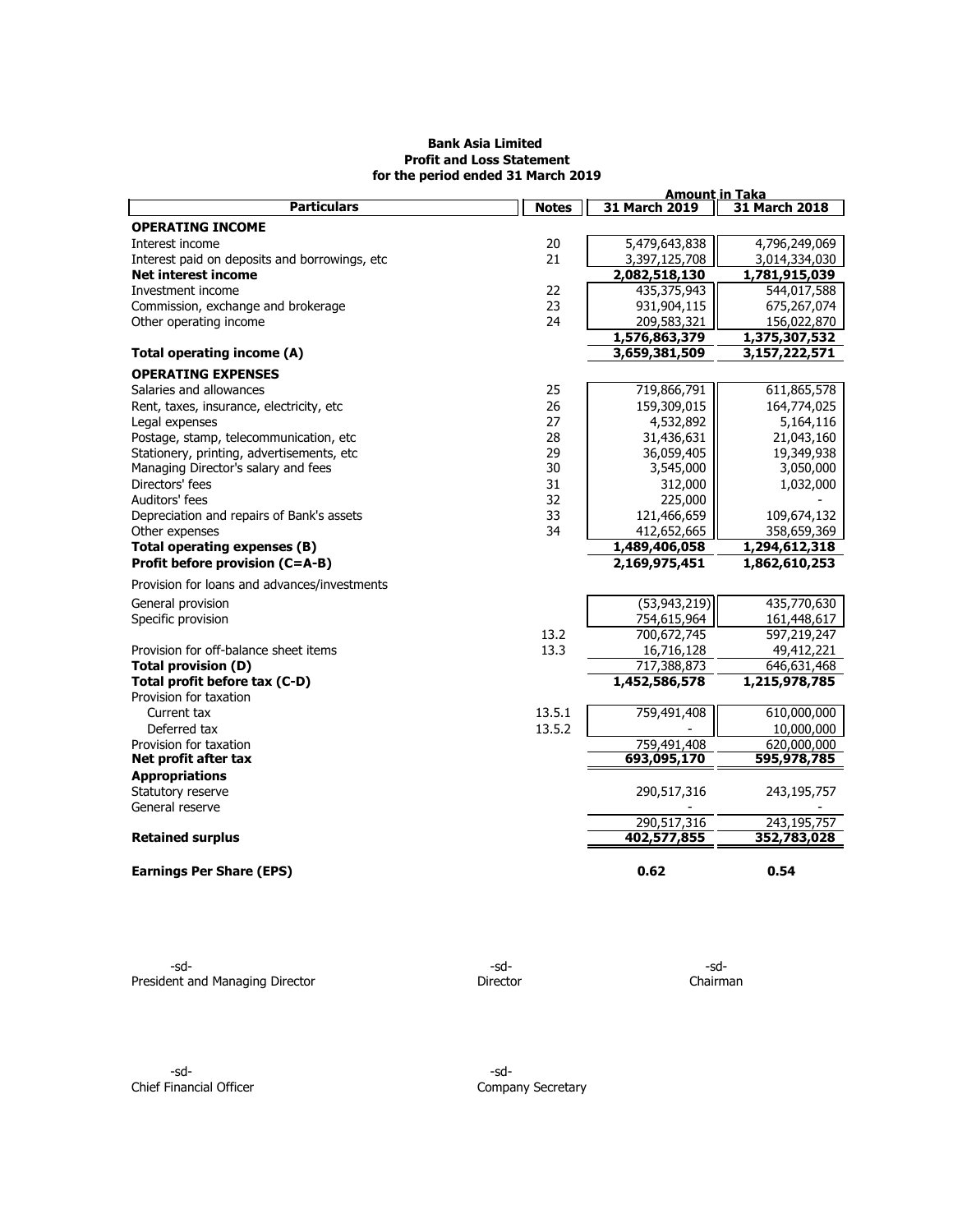### **Bank Asia Limited Cash Flow Statement for the period ended 31 March 2019**

|                                                                      |              | <b>Amount in Taka</b> |                    |
|----------------------------------------------------------------------|--------------|-----------------------|--------------------|
| <b>Particulars</b>                                                   | <b>Notes</b> | 31 March 2019         | 31 March 2018      |
| Cash flows from operating activities (A)                             |              |                       |                    |
| Interest receipts                                                    |              | 5,229,779,938         | 4,479,138,777      |
| Interest payments                                                    |              | (3, 165, 581, 141)    | (2,597,940,874)    |
| Dividends receipts                                                   |              | 6,952,302             |                    |
| Fees and commission receipts                                         |              | 931,904,115           | 675,267,074        |
| Recoveries on loans previously written off                           |              | 10,274,065            | 3,700,000          |
| Cash payment to employees                                            |              | (760, 962, 784)       | (625, 475, 386)    |
| Cash payment to suppliers                                            |              | (51, 253, 736)        | (33, 176, 177)     |
| Income tax paid                                                      |              | (339, 593, 456)       | (294, 047, 213)    |
| Receipts from other operating activities                             | 35           | 220,761,194           | 158,978,994        |
| Payments for other operating activities                              | 36           | (612,013,203)         | (553, 722, 670)    |
| Operating cash flow before changes in operating assets & liabilities |              | 1,470,267,294         | 1,212,722,525      |
| Increase/(decrease) in operating assets and liabilities              |              |                       |                    |
| Loans and advances to customers and banks                            |              | (5,249,593,749)       | (5, 191, 380, 795) |
| Other assets                                                         |              | 317,677,719           | (73, 901, 786)     |
| Deposits from customers and banks                                    |              | (476, 136, 056)       | (8,418,464,375)    |
| <b>Trading liabilities</b>                                           |              | 3,854,020,011         | 6,679,094,480      |
| Other liabilities                                                    |              | 819,073,713           | 1,099,844,063      |
| Net Increase/(decrease) in operating assets and liabilities          |              | (734,958,362)         | (5,904,808,414)    |
| Net cash flows from operating activities                             |              | 735,308,932           | (4,692,085,889)    |
| Cash flows from investing activities (B)                             |              |                       |                    |
| Investments in treasury bills, bonds and others                      |              | 5,439,628,880         | (438, 315, 190)    |
| Sale/(Purchase) of trading securities                                |              | (3,046,443)           | (17, 127)          |
| (Purchase)/sale of fixed assets                                      |              | (112, 371, 718)       | (127, 148, 162)    |
| Net cash flows from/(used in) investing activities                   |              | 5,324,210,719         | (565, 480, 479)    |
| Cash flows from financing activities (C)                             |              |                       |                    |
| Adjustment of subordinated non-convertible bond                      |              | (600,000,000)         | (600,000,000)      |
| Net cash flows from/(used in) financing activities                   |              | (600,000,000)         | (600,000,000)      |
| Net increase/(decrease) in cash and cash equivalents (A+B+C)         |              | 5,459,519,651         | (5,857,566,369)    |
| Effects of exchange rate changes on cash and cash equivalents        |              |                       |                    |
| Cash and cash equivalents at the beginning of the year               |              | 41,519,279,894        | 47,534,966,406     |
| Cash and cash equivalents at the end of the period                   |              | 46,978,799,545        | 41,677,400,037     |
| Cash and cash equivalents:                                           |              |                       |                    |
| Cash                                                                 |              | 2,646,021,562         | 2,067,717,584      |
| Balance with Bangladesh Bank and its agent bank(s)                   |              | 13,385,153,050        | 14, 143, 179, 699  |
| Balance with other banks and financial institutions                  |              | 29,045,877,833        | 25,064,281,355     |
| Money at call and on short notice                                    |              | 1,900,000,000         | 400,000,000        |
| Prize bonds                                                          |              | 1,747,100             | 2,221,400          |
|                                                                      |              | 46,978,799,545        | 41,677,400,037     |
|                                                                      |              |                       |                    |
| <b>Net Operating Cash Flows per Share</b>                            |              | 0.66                  | (4.23)             |
|                                                                      |              |                       |                    |

-sd- -sd- -sd-President and Managing Director **Director** Director **Director** Chairman

-sd- -sd-Chief Financial Officer Company Secretary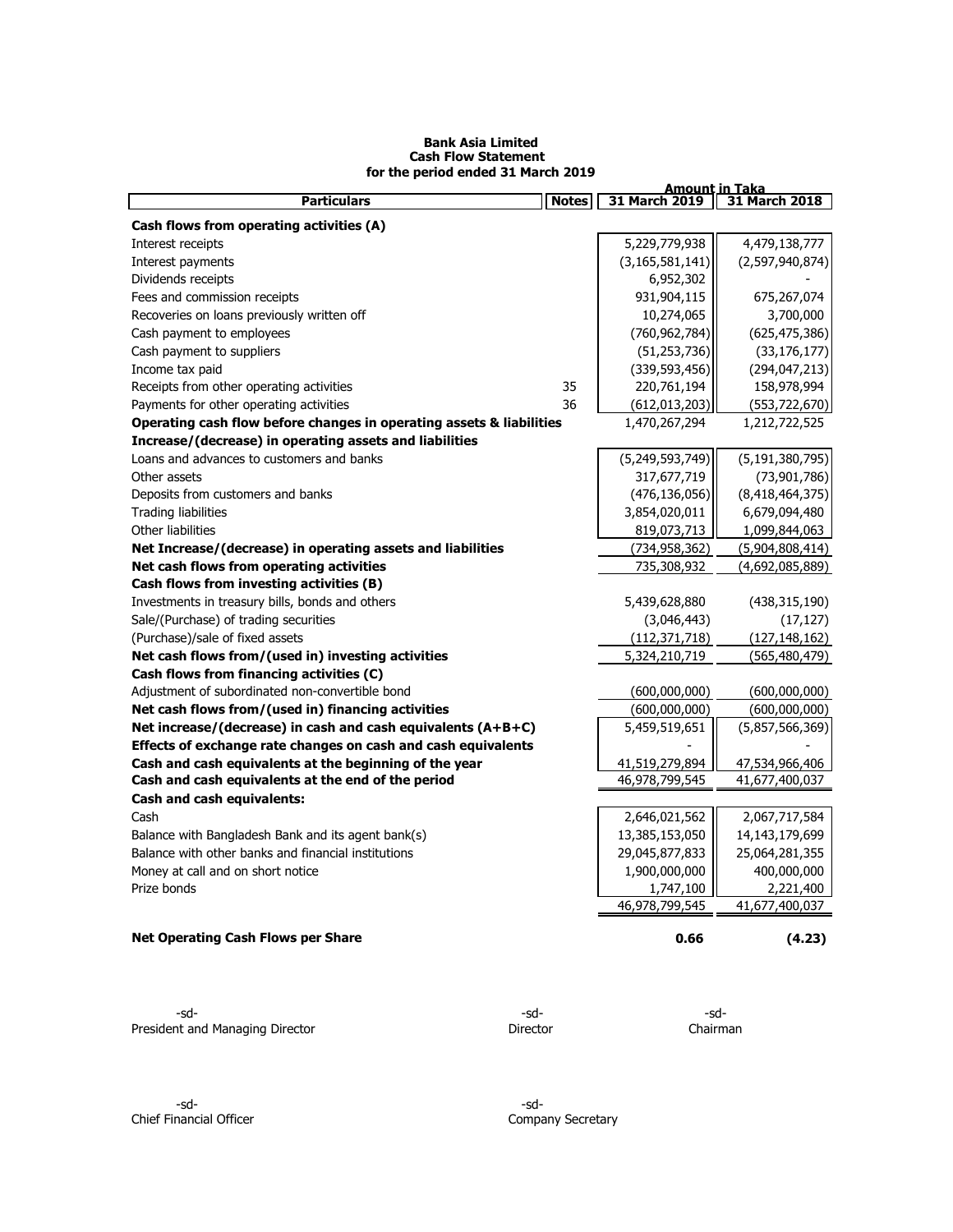### **Bank Asia Limited Statement of Changes in Equity for the period ended 31 March 2019**

|                                                                                                                                     |                    |                             |                               |                    |                             | Amount in Taka |
|-------------------------------------------------------------------------------------------------------------------------------------|--------------------|-----------------------------|-------------------------------|--------------------|-----------------------------|----------------|
| <b>Particulars</b>                                                                                                                  | Paid-up<br>capital | <b>Statutory</b><br>reserve | <b>Revaluation</b><br>reserve | General<br>reserve | <b>Retained</b><br>earnings | <b>Total</b>   |
| <b>Balance at 01 January 2018</b>                                                                                                   | 9,870,110,990      | 7,345,137,782               | 2,154,384,193                 | 8,166,144          | 1,676,694,455               | 21,054,493,564 |
| Transferred during the period<br>Adjustment on revaluation of fixed assets and other investment<br>Transferred to retained earnings |                    | 243,195,757                 | 1,515,980                     |                    | (243, 195, 757)             | 1,515,980      |
| Issue of bonus shares<br>Net profit for the period                                                                                  |                    |                             |                               |                    | 595,978,785                 | 595,978,785    |
| Balance at 31 March 2018                                                                                                            | 9,870,110,990      | 7,588,333,539               | 2,155,900,173                 | 8,166,144          | 2,029,477,483               | 21,651,988,328 |
| Transferred during the period                                                                                                       |                    | 680,059,640                 |                               |                    | (680, 059, 640)             |                |
| Adjustment on revaluation of fixed assets and other investment                                                                      |                    |                             | 17,847,295                    |                    |                             | 17,847,295     |
| Transferred to retained earnings                                                                                                    |                    |                             | (53, 715, 264)                |                    | 53,715,264                  |                |
| Issue of bonus shares                                                                                                               | 1,233,763,870      |                             |                               |                    | (1, 233, 763, 870)          |                |
| Net profit for the period                                                                                                           |                    |                             |                               |                    | 1,670,298,202               | 1,670,298,202  |
| Balance at 31 December 2018                                                                                                         | 11,103,874,860     | 8,268,393,179               | 2,120,032,204                 | 8,166,144          | 1,839,667,438               | 23,340,133,826 |
| Transferred during the period                                                                                                       |                    | 290,517,316                 |                               |                    | (290, 517, 316)             |                |
| Adjustment on revaluation of fixed assets and other investment                                                                      |                    |                             | (22, 987, 798)                |                    |                             | (22, 987, 798) |
| Transferred to retained earnings                                                                                                    |                    |                             |                               |                    |                             |                |
| Issue of bonus shares                                                                                                               |                    |                             |                               |                    |                             |                |
| Net profit for the period                                                                                                           |                    |                             |                               |                    | 693,095,170                 | 693,095,170    |
| Balance at 31 March 2019                                                                                                            | 11,103,874,860     | 8,558,910,495               | 2,097,044,406                 | 8,166,144          | 2,242,245,293               | 24,010,241,198 |

-sd- -sd- -sd-President and Managing Director Chairman **Director** Director Director Director Chairman

-sd- -sd-Chief Financial Officer Chief Financial Officer Company Secretary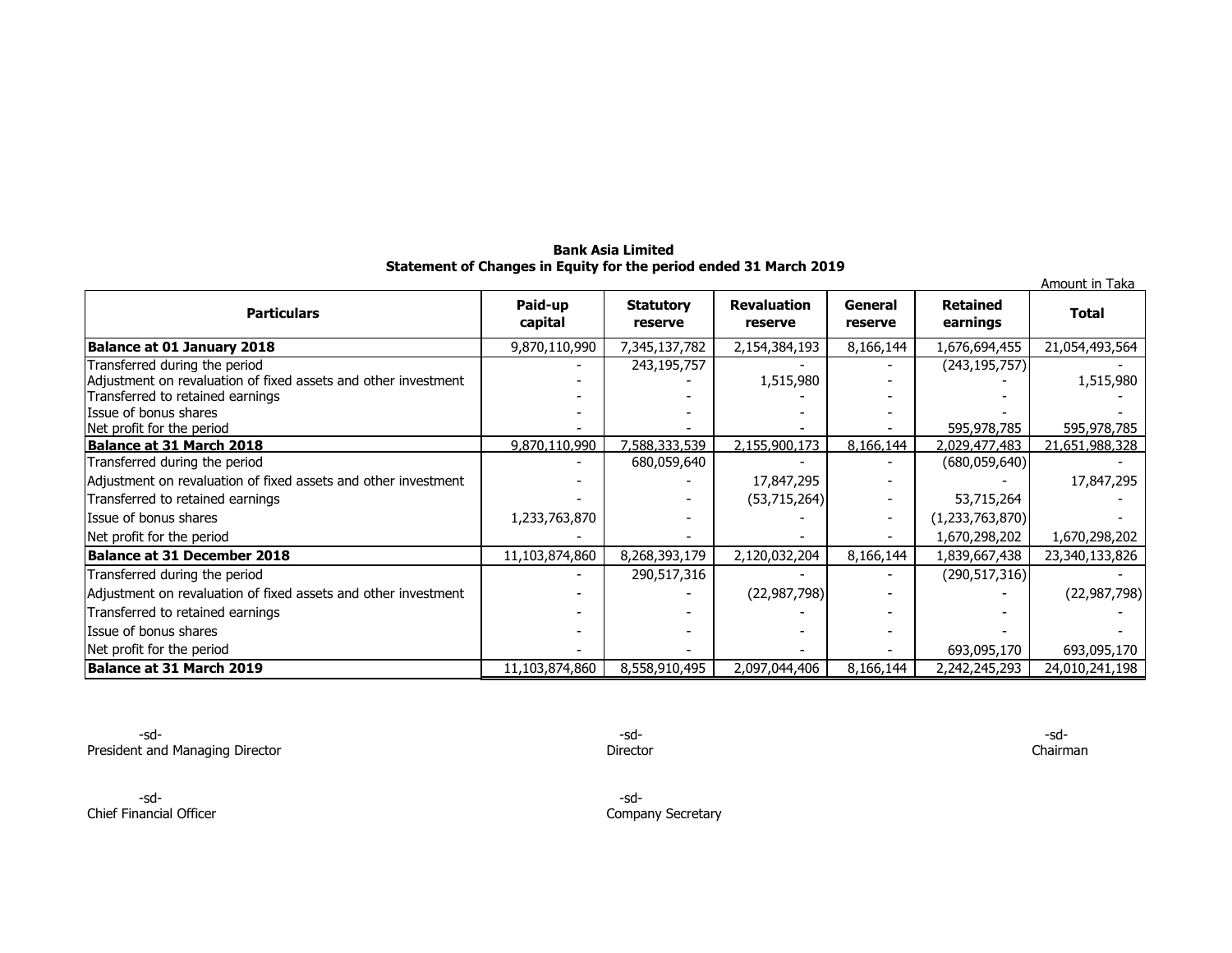### **Bank Asia Limited Selected explanatory notes to the financial statements for the period ended 31 March 2019**

- 1.1 Accounting policies in this Financial Statements are same as that applied in its last Annual Financial Statements of December 31, 2018. Consolidated financial Statements include position of Bank Asia Limited, Bank Asia Securities Limited, BA Exchange Company (UK) Limited and BA Express USA Inc.
- 1.2 Provision for income tax has been shown @ 37.50 % as prescribed in Finance Act, 2018 of the accounting profit made by the Bank after considering some of the taxable add backs of income and expenditures including provision for loans.

Cash Flow Statement

Cash Flow Statement is prepared in accordance with International Accounting Standard (IAS) 7 'Cash Flow Statement' and under the guideline of Bangladesh Bank BRPD Circular no. 14 dated 25 June 2003. The Statement shows the components of changes in cash and cash equivalents during the period.

### 2.0 Significant Notes

| 2.1 | Composition of Shareholders' Equity                              | Solo           | <b>Consolidated</b> |
|-----|------------------------------------------------------------------|----------------|---------------------|
|     | Paid-up capital (1,110,387,486 nos. Share Tk. 10 each)           | 11,103,874,860 | 11,103,874,860      |
|     | Statutory reserve                                                | 8,558,910,495  | 8,558,910,495       |
|     | Revaluation reserve                                              | 2,097,044,406  | 2,097,044,406       |
|     | General reserve                                                  | 8,166,144      | 8,166,144           |
|     | Retained earnings                                                | 2,242,245,293  | 2,082,476,598       |
|     | Foreign currency translation reserve<br>Non-controlling interest |                | 4,352,590<br>11,814 |
|     |                                                                  | 24,010,241,198 | 23,854,836,907      |
|     |                                                                  |                |                     |
| 2.2 | Net Assets Value per Share (NAV)                                 |                |                     |
|     | Total shareholders' equity                                       | 24,010,241,198 | 23,854,836,907      |
|     | Number of ordinary shares outstanding                            | 1,110,387,486  | 1,110,387,486       |
|     | NAV per Share as at 31 March 2019                                | 21.62          | 21.48               |
|     | NAV per Share as at 31 March 2018                                | 19.50          | 19.38               |
| 2.3 | Earnings per share (EPS)                                         |                |                     |
|     | Net profit after tax (Numerator)                                 | 693,095,170    | 689,119,728         |
|     | Number of ordinary shares outstanding                            | 1,110,387,486  | 1,110,387,486       |
|     | EPS for the period ended 31 March 2019                           | 0.62           | 0.62                |
|     | EPS for the period ended 31 March 2018                           | 0.54           | 0.53                |
| 2.4 | Net Operating Cash Flows per Share (NOCFPS)                      |                |                     |
|     | Net cash flows from operating activities                         | 735,308,932    | 823,939,684         |
|     | Number of ordinary shares outstanding                            | 1,110,387,486  | 1,110,387,486       |
|     | NOCFPS for the period ended 31 March 2019                        | 0.66           | 0.74                |
|     | NOCFPS for the period ended 31 March 2018                        | (4.23)         | (4.26)              |

The change was mainly due to increase of interest receipts and deposit inflows over previous quarter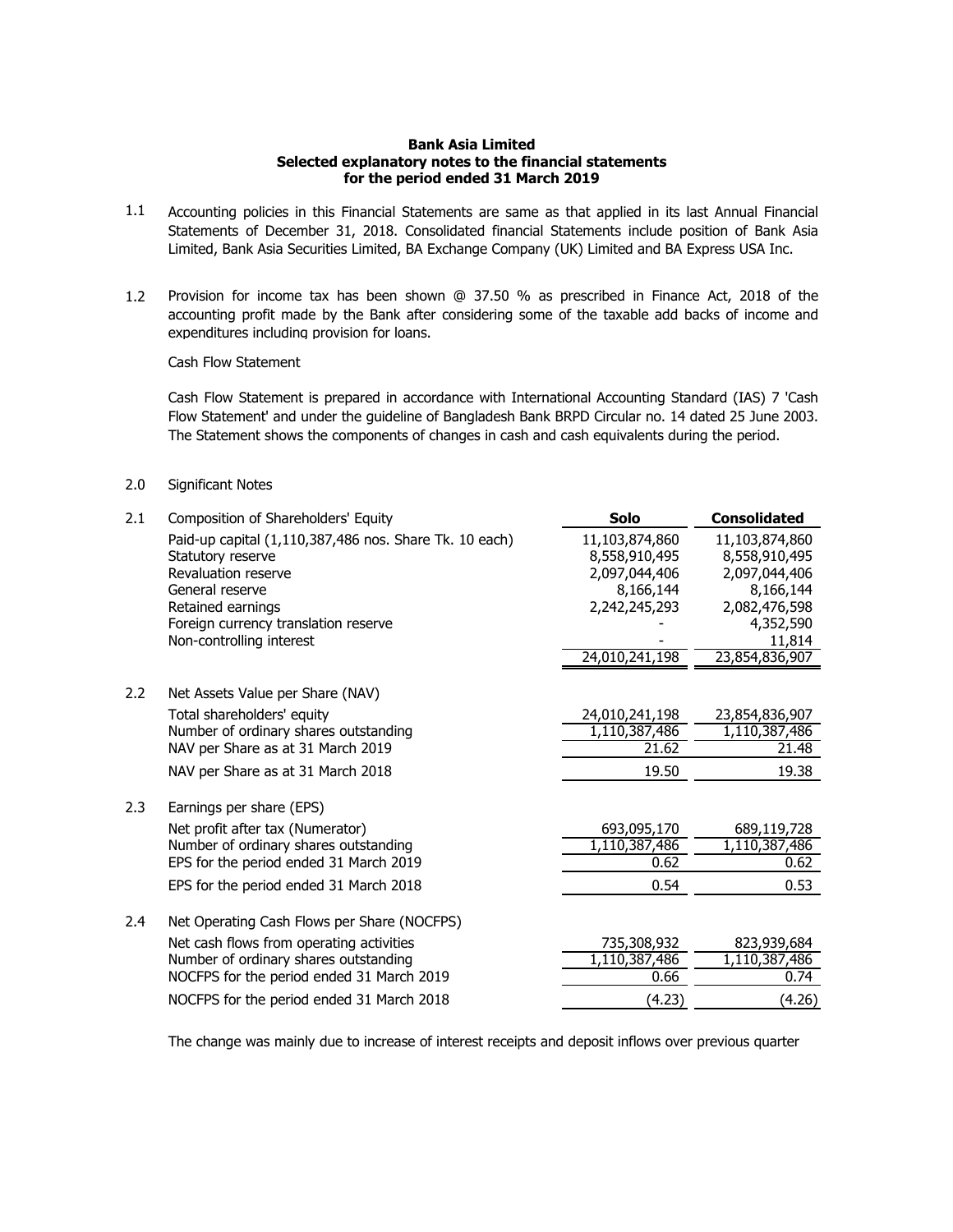### 2.5 Credit Ratings of the bank

As per BRPD Circular no. 06 dated 5 July 2006, the bank has done its credit rating by Credit Rating Agency of Bangladesh (CRAB) based on the financial statements as at and for the year ended December 31, 2017. The following ratings have been awarded:

|                          |                | Ratings   |            |         |
|--------------------------|----------------|-----------|------------|---------|
| Periods                  | Date of Rating | Lona Term | Short Term | Outlook |
| January to December 2017 | June 27,2018   | AA2       | $ST-2$     | Stable  |
| January to December 2016 | June 21,2017   | AA2       | $ST-2$     | Stable  |

#### 2.6 General:

a) Figures appearing in these financial statements have been rounded off to the nearest Taka.

b) Figures of previous period have been rearranged wherever necessary to conform to current period's presentation.

3.0 The Board of Directors in its 404th meeting held on March 21, 2019 has recommended 5 % cash dividend and 5% stock dividend subject to the approval of the shareholders at the next Annual General Meeting.

For Bank Asia Limited

-sd- -sd- -sd-President & Managing Director **Director** Director Chairman

-sd- -sd-Chief Financial Officer Chief Financial Officer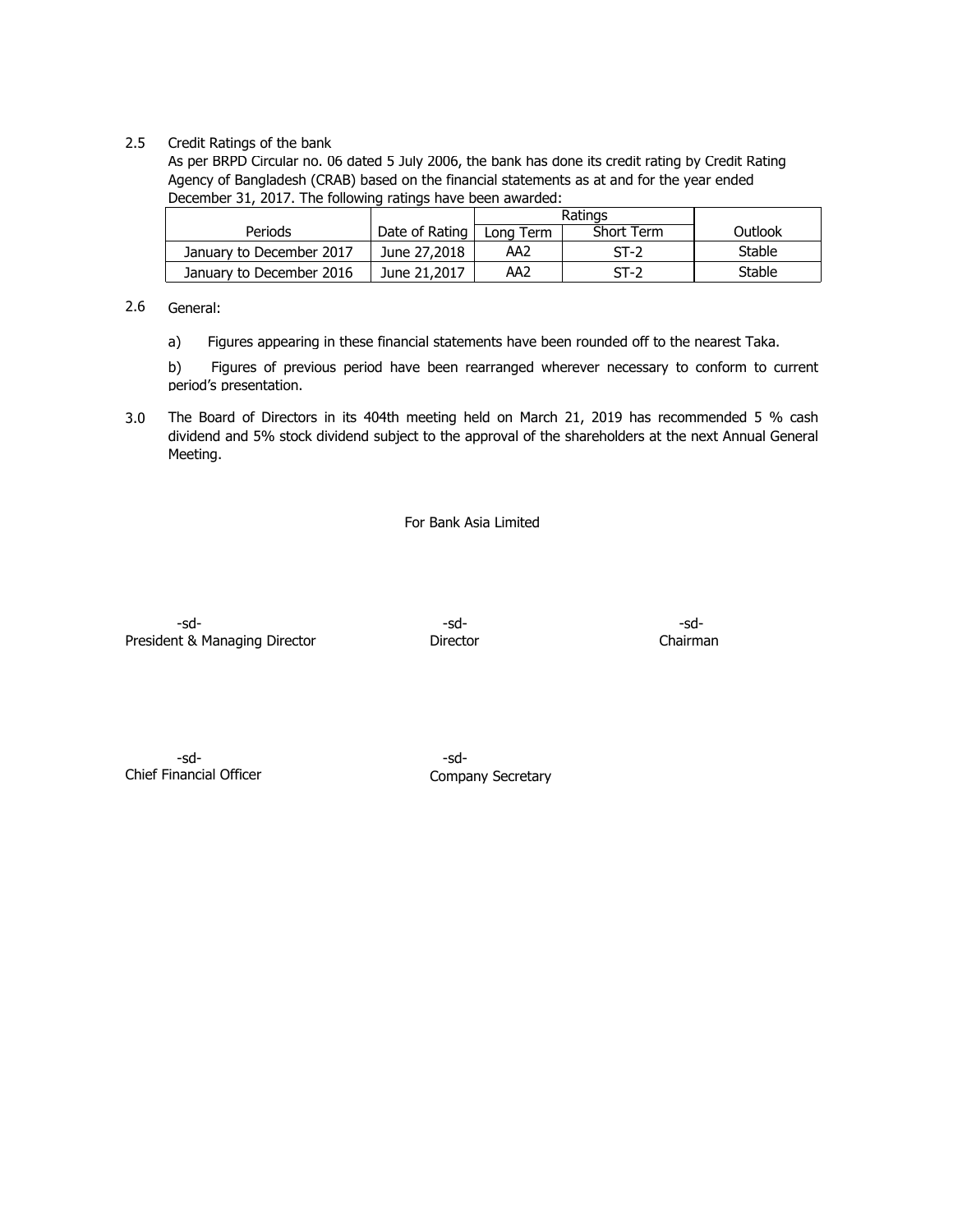**Bank Asia Limited**

|  | Notes to financial statements for the year ended 31 March 2019 |  |  |
|--|----------------------------------------------------------------|--|--|
|--|----------------------------------------------------------------|--|--|

|        |                                                                                                | <b>Amount in Taka</b>           |                              |
|--------|------------------------------------------------------------------------------------------------|---------------------------------|------------------------------|
|        | <b>Particulars</b>                                                                             | 31 March 2019                   | 31 Dec 2018                  |
| 4      | Cash                                                                                           |                                 |                              |
| 4.1    | In hand                                                                                        |                                 |                              |
|        | <b>Conventional and Islamic banking</b>                                                        |                                 |                              |
|        | Local currency (including foreign currencies)                                                  | 2,587,883,493                   | 2,642,651,071                |
|        | Foreign currencies                                                                             | 58,138,069                      | 36,957,655                   |
|        |                                                                                                | 2,646,021,562                   | 2,679,608,726                |
|        | Off-shore banking unit                                                                         |                                 |                              |
|        |                                                                                                | 2,646,021,562                   | 2,679,608,726                |
| 4.1(a) | <b>Consolidated cash in hand</b>                                                               |                                 |                              |
|        | Bank Asia Limited                                                                              | 2,646,021,562                   | 2,679,608,726                |
|        | Bank Asia Securities Limited                                                                   | 36,319                          | 7,290                        |
|        | BA Exchange Company (UK) Limited                                                               | 5,827,033                       | 3,483,040                    |
|        | BA Express USA, Inc                                                                            | 150,807<br>2,652,035,721        | 108,796<br>2,683,207,852     |
|        |                                                                                                |                                 |                              |
| 4.2    | Balance with Bangladesh Bank and its agent bank (including foreign<br>currencies)              |                                 |                              |
|        | <b>Conventional and Islamic banking</b>                                                        |                                 |                              |
|        | Balance with Bangladesh Bank                                                                   |                                 |                              |
|        | Local currency (statutory deposit)                                                             | 12,509,993,790                  | 11,813,624,203               |
|        | Foreign currencies                                                                             | 258,014,739                     | 333,978,489                  |
|        |                                                                                                | 12,768,008,529                  | 12,147,602,692               |
|        | Balance with agent bank (Sonali Bank Limited)<br>Local currency                                | 617,144,521                     | 724,909,310                  |
|        | Foreign currencies                                                                             |                                 |                              |
|        |                                                                                                | 617,144,521                     | 724,909,310                  |
|        |                                                                                                | 13,385,153,050                  | 12,872,512,002               |
|        | Off-shore banking unit                                                                         |                                 |                              |
|        |                                                                                                | 13,385,153,050                  | 12,872,512,002               |
| 4.2(a) | Consolidated Balance with Bangladesh Bank and its agent bank (including<br>foreign currencies) |                                 |                              |
|        | Bank Asia Limited                                                                              | 13,385,153,050                  | 12,872,512,002               |
|        | Bank Asia Securities Limited                                                                   |                                 |                              |
|        | BA Exchange Company (UK) Limited                                                               |                                 |                              |
|        | BA Express USA, Inc                                                                            | 13,385,153,050                  | 12,872,512,002               |
| 5      | <b>Balance with other banks and financial institutions</b>                                     |                                 |                              |
|        | In Bangladesh                                                                                  |                                 |                              |
|        | Conventional and Islamic banking (Note 5.1)                                                    | 26,918,384,464                  | 23,488,274,856               |
|        | Off-shore banking unit                                                                         |                                 |                              |
|        |                                                                                                | 26,918,384,464                  | 23,488,274,856               |
|        | <b>Outside Bangladesh</b>                                                                      |                                 |                              |
|        | Conventional and Islamic banking (Note 5.2)                                                    | 1,409,487,391                   | 1,911,475,826                |
|        | Off-shore banking unit                                                                         | 718,005,978                     | 465,862,484<br>2,377,338,310 |
|        |                                                                                                | 2,127,493,369<br>29,045,877,833 | 25,865,613,166               |
|        |                                                                                                |                                 |                              |
| 5.1    | Conventional and Islamic banking - In Bangladesh                                               |                                 |                              |
|        | <b>Current accounts</b>                                                                        |                                 |                              |
|        | AB Bank Limited<br>Agrani Bank Limited                                                         | 41,480<br>100,738,174           | 41,480<br>5,696              |
|        | Jamuna Bank Limited                                                                            | 353                             | 345                          |
|        | Janata Bank Limited                                                                            | 56,021,500                      | 66,465,691                   |
|        | Pubali Bank Limited                                                                            | 101,560,478                     |                              |
|        | Rupali Bank Limited                                                                            | 39,498,322                      | 59,552,217                   |
|        | Standard Chartered Bank                                                                        | 13,116,039                      | 9,354,693                    |
|        | Sonali Bank Limited                                                                            | 205,722,120                     | 249,494,042                  |
|        | <b>Trust Bank Limited</b>                                                                      | 31,393,790                      | (8,923,545)                  |
|        |                                                                                                | 548,092,256                     | 375,990,619                  |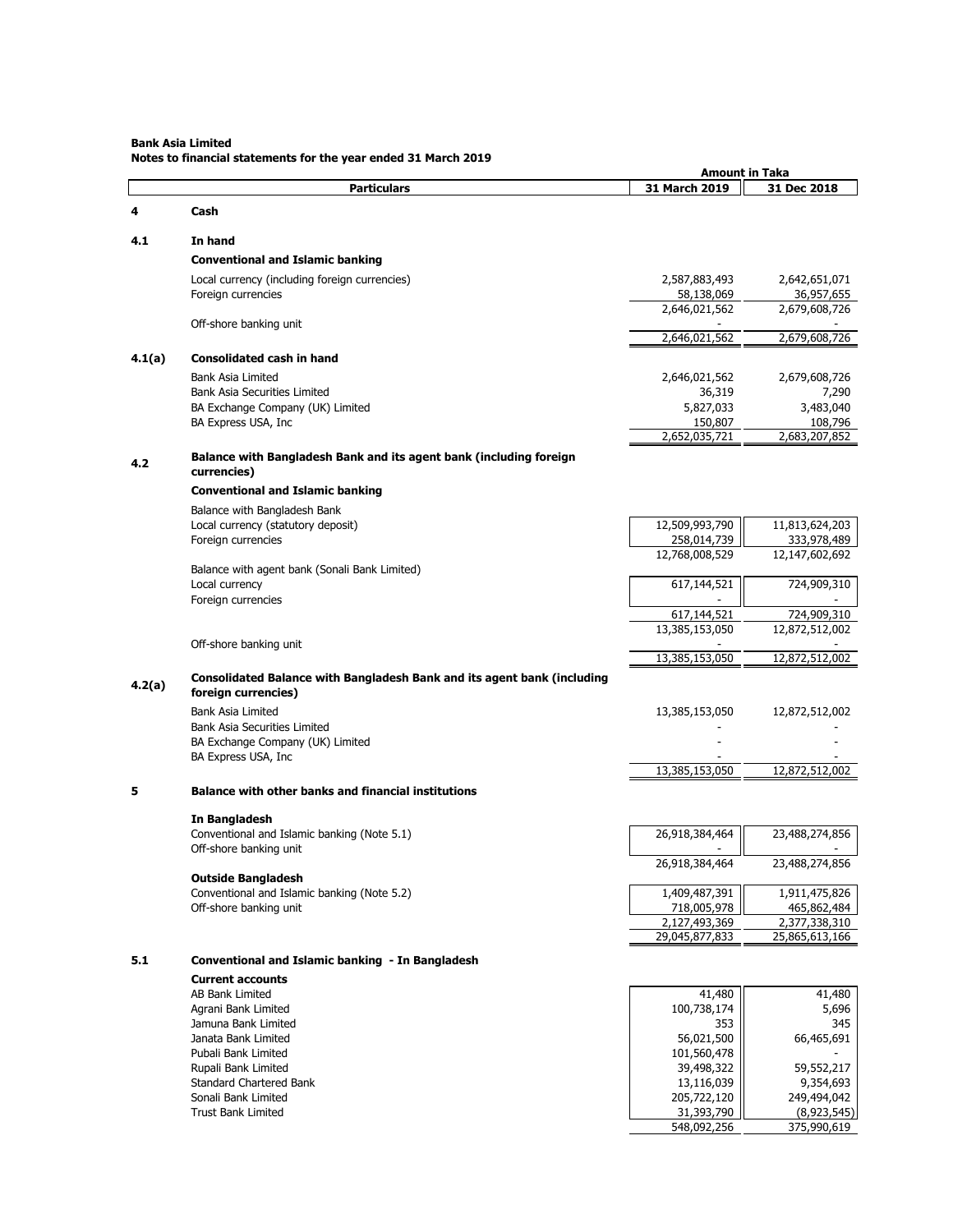|     |                                                                               |                            | <b>Amount in Taka</b>          |
|-----|-------------------------------------------------------------------------------|----------------------------|--------------------------------|
|     | <b>Particulars</b>                                                            | 31 March 2019              | 31 Dec 2018                    |
|     | <b>Short- notice deposit accounts</b>                                         |                            |                                |
|     | <b>AB Bank Limited</b>                                                        | 558,562                    | 545,194                        |
|     | Bank Alfalah Limited                                                          | 15,035                     | 2,012,720                      |
|     | <b>BRAC Bank Limited</b>                                                      |                            | 829,427                        |
|     | Islami Bank Bangladesh Limited                                                | 180,283                    | 180,283                        |
|     | Uttara Bank Limited                                                           | 38,328                     | 116,613                        |
|     |                                                                               | 792,208                    | 3,684,237                      |
|     | <b>Fixed deposit accounts/ MTDR</b><br>Islamic Finance and Investment Limited | 200,000,000                |                                |
|     | Hajj Finance Company Limited                                                  | 150,000,000                | 200,000,000<br>150,000,000     |
|     | Premier Bank Limited                                                          |                            | 500,000,000                    |
|     | AB Bank Limited                                                               | 500,000,000                |                                |
|     | Social Islami Bank Limited                                                    | 500,000,000                |                                |
|     |                                                                               | 1,350,000,000              | 850,000,000                    |
|     |                                                                               | 1,898,884,464              | 1,229,674,856                  |
|     | <b>Placements</b>                                                             |                            |                                |
|     | With Banking companies                                                        | 20,919,500,000             | 19,308,600,000                 |
|     | With Non-banking financial institutions                                       | 4,100,000,000              | 2,950,000,000                  |
|     |                                                                               | 25,019,500,000             | 22,258,600,000                 |
|     |                                                                               | 26,918,384,464             | 23,488,274,856                 |
|     | Details of Placement with Banking companies                                   |                            |                                |
|     | In Local Currency:                                                            |                            |                                |
|     | AB Bank Limited                                                               | 2,000,000,000              |                                |
|     | <b>EXIM Bank Limited</b>                                                      | 3,000,000,000              | 1,000,000,000<br>4,000,000,000 |
|     | Jamuna Bank Limited<br>Mercantile Bank Limited                                | 2,000,000,000              | 1,000,000,000                  |
|     | Modhumoti Bank Limited                                                        | 400,000,000                |                                |
|     | Mutual Trust Bank Limited                                                     |                            | 1,000,000,000                  |
|     | National Credit and Commerce Bank Limited                                     |                            | 500,000,000                    |
|     | National Bank Limited                                                         | 2,600,000,000              | 1,600,000,000                  |
|     | Meghna Bank Limited                                                           | 500,000,000                |                                |
|     | Social Islami Bank Limited                                                    |                            | 1,000,000,000                  |
|     | <b>Standard Bank Limited</b>                                                  | 2,500,000,000              | 3,000,000,000                  |
|     |                                                                               | 13,000,000,000             | 13,100,000,000                 |
|     | In Foreign Currency:                                                          |                            |                                |
|     | Eastern Bank Limited                                                          | 1,432,250,000              | 1,845,800,000                  |
|     | Islami Bank Bangladesh Limited                                                | 3,791,250,000              | 4,195,000,000                  |
|     | Modhumoti Bank Limited                                                        | 168,500,000                | 167,800,000                    |
|     | The City Bank Limited                                                         | 2,527,500,000              |                                |
|     |                                                                               | 7,919,500,000              | 6,208,600,000                  |
|     |                                                                               | 20,919,500,000             | 19,308,600,000                 |
|     | Details of Placement with Non-banking financial institutions                  |                            |                                |
|     | Delta Brac Housing                                                            | 500,000,000                | 300,000,000                    |
|     | Investment Corporation of Bangladesh                                          | 2,000,000,000              | 2,000,000,000                  |
|     | <b>IPDC Finance Limited</b>                                                   | 550,000,000                | 300,000,000                    |
|     | <b>Industrial Development Leasing Company</b>                                 | 700,000,000                |                                |
|     | United Finance Limited                                                        |                            | 200,000,000                    |
|     | National House Finance Investment Limited<br>Union Capital Limited            | 200,000,000<br>150,000,000 | 150,000,000                    |
|     |                                                                               | 4,100,000,000              | 2,950,000,000                  |
|     |                                                                               |                            |                                |
| 5.2 | Conventional and Islamic banking -Outside Bangladesh                          |                            |                                |
|     | <b>Current accounts</b>                                                       |                            |                                |
|     | <b>Interest bearing:</b>                                                      |                            |                                |
|     | Citibank N.A., London (EURO)                                                  | 88,933,864                 | 23,748,210                     |
|     | Citibank N.A., London (GBP)                                                   | 86,929,531                 | 6,372,266                      |
|     | Citibank NA, New York (USD)                                                   | 337,046,795                | 299,678,693                    |
|     | Habib American Bank, New York                                                 |                            | 956,850                        |
|     | Mashregbank PSC, New York (USD)                                               |                            | 201,571                        |
|     | Standard Chartered Bank, Mumbai                                               | 71,536,113                 | 1,319,346                      |
|     | Standard Chartered Bank, New York                                             | 165,898,413                | 667,918,664                    |
|     |                                                                               | 750,344,716                | 1,000,195,600                  |
|     | <b>Non-interest bearing:</b>                                                  |                            |                                |
|     | AB Bank Limited, Mumbai                                                       |                            | 1,562,296                      |
|     | Al Rajhi Bank K.S.A                                                           | 128,564                    | 127,982                        |
|     | Bank of Sydney                                                                | 1,593,707                  | 995,746                        |
|     | Bhutan National Bank Limited, Thimphu                                         | 18,519,240                 | 14,884,715                     |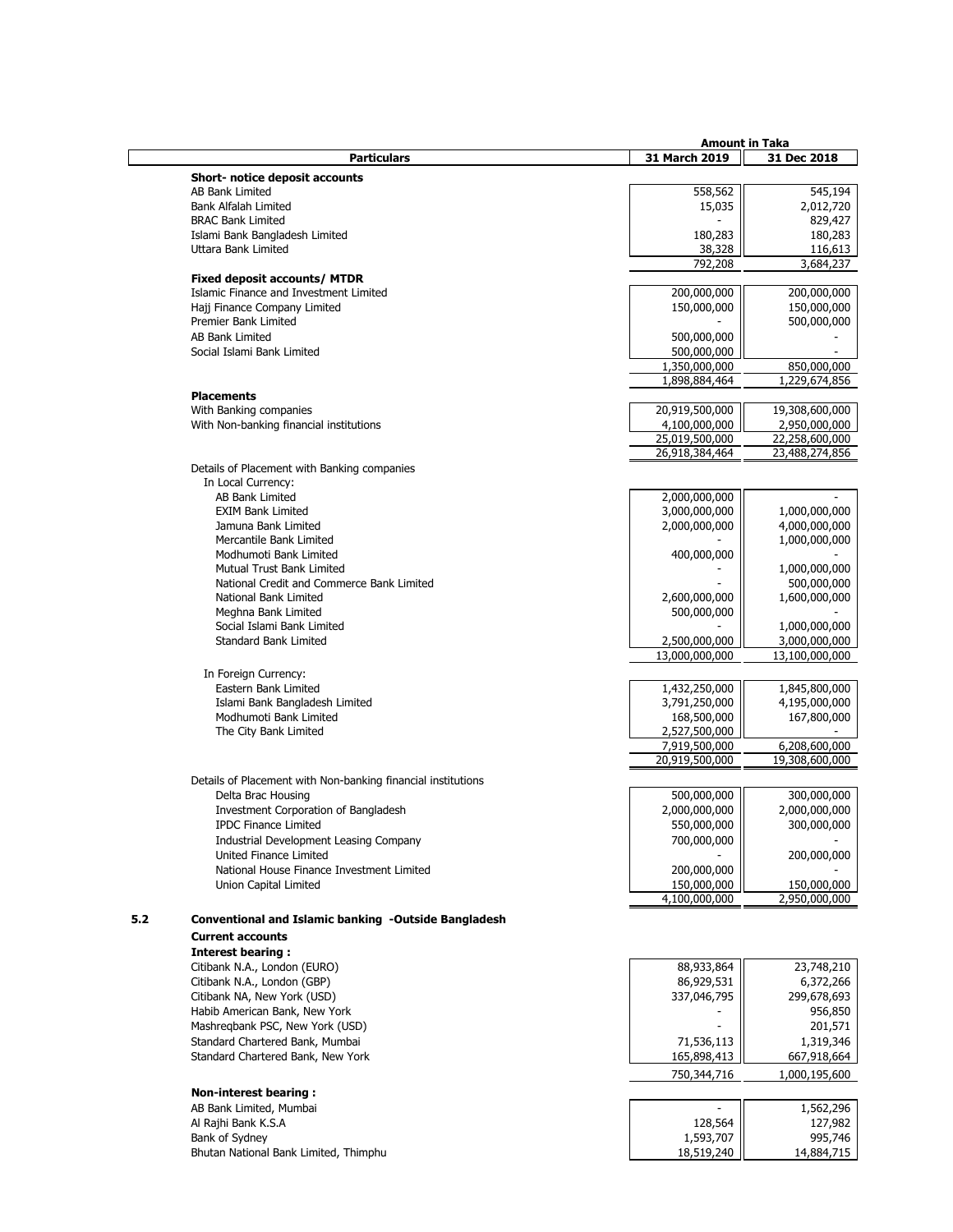|      |                                                                             | <b>Amount in Taka</b>           |                                 |
|------|-----------------------------------------------------------------------------|---------------------------------|---------------------------------|
|      | <b>Particulars</b>                                                          | 31 March 2019                   | 31 Dec 2018                     |
|      | Commerzbank AG, Frankfurt (EURO)                                            | 154,637,605                     | 88,445,423                      |
|      | Commerzbank AG, Frankfurt (USD)                                             | 321,596                         | 741,169,583                     |
|      | Habib Metropolitan Bank Limited, Karachi                                    | 17,487,100                      | 2,882,244                       |
|      | ICICI Bank Limited, Kowloon                                                 |                                 | 6,105,011                       |
|      | ICICI Bank Limited, Mumbai                                                  | 22,063,271                      | 540,261                         |
|      | JP Morgan Chase Bank N.A New York, U.S.A                                    | 92,619,190                      | 350,075                         |
|      | Mashreqbank PSC, Mumbai (EURO)                                              | 767,537                         | 768,342                         |
|      | Mashregbank PSC, Dubai                                                      | 71,845,605                      | 1,232,672                       |
|      | Muslim Commercial Bank Limited, Colombo                                     | 7,393,201                       | 13,303,597                      |
|      | Nepal Bangladesh Bank Limited, Kathmandu                                    | 4,498,654                       | 16,822,578                      |
|      | Saudi Hollandi K.S.A                                                        | 13,149,528                      | 13,090,027                      |
|      | Unicredit Bank AG, Munich (EURO)/Hypovereins Bank, Munich (EURO)            | 496,812                         | 2,486,562                       |
|      | Wells Fargo Bank NA, New York, (USD)<br>Wells Fargo Bank NA, London, (Euro) | 250,561,891                     | 4,085,974                       |
|      | Zurcher Kantonal Bank, Switzerland                                          | 2,363,112<br>696,062            | 1,867,588<br>559,550            |
|      |                                                                             | 659,142,675                     | 911,280,226                     |
|      |                                                                             | 1,409,487,391                   | 1,911,475,826                   |
|      | Placement with Off-shore Banking Unit                                       | 337,000,000                     | 922,900,000                     |
|      | Less: Inter-company transactions                                            | (337,000,000)                   | (922, 900, 000)                 |
|      |                                                                             | 1,409,487,391                   | 1,911,475,826                   |
|      |                                                                             |                                 |                                 |
| 5(a) | <b>Consolidated Balance with other banks and financial institutions</b>     |                                 |                                 |
|      | In Bangladesh                                                               |                                 |                                 |
|      | Bank Asia Limited                                                           | 26,918,384,464                  | 23,488,274,856                  |
|      | Bank Asia Securities Limited                                                | 330,445,973                     | 279,364,574                     |
|      | BA Exchange Company (UK) Limited                                            |                                 |                                 |
|      | BA Express USA, Inc                                                         |                                 |                                 |
|      |                                                                             | 27,248,830,437                  | 23,767,639,430                  |
|      | Less: Inter-company transactions                                            | 24,920,288                      | 14,513,073                      |
|      |                                                                             | 27,223,910,149                  | 23,753,126,357                  |
|      | <b>Outside Bangladesh</b>                                                   |                                 |                                 |
|      | Bank Asia Limited                                                           | 2,127,493,369                   | 2,377,338,310                   |
|      | Bank Asia Securities Limited                                                |                                 |                                 |
|      | BA Exchange Company (UK) Limited                                            | 45,369,134                      | 37,479,766                      |
|      | BA Express USA, Inc.                                                        | 80,305,016                      | 75,190,889                      |
|      |                                                                             | 2,253,167,519                   | 2,490,008,965                   |
|      |                                                                             | 29,477,077,668                  | 26,243,135,322                  |
|      | Money at call and on short notice                                           |                                 |                                 |
|      | Call Money                                                                  |                                 | 100,000,000                     |
|      | Short Notice Lending                                                        | 1,900,000,000                   |                                 |
|      |                                                                             | 1,900,000,000                   | 100,000,000                     |
|      |                                                                             |                                 |                                 |
|      | <b>Call money</b>                                                           |                                 |                                 |
|      | With Banking companies - Pubali Bank Limited                                |                                 | 100,000,000                     |
|      | <b>Short Notice Lending</b>                                                 |                                 |                                 |
|      | With Banking companies -                                                    |                                 |                                 |
|      | One Bank Limited                                                            | 900,000,000                     |                                 |
|      | National Bank Limited                                                       | 1,000,000,000                   |                                 |
|      |                                                                             | 1,900,000,000                   |                                 |
|      |                                                                             |                                 |                                 |
| 6(a) | <b>Consolidated Money at call and on short notice</b>                       |                                 |                                 |
|      | Bank Asia Limited                                                           | 1,900,000,000                   | 100,000,000                     |
|      | Bank Asia Securities Limited                                                |                                 |                                 |
|      | BA Exchange Company (UK) Limited                                            |                                 |                                 |
|      | BA Express USA, Inc.                                                        | 1,900,000,000                   | 100,000,000                     |
|      |                                                                             |                                 |                                 |
|      | <b>Investments</b>                                                          |                                 |                                 |
|      |                                                                             |                                 |                                 |
|      | Government (Note 7.1)                                                       | 27,693,662,958                  | 33,133,291,838                  |
|      | Others (Note 7.2)                                                           | 2,868,952,949<br>30,562,615,907 | 2,865,906,506<br>35,999,198,344 |
|      |                                                                             |                                 |                                 |
| 7.1  | Government                                                                  |                                 |                                 |
|      | Conventional and Islamic banking (Note 7.1.1)                               | 27,693,662,958                  | 33,133,291,838                  |
|      | Off-shore banking unit                                                      |                                 |                                 |
|      |                                                                             | 27,693,662,958                  | 33,133,291,838                  |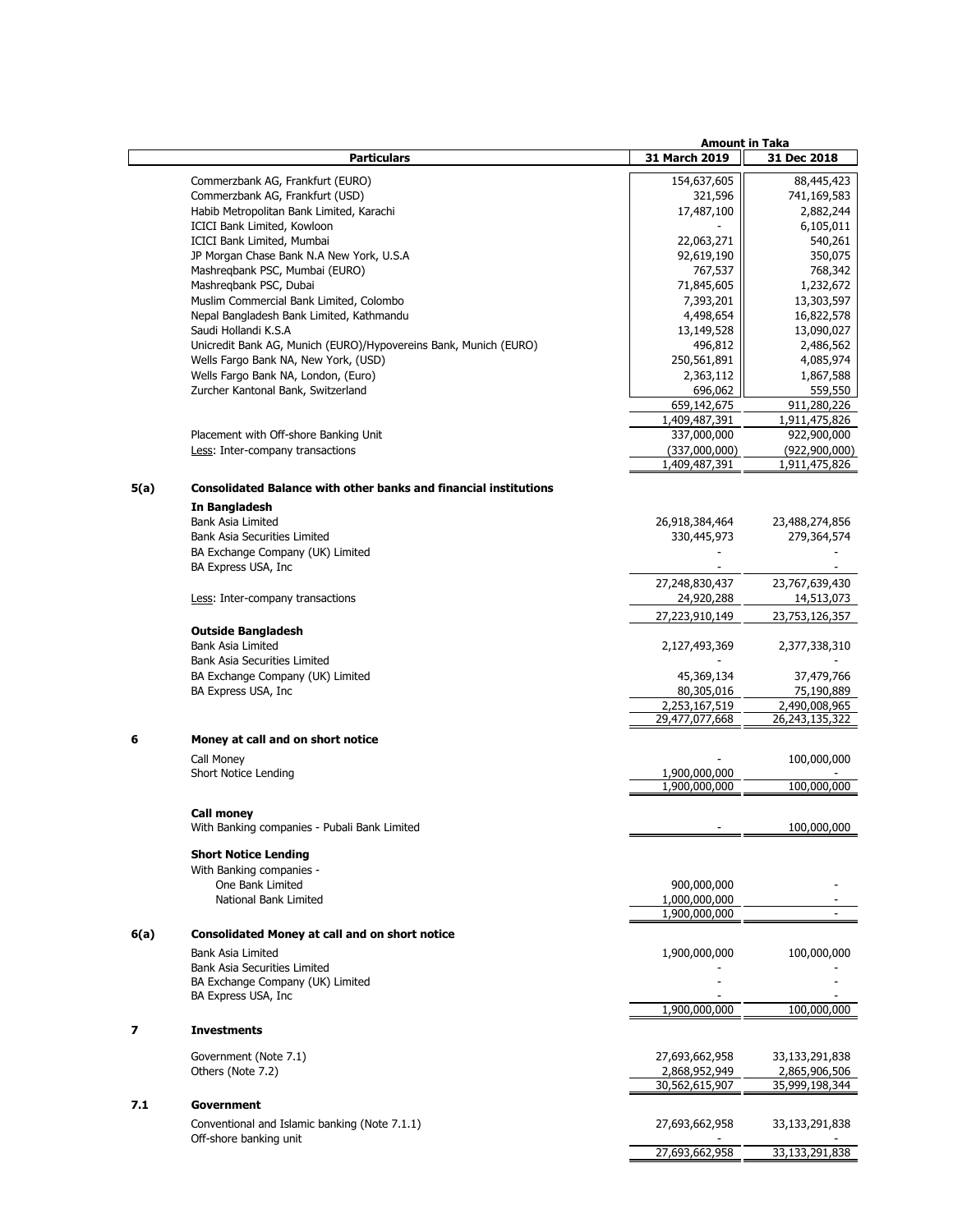|         |    |                                                                                               | <b>Amount in Taka</b>          |                                |
|---------|----|-----------------------------------------------------------------------------------------------|--------------------------------|--------------------------------|
|         |    | <b>Particulars</b>                                                                            | 31 March 2019                  | 31 Dec 2018                    |
| 7.1.1   |    | <b>Conventional and Islamic banking</b>                                                       |                                |                                |
|         |    | Treasury bills (Note 7.1.1.1)                                                                 | 2,077,751,587                  | 5,566,966,237                  |
|         |    | Treasury bonds (Note 7.1.1.2)                                                                 | 25,614,164,271                 | 27,564,779,601                 |
|         |    | Prize bonds                                                                                   | 1,747,100                      | 1,546,000                      |
|         |    |                                                                                               | 27,693,662,958                 | 33,133,291,838                 |
| 7.1.1.1 |    | <b>Treasury bills</b>                                                                         |                                |                                |
|         |    | 182 days treasury bills                                                                       |                                | 1,999,243,099                  |
|         |    | 364 days treasury bills                                                                       | 2,077,751,587                  | 3,567,723,138                  |
|         |    |                                                                                               | 2,077,751,587                  | 5,566,966,237                  |
| 7.1.1.2 |    | <b>Treasury bonds</b>                                                                         |                                |                                |
|         |    |                                                                                               |                                |                                |
|         |    | Bangladesh Bank Islamic bond                                                                  | 821,000,000                    | 754,700,000                    |
|         |    | 2 years Bangladesh Government treasury bonds<br>10 years Bangladesh Government treasury bonds | 8,343,731,759                  | 10,360,647,089                 |
|         |    | 15 years Bangladesh Government treasury bonds                                                 | 7,173,179,558<br>7,067,240,345 | 7,173,179,558<br>7,067,240,345 |
|         |    | 20 years Bangladesh Government treasury bonds                                                 | 2,209,012,609                  | 2,209,012,609                  |
|         |    |                                                                                               | 25,614,164,271                 | 27,564,779,601                 |
| 7.2     |    | <b>Others</b>                                                                                 |                                |                                |
|         |    | Conventional and Islamic banking (Note 7.2.1)                                                 | 2,868,952,949                  | 2,865,906,506                  |
|         |    | Off-shore banking unit                                                                        | 111,565,835                    | 94,182,403                     |
|         |    | Less: Adjustment with OBU                                                                     | (111,565,835)                  | (94,182,403)                   |
|         |    |                                                                                               | 2,868,952,949                  | 2,865,906,506                  |
| 7.2.1   |    | <b>Conventional and Islamic banking</b>                                                       |                                |                                |
|         |    |                                                                                               |                                |                                |
|         |    | a) Ordinary shares (Details are shown in Annexure-B)<br>Quoted shares                         | 451,939,366                    | 478,246,611                    |
|         |    | Unquoted share                                                                                | 126,674,416                    | 97,320,728                     |
|         |    |                                                                                               | 578,613,782                    | 575,567,339                    |
|         |    | b) Mutual Fund (Details are shown in Annexure-B)                                              |                                |                                |
|         |    | 1st Janata Bank Mutual fund                                                                   | 50,000,000                     | 50,000,000                     |
|         |    | <b>EBL NRB Ist Mutual Fund</b>                                                                | 149,665,000                    | 149,665,000                    |
|         |    | 1st Bangladesh Fixed Income Fund                                                              | 250,000,000                    | 250,000,000                    |
|         |    | <b>MBL 1st Mutual Fund</b>                                                                    | 50,000,000                     | 50,000,000                     |
|         |    | EXIM Bank 1st Mutual Fund                                                                     | 242,235,820                    | 242,235,820                    |
|         |    |                                                                                               | 741,900,820                    | 741,900,820                    |
|         | C) | <b>Debentures</b>                                                                             |                                |                                |
|         |    | Beximco Denims Limited                                                                        | 9,537,605                      | 9,537,605                      |
|         |    | <b>Beximco Textiles Limited</b>                                                               | 6,445,370                      | 6,445,370                      |
|         |    | d) Bonds                                                                                      | 15,982,975                     | 15,982,975                     |
|         |    | MTB Second subordinated bond                                                                  | 320,000,000                    | 320,000,000                    |
|         |    | UCB Second subordinated bond                                                                  | 240,000,000                    | 240,000,000                    |
|         |    | BSRM Steels Limited zero coupon bond                                                          | 66,455,372                     | 66,455,372                     |
|         |    | Premier Bank Non-convert subordinated bond                                                    | 500,000,000                    | 500,000,000                    |
|         |    | <b>BSRML Coupon bond</b>                                                                      | 22,000,000                     | 22,000,000                     |
|         |    | 7 Year Preference Share of Summit BPL                                                         | 64,000,000                     | 64,000,000                     |
|         |    | UFS-Bank Asia Unit Fund                                                                       | 100,000,000                    | 100,000,000                    |
|         |    | SIBL subordinated Mudaraba bond                                                               | 120,000,000                    | 120,000,000                    |
|         |    | SIBL 2nd Mudaraba Subordinated Bond                                                           | 100,000,000                    | 100,000,000                    |
|         |    |                                                                                               | 1,532,455,372                  | 1,532,455,372                  |
|         |    |                                                                                               | 2,868,952,949                  | 2,865,906,506                  |
| 7.3     |    | Investments classified as per Bangladesh Bank circular                                        |                                |                                |
|         |    | Held for trading (HFT)                                                                        | 2,077,751,587                  | 5,566,966,237                  |
|         |    | Held to maturity (HTM)                                                                        | 24,793,164,271                 | 26,810,079,601                 |
|         |    | Other securities                                                                              | 3,691,700,049                  | 3,622,152,506                  |
|         |    |                                                                                               | 30,562,615,907                 | 35,999,198,344                 |
| 7(a)    |    | <b>Consolidated Investments</b>                                                               |                                |                                |
|         |    | <b>Government</b>                                                                             |                                |                                |
|         |    | Bank Asia Limited                                                                             | 27,693,662,958                 | 33,133,291,838                 |

| 27,693,662,958 | 33,133,291,838 |  |
|----------------|----------------|--|
|                |                |  |
|                |                |  |
|                |                |  |
| 27,693,662,958 | 33,133,291,838 |  |

## Bank Asia Securities Limited BA Exchange Company (UK) Limited

BA Express USA, Inc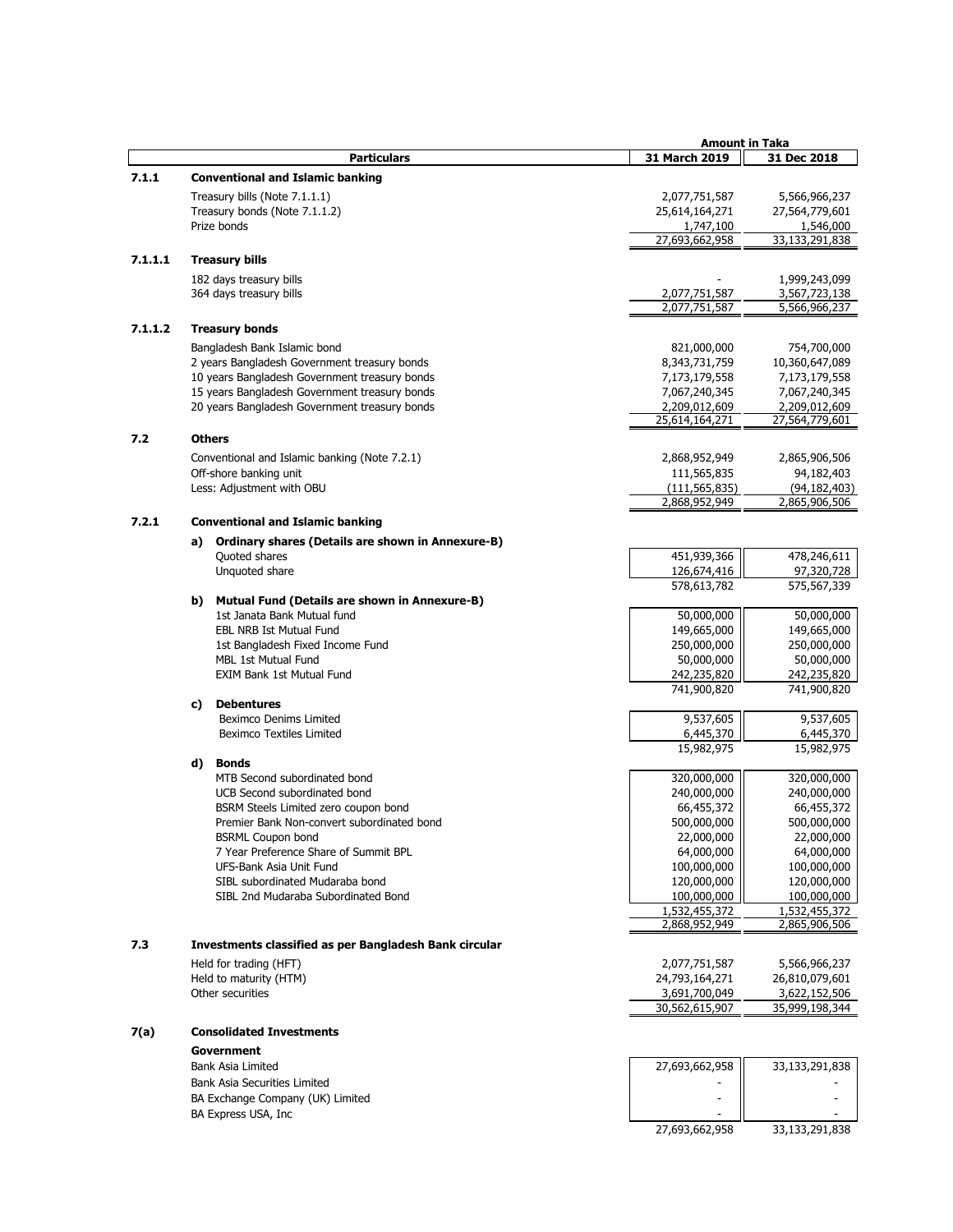|        |                                                             | <b>Amount in Taka</b>         |                                 |
|--------|-------------------------------------------------------------|-------------------------------|---------------------------------|
|        | <b>Particulars</b>                                          | 31 March 2019                 | 31 Dec 2018                     |
|        | <b>Others</b>                                               |                               |                                 |
|        |                                                             |                               |                                 |
|        | Bank Asia Limited                                           | 2,868,952,949                 | 2,865,906,506                   |
|        | <b>Bank Asia Securities Limited</b>                         | 572,238,897                   | 545,004,098                     |
|        | BA Exchange Company (UK) Limited                            |                               |                                 |
|        | BA Express USA, Inc.                                        |                               |                                 |
|        |                                                             | 3,441,191,846                 | 3,410,910,604                   |
|        |                                                             | 31,134,854,804                | 36,544,202,442                  |
|        |                                                             |                               |                                 |
| 8      | Loans and advances/investments                              |                               |                                 |
|        | Loans, cash credits, overdrafts, etc/investments (Note 8.1) | 199,328,645,277               | 193,721,116,473                 |
|        | Bills purchased and discounted (Note 8.2)                   | 20,539,099,617                | 20,897,034,672                  |
|        |                                                             | 219,867,744,894               | 214,618,151,145                 |
| 8.1    | Loans, cash credits, overdrafts, etc/investments            |                               |                                 |
|        |                                                             |                               |                                 |
|        | <b>Conventional and Islamic banking</b>                     |                               |                                 |
|        | <b>Inside Bangladesh</b>                                    |                               |                                 |
|        | Agricultural loan                                           | 3,320,960,483                 | 2,304,858,400                   |
|        | Cash credit/Bai Murabaha (Muajjal)                          | 5,240,518,116                 | 4,845,956,472                   |
|        | Credit card                                                 | 2,143,576,270                 | 2,079,086,197                   |
|        | Credit for poverty alleviation scheme-micro credit          | 7,660,105                     | 7,837,482                       |
|        | Consumer credit scheme                                      | 11,286,216,071                | 10,952,376,679                  |
|        | Demand loan                                                 | 33,408,762,627                | 32,699,461,515                  |
|        | Export Development Fund (EDF)                               | 13,679,057,538                | 12,122,911,605                  |
|        | House building loans                                        | 898,287,494                   | 1,024,681,187                   |
|        | Loans (General)/ Musharaka                                  | 15,279,898,575                | 14,033,128,865                  |
|        | Loan against trust receipts/ Bai Murabaha post import       | 12,623,542,194                | 13,066,570,576                  |
|        | Overdrafts/ Quard against scheme                            | 37,835,559,640                | 39,411,033,569                  |
|        | Packing credit                                              | 549,751,777                   | 548,322,822                     |
|        | Payment against documents                                   | 142,873,632                   | 173,243,859                     |
|        | Staff Loan                                                  |                               |                                 |
|        |                                                             | 1,386,163,516                 | 1,402,891,669                   |
|        | Transport loan                                              | 1,815,564,121                 | 1,802,259,629                   |
|        | Term Ioan- industrial/ Hire purchase under Shirkatul Melk   | 21,757,609,039                | 20,485,425,374                  |
|        | Term loan- others                                           | 34,914,633,112                | 33,712,504,848                  |
|        |                                                             | 196,290,634,310               | 190,672,550,748                 |
|        | <b>Outside Bangladesh</b>                                   |                               |                                 |
|        |                                                             | 196,290,634,310               | 190,672,550,748                 |
|        | Off-shore banking unit                                      | 3,038,010,967                 | 3,048,565,725                   |
|        |                                                             | 199,328,645,277               | 193,721,116,473                 |
| 8.2    | <b>Bills purchased and discounted</b>                       |                               |                                 |
|        |                                                             |                               |                                 |
|        | Conventional and Islamic banking                            | 2,831,370,005                 | 3,093,996,825                   |
|        | Off-shore banking unit                                      | 17,707,729,612                | 17,803,037,847                  |
|        |                                                             | 20,539,099,617                | 20,897,034,672                  |
| 8.14   | <b>Bills purchased and discounted</b>                       |                               |                                 |
|        | Payable in Bangladesh                                       | 19,815,685,986                | 19,814,947,128                  |
|        |                                                             |                               |                                 |
|        | Payable outside Bangladesh                                  | 723,413,631<br>20,539,099,617 | 1,082,087,544<br>20,897,034,672 |
|        |                                                             |                               |                                 |
| 8. (a) | <b>Consolidated Loans and advances/investments</b>          |                               |                                 |
|        | Loans, cash credits, overdrafts, etc/investments            |                               |                                 |
|        | Bank Asia Limited                                           | 199,328,645,277               | 193,721,116,473                 |
|        | <b>Bank Asia Securities Limited</b>                         | 5,031,531,174                 | 4,993,663,846                   |
|        | BA Exchange Company (UK) Limited                            |                               |                                 |
|        | BA Express USA, Inc                                         |                               |                                 |
|        |                                                             | 204,360,176,451               | 198,714,780,319                 |
|        |                                                             | 2,090,345,804                 | 2,058,883,156                   |
|        | Less: Inter-company transactions                            |                               |                                 |
|        |                                                             | 202,269,830,647               | 196,655,897,163                 |
|        | <b>Bills purchased and discounted</b>                       |                               |                                 |
|        | Bank Asia Limited                                           | 20,539,099,617                | 20,897,034,672                  |
|        | <b>Bank Asia Securities Limited</b>                         |                               |                                 |
|        | BA Exchange Company (UK) Limited                            |                               |                                 |
|        | BA Express USA, Inc                                         |                               |                                 |
|        |                                                             | 20,539,099,617                | 20,897,034,672                  |
|        |                                                             | 222,808,930,264               | 217,552,931,835                 |
|        |                                                             |                               |                                 |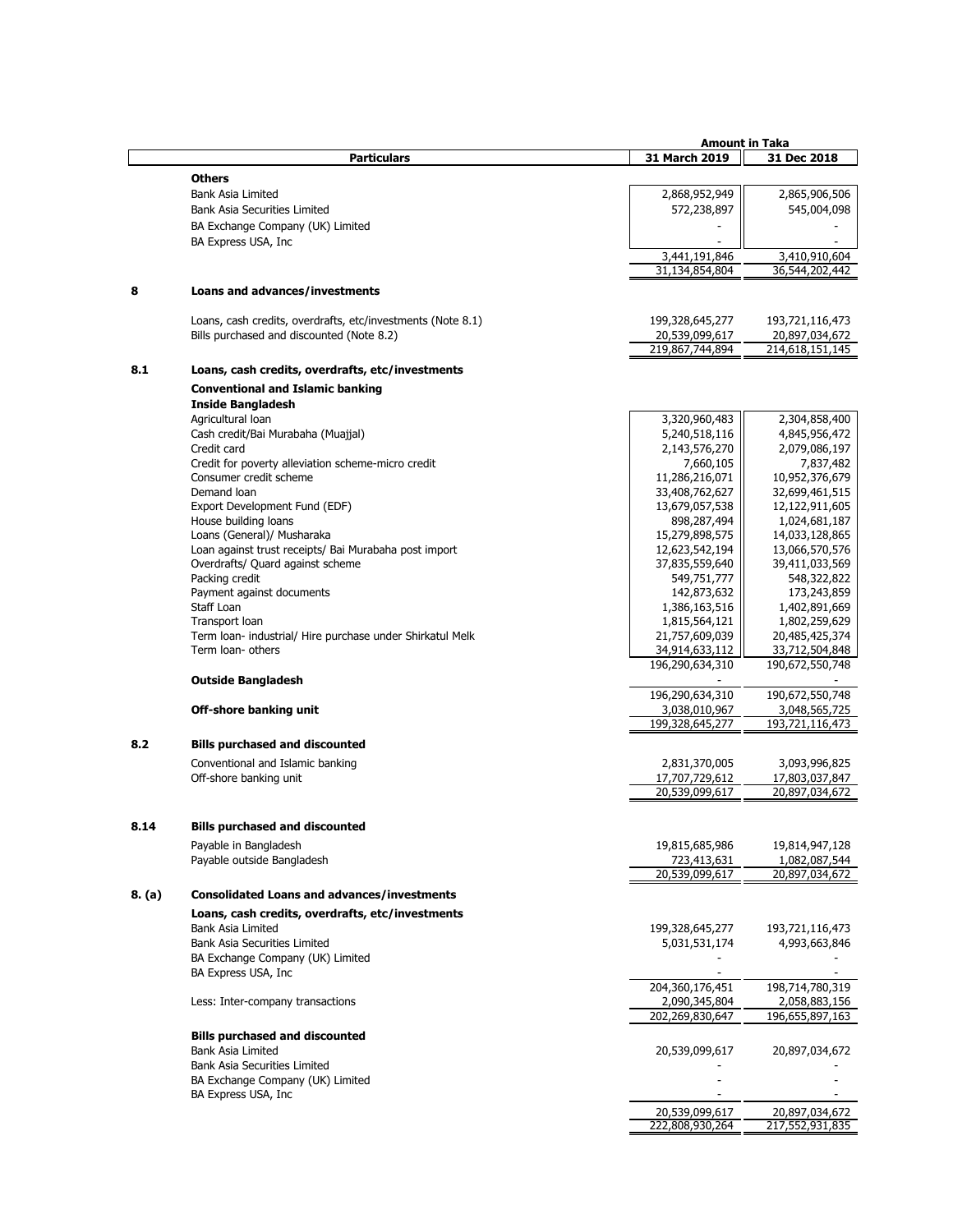|       |                                                                                                                               | <b>Amount in Taka</b>        |                          |
|-------|-------------------------------------------------------------------------------------------------------------------------------|------------------------------|--------------------------|
|       | <b>Particulars</b>                                                                                                            | 31 March 2019                | 31 Dec 2018              |
| 9     | Fixed assets including premises, furniture and fixtures                                                                       |                              |                          |
|       | Conventional and Islamic banking (Note 9.1)<br>Off-shore banking unit                                                         | 5,437,638,645                | 5,431,553,592            |
|       |                                                                                                                               | 5,437,638,645                | 5,431,553,592            |
| 9(a)  | Consolidated Fixed assets including premises, furniture and fixtures                                                          |                              |                          |
|       | Bank Asia Limited                                                                                                             | 5,437,638,645                | 5,431,553,592            |
|       | Bank Asia Securities Limited                                                                                                  | 7,265,679                    | 7,771,251                |
|       | BA Exchange Company (UK) Limited                                                                                              | 2,759,819                    | 2,975,027                |
|       | BA Express USA, Inc.                                                                                                          | 4,377,578                    | 3,567,964                |
|       |                                                                                                                               | 5,452,041,721                | 5,445,867,834            |
| 10    | <b>Other assets</b>                                                                                                           |                              |                          |
|       | Conventional and Islamic banking (Note 10.1)                                                                                  | 9,952,349,389                | 9,694,314,078            |
|       | Off-shore banking unit                                                                                                        | 27,592,010                   | 30,449,503               |
|       |                                                                                                                               | 9,979,941,399                | 9,724,763,581            |
| 10.1  | <b>Conventional and Islamic banking</b>                                                                                       |                              |                          |
|       | Income generating other assets                                                                                                |                              |                          |
|       | Investment in Bank Asia Securities Ltd - incorporated in Bangladesh                                                           | 1,999,990,000                | 1,999,990,000            |
|       | Investment in BA Exchange Company (UK) Limited - incorporated in UK<br>Investment in BA Express USA Inc - incorporated in USA | 33,390,000<br>80,880,000     | 31,800,000<br>80,544,000 |
|       |                                                                                                                               |                              |                          |
|       | Non-income generating other assets                                                                                            | 2,114,260,000                | 2,112,334,000            |
|       | Income receivable                                                                                                             | 860,282,017                  | 667,109,668              |
|       | Stock of stamps                                                                                                               | 7,692,902                    | 7,423,486                |
|       | Stationery, printing materials, etc                                                                                           | 47,231,549                   | 51,495,808               |
|       | Prepaid expenses                                                                                                              | 38,925,600                   | 14,619,641               |
|       | Deposits and advance rent                                                                                                     | 297,134,299                  | 323,031,650              |
|       | Due from Capital Market Division of the Bank<br>Advances, prepayments and others                                              | 86,593<br>226,818,014        | 267,763,746              |
|       | Advance income tax                                                                                                            | 5,528,076,004                | 5,185,175,810            |
|       | Receivable against government                                                                                                 | 289,993,127                  | 506,000,150              |
|       | Sundry debtors                                                                                                                | 72,202,422                   | 64,944,699               |
|       | Branch adjustment account                                                                                                     | 62,227,676                   | 130,417,688              |
|       | Adjustment account debit                                                                                                      | 42,497,980                   |                          |
|       | Protested bills                                                                                                               | 68,035,265                   | 68,035,265               |
|       | Receivable from BA Exchange Company (UK) Limited                                                                              | 89,099,697                   | 71,073,212               |
|       | Receivable from BA Express USA Inc                                                                                            | 199,452,864                  | 206,003,095              |
|       | Excise duty recoverable                                                                                                       | 8,333,380                    | 18,886,160               |
|       |                                                                                                                               | 7,838,089,389                | 7,581,980,078            |
|       |                                                                                                                               | 9,952,349,389                | 9,694,314,078            |
| 10(a) | <b>Consolidated Other assets</b>                                                                                              |                              |                          |
|       | Bank Asia Limited                                                                                                             | 9,979,941,399                | 9,724,763,581            |
|       | Bank Asia Securities Limited                                                                                                  | 391,364,328                  | 344,853,599              |
|       | BA Exchange Company (UK) Limited                                                                                              | 1,174,159                    | 2,236,204                |
|       | BA Express USA, Inc                                                                                                           | 87,503,816<br>10,459,983,702 | 101,661,544              |
|       | Less: Inter-companies transactions                                                                                            |                              | 10,173,514,928           |
|       | Investment in Bank Asia Securities Limited                                                                                    | 1,999,990,000                | 1,999,990,000            |
|       | Investment in BA Exchange Company (UK) Limited                                                                                | 32,098,380                   | 30,995,250               |
|       | Investment in BA Express USA, Inc.                                                                                            | 79,776,000                   | 79,440,000               |
|       | Receivable from BASL                                                                                                          | 86,593                       |                          |
|       | Receivable from BA Exchange Company (UK) Limited                                                                              | 89,099,697                   | 71,073,212               |
|       | Receivable from BA Exchange USA, Inc.                                                                                         | 199,452,864                  | 206,003,095              |
|       |                                                                                                                               | 8,059,480,168                | 7,786,013,371            |

### **10(aa) Demutualization membership of Dhaka Stock Exchange**

The majority owned (99.99%) subsidiary company of the Bank, Bank Asia Securities Limited (BASL) has acquired the membership of Dhaka Stock Exchange for Tk.153,119,000. As per the scheme of Demutualization of DSE, BASL being the initial shareholders of DSE, is entitled to receive 7,215,106 shares of Tk. 10 each, totaling Tk. 72,151,060.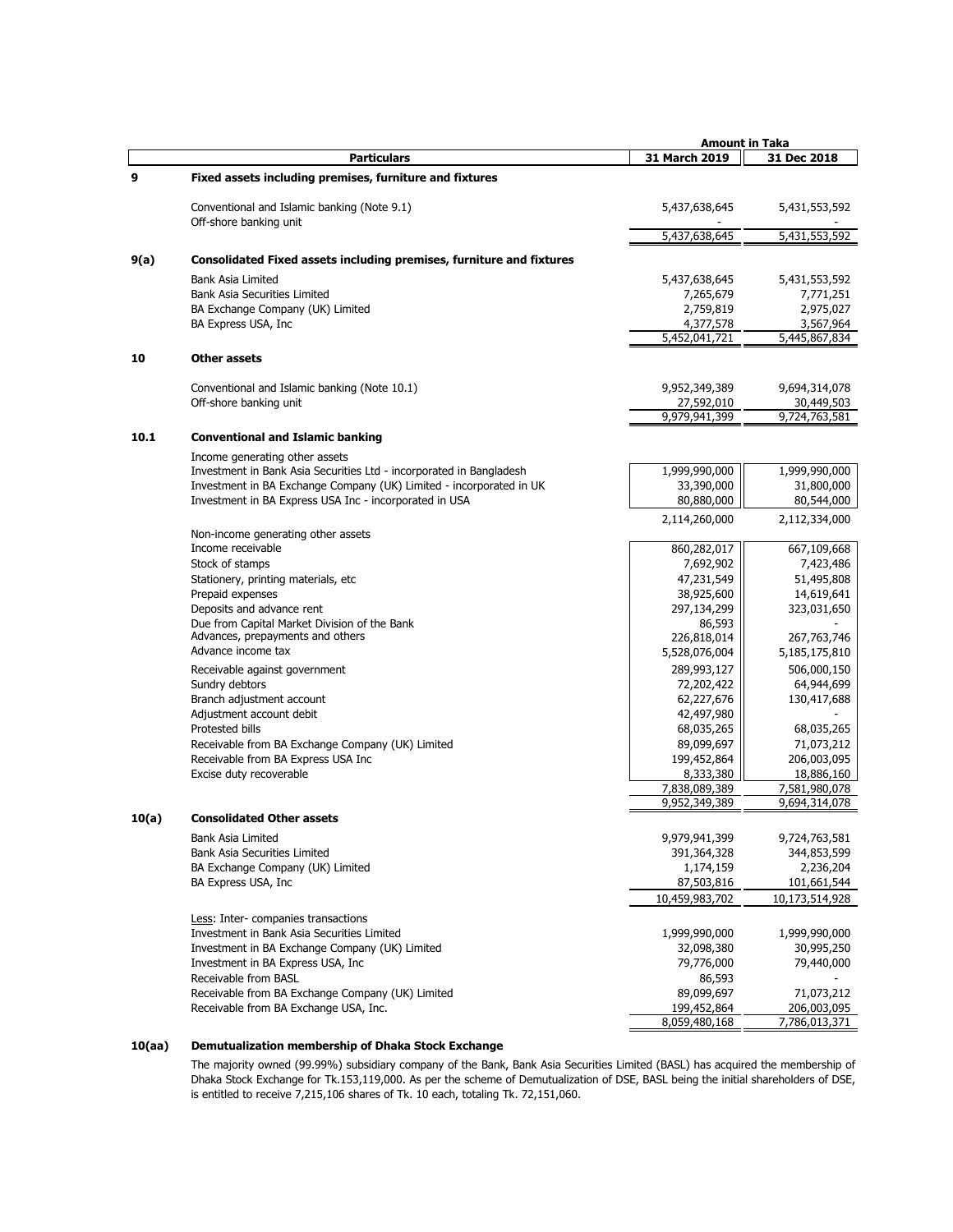|                    |                       | <b>Amount in Taka</b> |
|--------------------|-----------------------|-----------------------|
| <b>Particulars</b> | 31 March 2019<br>$-1$ | 31 Dec 2018           |

Under section 14(Ka) of Demutualization Act 2013, Share Purchase Agreement (SPA) executed between Dhaka Stock Exchange Ltd. (DSE) and its strategic investors namely Shenzhen Stock Exchange (SZSE) and Shanghai Stock Exchange (SSE) and completed the sale of 25% (Twenty-five percent) DSE shares to SZSE and SSE. In this connection, BASL sold 1,803,777 number of share at the rate of Tk.21 per share totaling Tk. 37,879,317. Currently BASL holding 5,411,329 shares at a cost of totaling Tk. 114,839,239

The Scheme is not yet completed and these shares are also currently not traded. Hence the actual fair value is not readily ascertainable. However, management expect the fair value to be similar or more that the current revalued amount. Once more clarity about the Scheme and related factors are available a determination of fair value and related adjustments including impairment assessment, if any shall be made at that time.

### **11 Borrowings from other banks, financial institutions and agents**

|        | Conventional and Islamic banking (Note 11.1)<br>Off-shore banking unit (Note 11.2) | 14,371,865,854<br>21,137,828,270 | 11,261,104,814 |
|--------|------------------------------------------------------------------------------------|----------------------------------|----------------|
|        |                                                                                    |                                  | 20,980,469,299 |
|        | Less: Adjustment with Head Office                                                  | (337,000,000)                    | (922,900,000)  |
|        |                                                                                    | 35,172,694,124                   | 31,318,674,113 |
| 11.1   | <b>Conventional and Islamic banking</b>                                            |                                  |                |
|        | In Bangladesh (Note 11.1.1)                                                        | 14,371,865,854                   | 11,261,104,814 |
|        | Outside Bangladesh                                                                 |                                  |                |
|        |                                                                                    | 14,371,865,854                   | 11,261,104,814 |
| 11.1.1 | In Bangladesh                                                                      |                                  |                |
|        |                                                                                    |                                  |                |
|        | Secured:                                                                           |                                  |                |
|        | Un secured:                                                                        |                                  |                |
|        | Money at call and on short notice                                                  |                                  |                |
|        | Dutch Bangla Bank Limited                                                          | 250,000,000                      |                |
|        | State Bank of India                                                                | 130,000,000                      |                |
|        | <b>Standard Chartered Bank</b>                                                     | 190,000,000                      |                |
|        | Habib Bank Limited                                                                 | 100,000,000                      |                |
|        | Meghna Bank Limited                                                                | 250,000,000                      |                |
|        | South East Bank Limited                                                            | 200,000,000                      |                |
|        | Eastern Bank Limited                                                               | 200,000,000                      |                |
|        | Lankan Aliance Finance Limited                                                     | 50,000,000                       |                |
|        |                                                                                    | 1,370,000,000                    |                |
|        | <b>Borrowings</b>                                                                  |                                  |                |
|        | Bangladesh Bank (BB) refinance                                                     | 49,583,762                       | 54,294,895     |
|        | Borrowing from BB under Long Term Financing Facilities (LTFF) scheme               | 542,348,829                      | 568,099,155    |
|        | SME Foundation Pre Finance                                                         | 51,992,608                       | 54,092,607     |
|        | Borrowing A/C (AGRI Taka 10)                                                       | 13,675,243                       | 6,852,836      |
|        | Bio-Gas Plant refinance                                                            | 91,663                           | 183,330        |
|        | Borrowing- Green finance refinance                                                 | 80,000,000                       | 90,000,000     |
|        | Export development fund                                                            | 12,264,173,749                   | 10,487,581,991 |
|        | Onshore export discount                                                            | 111,565,835                      | 94,182,403     |
|        |                                                                                    | 13,113,431,689                   | 11,355,287,217 |
|        | Less: Inter borrowings between OBU and Conventional Banking                        | (111, 565, 835)                  | (94, 182, 403) |
|        |                                                                                    | 14,371,865,854                   | 11,261,104,814 |
| 11.2   | Borrowing at Off-shore banking unit                                                |                                  |                |
|        | Secured:                                                                           |                                  |                |
|        |                                                                                    |                                  |                |
|        | Un secured:                                                                        |                                  |                |
|        | Conventional Banking                                                               | 332,400,000                      | 910,250,000    |
|        | International Finance Corporation                                                  | 3,324,000,000                    | 3,310,000,000  |
|        | Borrowing - ECA                                                                    | 410,193,367                      | 408,465,717    |
|        | Standard Chartered Bank, Singapore                                                 | 4,711,489,538                    | 3,361,439,468  |
|        | First Gulf Bank                                                                    | 1,662,000,000                    | 1,655,000,000  |
|        | National Bank of Ras Al Khaimah                                                    | 1,495,800,000                    | 1,903,250,000  |
|        | Emirates Islami Bank                                                               | 1,246,500,000                    | 1,158,500,000  |
|        | United Bank Limited, UAE                                                           | 997,200,000                      | 993,000,000    |
|        | Caixa Bank, Barcelona                                                              | 877,951,500                      | 1,271,391,688  |
|        | Bank Of Tokyo-Mitsubishi                                                           | 2,127,360,000                    | 2,482,500,000  |
|        | <b>Bank Muscat SAOG</b>                                                            | 105,403,866                      |                |
|        | HDFC, Gift City, Mumbai                                                            | 373,950,000                      | 372,375,000    |
|        | Emirates NBD Bank PJSC                                                             | 498,600,000                      | 827,500,000    |
|        | Noor Islami Bank, Dubai, UAE                                                       | 872,550,000                      |                |
|        | Abu Dhabi Commercial bank                                                          | 415,500,000                      | 1,034,375,000  |
|        | ID-Valvitalia Spa                                                                  |                                  | 104,959,926    |
|        | Habib AG Zurich                                                                    | 166,200,000                      | 500,637,500    |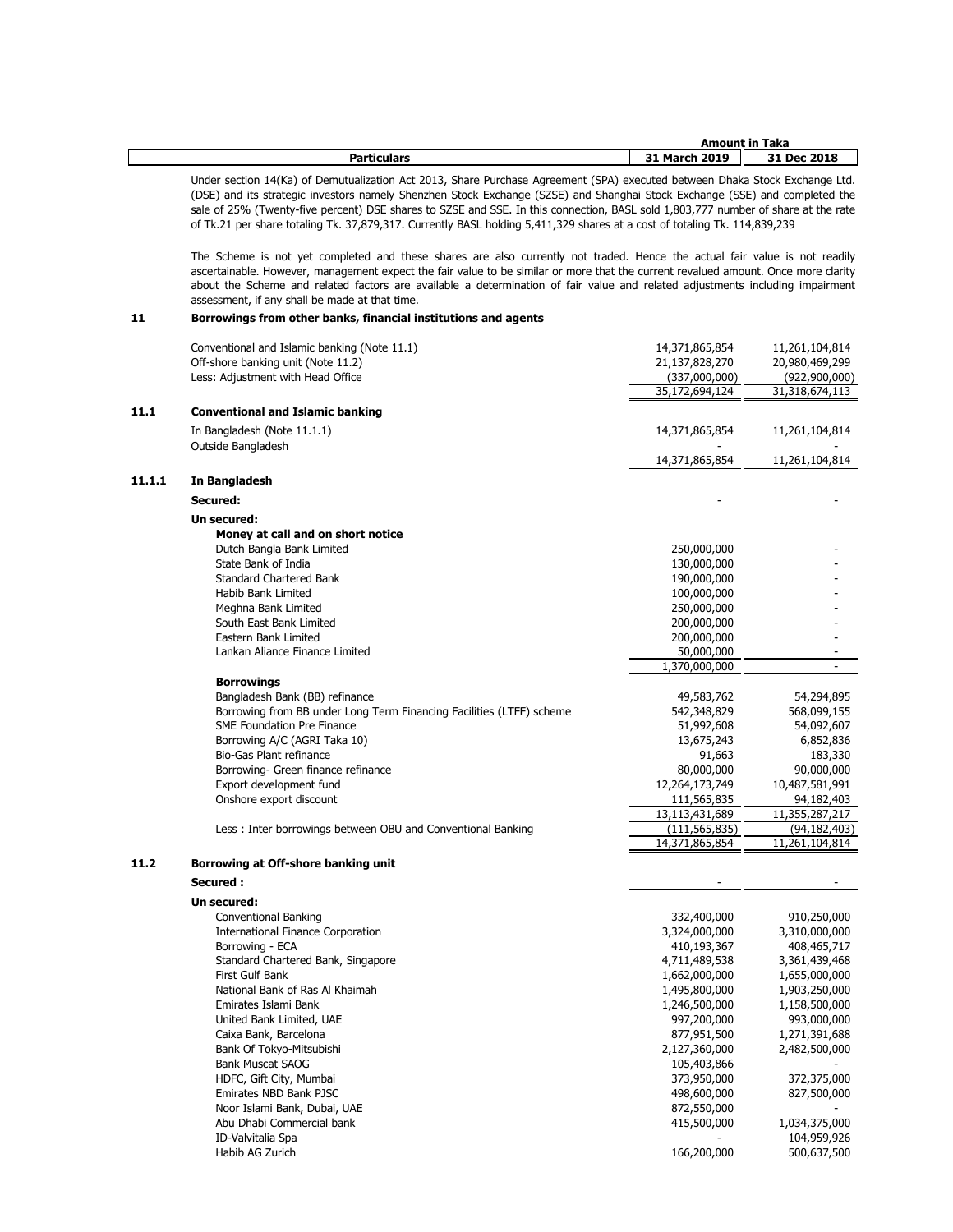|        |                                                                             | <b>Amount in Taka</b>              |                                    |
|--------|-----------------------------------------------------------------------------|------------------------------------|------------------------------------|
|        | <b>Particulars</b>                                                          | 31 March 2019                      | 31 Dec 2018                        |
|        | State Bank of India                                                         | 689,730,000                        | 273,075,000                        |
|        |                                                                             |                                    |                                    |
|        | Nepal Bangladesh Bank Limited                                               | 415,500,000                        | 413,750,000                        |
|        | Commercial Bank of Ceylon                                                   | 415,500,000<br>21,137,828,270      | 20,980,469,299                     |
|        |                                                                             |                                    |                                    |
| 11(a)  | Consolidated Borrowings from other banks, financial institutions and agents |                                    |                                    |
|        | Bank Asia Limited                                                           | 35,172,694,124                     | 31,318,674,113                     |
|        | <b>Bank Asia Securities Limited</b>                                         | 2,139,642,202                      | 2,120,125,642                      |
|        | BA Exchange Company (UK) Limited                                            |                                    |                                    |
|        | BA Express USA, Inc.                                                        |                                    |                                    |
|        |                                                                             | 37,312,336,326                     | 33,438,799,755                     |
|        | Less: Inter-company transactions                                            | 2,090,345,804                      | 2,058,883,156                      |
|        |                                                                             | 35,221,990,522                     | 31,379,916,599                     |
| 11(aa) | <b>Subordinated Non-Convertible bonds</b>                                   |                                    |                                    |
|        | Subordinated Non-Convertible floating rate bond                             |                                    |                                    |
|        | Agrani Bank Limited                                                         | 120,000,000                        | 160,000,000                        |
|        | <b>BRAC Bank Limited</b>                                                    | 60,000,000                         | 80,000,000                         |
|        | Janata Bank Limited                                                         | 150,000,000                        | 200,000,000                        |
|        | Mercantile Bank Limited                                                     | 300,000,000                        | 400,000,000                        |
|        | One Bank Limited                                                            | 360,000,000                        | 480,000,000                        |
|        | Pubali Bank Limited                                                         | 150,000,000                        | 200,000,000                        |
|        | Rupali Bank Limited                                                         | 360,000,000                        | 480,000,000                        |
|        | Sonali Bank Limited                                                         | 300,000,000                        | 400,000,000                        |
|        |                                                                             | 1,800,000,000                      | 2,400,000,000                      |
|        | Subordinated Non-Convertible floating rate bond                             |                                    |                                    |
|        | Agrani Bank Limited                                                         | 250,000,000                        | 250,000,000                        |
|        | Dhaka Bank Limited                                                          | 750,000,000                        | 750,000,000                        |
|        | Janata Bank Limited                                                         | 250,000,000                        | 250,000,000                        |
|        | National Life Insurance Co                                                  | 500,000,000                        | 500,000,000                        |
|        | Pubali Bank Limited                                                         | 1,000,000,000                      | 1,000,000,000                      |
|        | <b>SABINCO</b>                                                              | 150,000,000                        | 150,000,000                        |
|        | Sadharan Bima Corporation                                                   | 100,000,000                        | 100,000,000                        |
|        | Sonali Bank Limited                                                         | 1,000,000,000                      | 1,000,000,000                      |
|        | Southeast Bank Limited                                                      | 500,000,000                        | 500,000,000                        |
|        | Uttara Bank Limited                                                         | 500,000,000                        | 500,000,000                        |
|        |                                                                             | 5,000,000,000                      | 5,000,000,000                      |
|        |                                                                             | 6,800,000,000                      | 7,400,000,000                      |
| 12     | <b>Deposits and other accounts</b>                                          |                                    |                                    |
|        |                                                                             |                                    |                                    |
|        | Conventional and Islamic banking (Note 12.1)                                | 221,605,273,900                    | 222,012,507,650                    |
|        | Off-shore banking unit                                                      | 390,306,288                        | 459,208,594                        |
|        |                                                                             | 221,995,580,188                    | 222,471,716,244                    |
|        | <b>Deposits and other accounts</b>                                          |                                    |                                    |
|        | Current/Al-wadeeah current accounts and other accounts                      |                                    |                                    |
|        | Deposits from banks                                                         | $\overline{\phantom{a}}$           |                                    |
|        | Deposits from customers                                                     | 44,701,092,810                     | 46,831,596,579                     |
|        | Off-shore banking unit                                                      | 323,412,408                        | 393,033,599                        |
|        |                                                                             | 45,024,505,218                     | 47,224,630,178                     |
|        | <b>Bills payable</b>                                                        |                                    |                                    |
|        | Deposits from banks                                                         |                                    |                                    |
|        | Deposits from customers                                                     | 2,727,731,459                      | 4,124,678,804                      |
|        |                                                                             | 2,727,731,459                      | 4,124,678,804                      |
|        | Savings bank/Mudaraba savings bank deposits                                 |                                    |                                    |
|        | Deposits from banks                                                         |                                    |                                    |
|        | Deposits from customers                                                     | 39,721,844,780                     | 39,558,517,712                     |
|        |                                                                             | 39,721,844,780                     | 39,558,517,712                     |
|        | Fixed deposits/Mudaraba fixed deposits                                      |                                    |                                    |
|        | Deposits from banks                                                         | 10,673,988                         | 1,958,989                          |
|        | Deposits from customers                                                     | 134,443,930,863                    | 131,495,755,566                    |
|        | Off-shore banking unit                                                      | 66,893,880                         | 799,698                            |
|        |                                                                             | 134,521,498,731                    | 131,498,514,253                    |
|        |                                                                             | 221,995,580,188                    | 222,406,340,947                    |
| 12.1   | <b>Conventional and Islamic banking</b>                                     |                                    |                                    |
|        | Deposits from banks (Note 12.1.1)                                           |                                    |                                    |
|        |                                                                             | 10,673,988                         | 1,958,989                          |
|        | Deposits from customers (Note 12.1.2)                                       | 221,594,599,912<br>221,605,273,900 | 222,010,548,661<br>222,012,507,650 |
|        |                                                                             |                                    |                                    |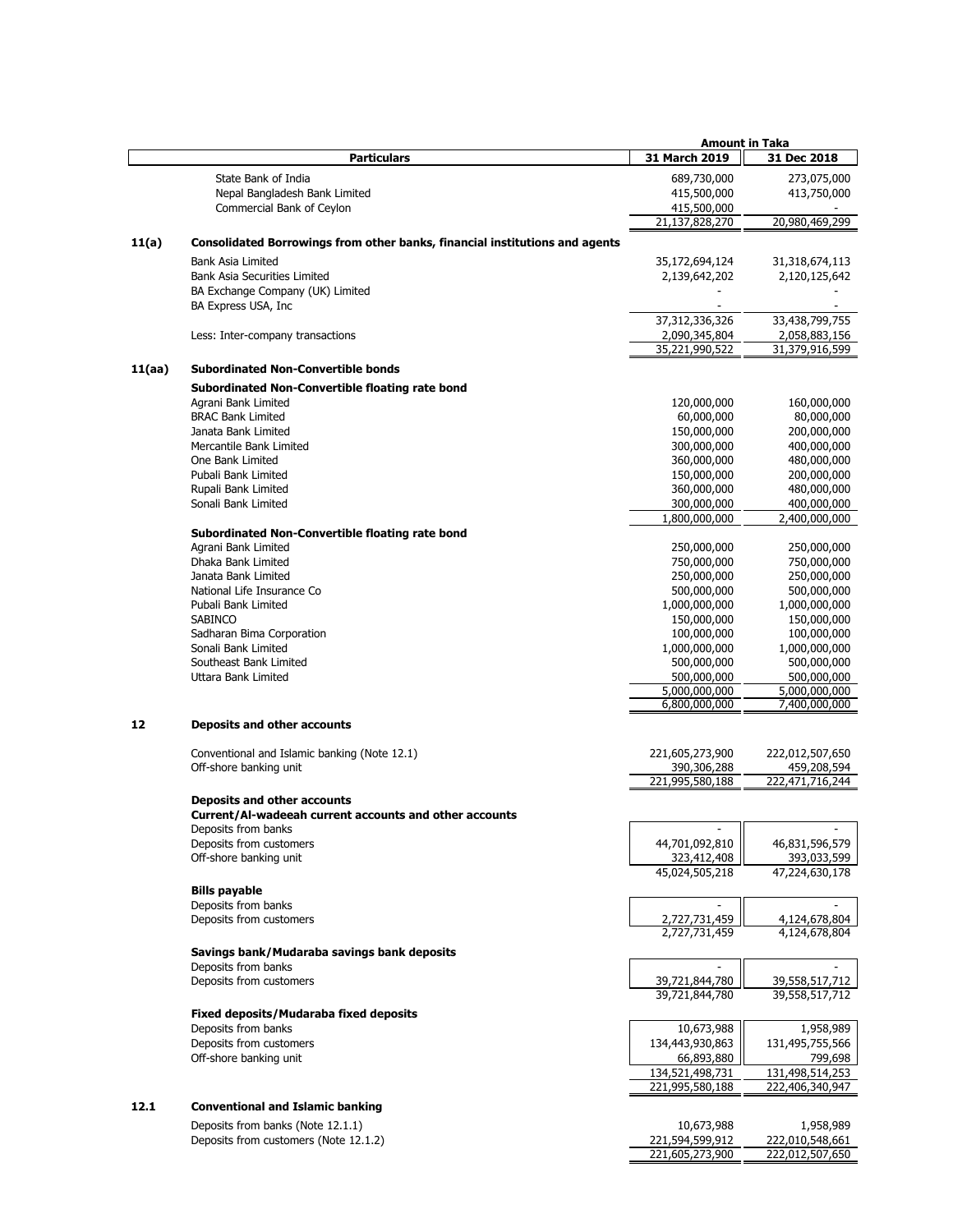|         |                                                                                    | <b>Amount in Taka</b>           |                                 |
|---------|------------------------------------------------------------------------------------|---------------------------------|---------------------------------|
|         | <b>Particulars</b>                                                                 | 31 March 2019                   | 31 Dec 2018                     |
| 12.1.1  | <b>Deposits from banks</b>                                                         |                                 |                                 |
|         |                                                                                    |                                 |                                 |
|         | <b>Fixed deposit/SND</b>                                                           |                                 |                                 |
|         | AB Bank Limited                                                                    | 40,056                          | 40,056                          |
|         | <b>EXIM Bank Limited</b>                                                           | 9,499,438                       | 784,438                         |
|         | Social Islami Bank Limited                                                         | 566,167                         | 566,168                         |
|         | <b>Trust Bank Limited</b>                                                          | 568,327                         | 568,327                         |
|         |                                                                                    | 10,673,988                      | 1,958,989                       |
| 12.1.2  | <b>Deposits from customers</b>                                                     |                                 |                                 |
|         | Current/AI-wadeeah current accounts and other accounts (Note 12.1.2a)              | 44,701,092,810                  | 46,831,596,579                  |
|         | Bills payable (Note 12.1.2b)                                                       | 2,727,731,459                   | 4,124,678,804                   |
|         | Savings bank/Mudaraba savings deposits                                             | 39,721,844,780                  | 39,558,517,712                  |
|         | Fixed deposits/Mudaraba fixed deposits (Note 12.1.2c)                              | 134,443,930,863                 | 131,495,755,566                 |
|         |                                                                                    | 221,594,599,912                 | 222,010,548,661                 |
| 12.1.2a | Current/Al-wadeeah current accounts and other accounts                             |                                 |                                 |
|         |                                                                                    |                                 |                                 |
|         | Current/Al-wadeeah current accounts                                                | 14,932,563,567                  | 16,626,865,081                  |
|         | Other demand deposit - Local currency<br>Other demand deposit - Foreign currencies | 22,539,178,103<br>5,544,535,657 | 23,221,634,537                  |
|         | Foreign currency deposits                                                          | 1,684,815,483                   | 5,456,866,477<br>1,526,230,484  |
|         | Export retention quota                                                             |                                 |                                 |
|         |                                                                                    | 44,701,092,810                  | 46,831,596,579                  |
|         |                                                                                    |                                 |                                 |
| 12.1.2b | <b>Bills payable</b>                                                               |                                 |                                 |
|         | Bills payable - local currency                                                     | 2,716,530,921                   | 4,114,942,932                   |
|         | Bills payable - foreign currencies                                                 | 11,200,538                      | 9,735,872                       |
|         |                                                                                    | 2,727,731,459                   | 4,124,678,804                   |
| 12.1.2c | <b>Fixed deposits/Mudaraba fixed deposits</b>                                      |                                 |                                 |
|         | Fixed deposits/Mudaraba fixed deposits                                             | 79,572,233,163                  | 78,423,944,865                  |
|         | Special notice deposit                                                             | 21,619,223,152                  | 19,471,499,885                  |
|         | Foreign currency deposits (interest bearing)                                       | 3,341,967                       | 3,314,296                       |
|         | Deposit under schemes                                                              | 33,249,132,581                  | 33,596,996,520                  |
|         |                                                                                    | 134,443,930,863                 | 131,495,755,566                 |
| 12.2    | Payable on demand and time deposits                                                |                                 |                                 |
|         |                                                                                    |                                 |                                 |
|         | a) Demand deposits                                                                 |                                 |                                 |
|         | Current/Al-wadeeah current accounts and other accounts                             | 15,255,975,975                  | 17,019,898,680                  |
|         | Savings bank/Mudaraba savings deposits                                             | 3,574,966,030                   | 3,560,266,594                   |
|         | Foreign currency deposits (non interest bearing)                                   | 7,229,351,140                   | 6,983,096,961                   |
|         | Sundry deposits<br>Bills payable                                                   | 22,539,178,103<br>2,727,731,459 | 23,221,634,537<br>4,124,678,804 |
|         |                                                                                    | 51,327,202,707                  | 54,909,575,576                  |
|         |                                                                                    |                                 |                                 |
|         | <b>Time deposits</b><br>b)                                                         |                                 |                                 |
|         | Savings bank/Mudaraba savings deposits                                             | 36,146,878,750                  | 35,998,251,118                  |
|         | Fixed deposits/Mudaraba fixed deposits                                             | 79,649,801,031                  | 78,492,078,849                  |
|         | Foreign currency deposits (interest bearing)                                       | 3,341,967                       | 3,314,296                       |
|         | Special notice deposit                                                             | 21,619,223,152                  | 19,471,499,885                  |
|         | Deposits under schemes                                                             | 33,249,132,581                  | 33,596,996,520                  |
|         |                                                                                    | 170,668,377,481                 | 167,562,140,668                 |
|         |                                                                                    | 221,995,580,188                 | 222,471,716,244                 |
| 12(a)   | <b>Consolidated Deposits and other accounts</b>                                    |                                 |                                 |
|         |                                                                                    |                                 |                                 |
|         | Current/Al-wadeeah current accounts and other accounts<br>Bank Asia Limited        |                                 |                                 |
|         | Bank Asia Securities Limited                                                       | 45,024,505,218<br>324,210,823   | 47,224,630,178<br>277,688,606   |
|         | BA Exchange Company (UK) Limited                                                   |                                 |                                 |
|         | BA Express USA, Inc                                                                |                                 |                                 |
|         |                                                                                    | 45,348,716,041                  | 47,502,318,784                  |
|         | Less: Inter-company transactions                                                   | 24,920,288                      | 14,513,073                      |
|         |                                                                                    | 45,323,795,753                  | 47,487,805,711                  |
|         |                                                                                    |                                 |                                 |
|         | <b>Bills payable</b>                                                               |                                 |                                 |
|         | Bank Asia Limited                                                                  | 2,727,731,459                   | 4,124,678,804                   |
|         | Bank Asia Securities Limited                                                       |                                 |                                 |
|         | BA Exchange Company (UK) Limited                                                   |                                 |                                 |
|         | BA Express USA, Inc.                                                               |                                 |                                 |
|         |                                                                                    | 2,727,731,459                   | 4,124,678,804                   |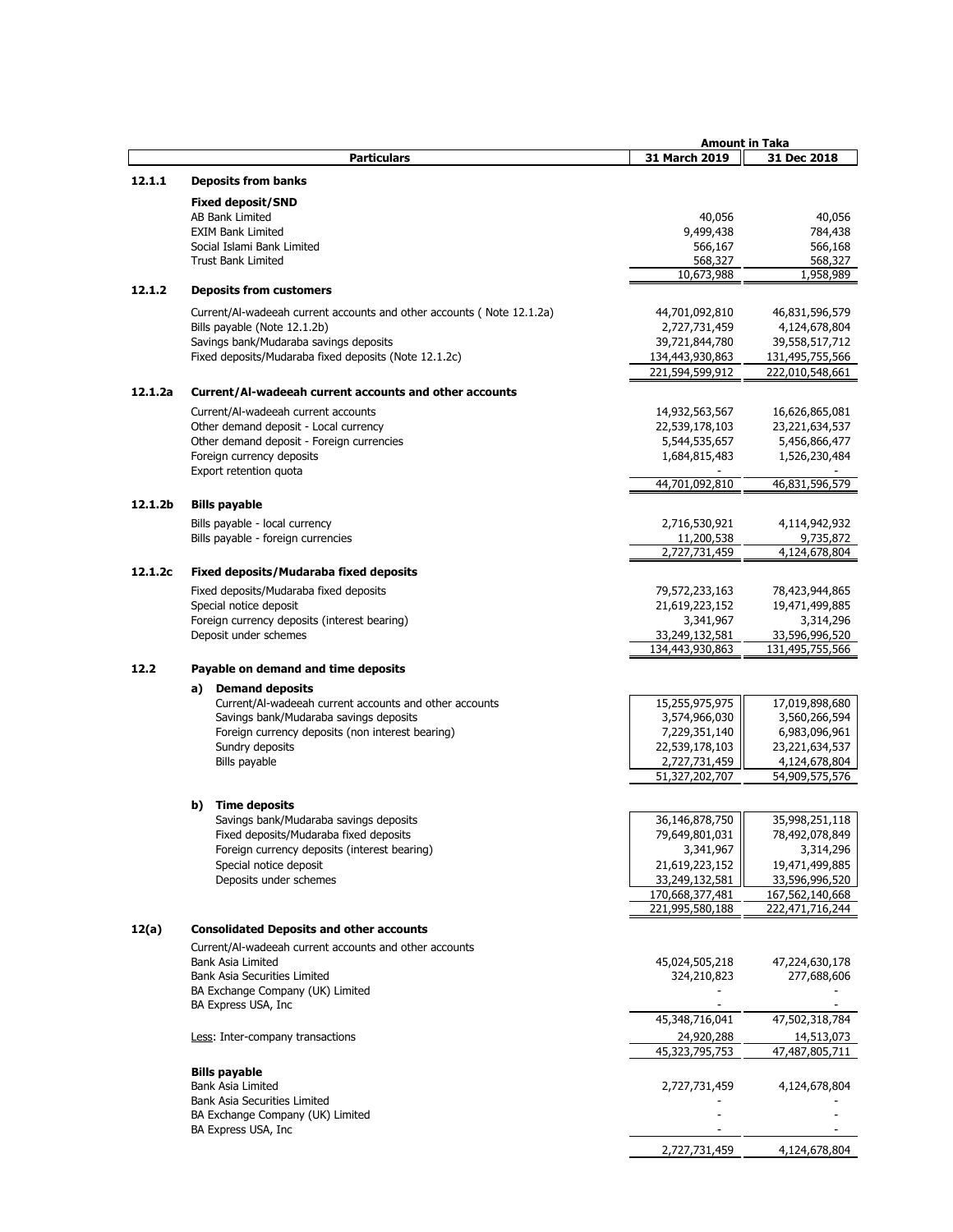|        |                                                                                                 | <b>Amount in Taka</b>    |                         |
|--------|-------------------------------------------------------------------------------------------------|--------------------------|-------------------------|
|        | <b>Particulars</b>                                                                              | 31 March 2019            | 31 Dec 2018             |
|        | Savings bank/Mudaraba savings bank deposits                                                     |                          |                         |
|        | Bank Asia Limited                                                                               | 39,721,844,780           | 39,558,517,712          |
|        | <b>Bank Asia Securities Limited</b>                                                             |                          |                         |
|        | BA Exchange Company (UK) Limited                                                                |                          |                         |
|        | BA Express USA, Inc                                                                             |                          |                         |
|        |                                                                                                 | 39,721,844,780           | 39,558,517,712          |
|        | <b>Fixed deposits/Mudaraba fixed deposits</b>                                                   |                          |                         |
|        | Bank Asia Limited                                                                               | 134,521,498,731          | 131,563,889,550         |
|        | <b>Bank Asia Securities Limited</b>                                                             |                          |                         |
|        | BA Exchange Company (UK) Limited                                                                |                          |                         |
|        | BA Express USA, Inc                                                                             |                          |                         |
|        |                                                                                                 | 134,521,498,731          | 131,563,889,550         |
|        |                                                                                                 | 222,294,870,723          | 222,734,891,777         |
| 13     | <b>Other liabilities</b>                                                                        |                          |                         |
|        |                                                                                                 |                          |                         |
|        | Conventional and Islamic banking (Note 13.1)                                                    | 24,846,477,780           | 22,760,876,373          |
|        | Off-shore banking unit                                                                          |                          |                         |
|        |                                                                                                 | 24,846,477,780           | 22,760,876,373          |
| 13.1   | <b>Conventional and Islamic banking</b>                                                         |                          |                         |
|        | Provision for loans and advances/investments                                                    | 9,686,460,392            | 8,984,001,791           |
|        | Provision on off-balance sheet exposures                                                        | 1,174,743,626            | 1,158,027,498           |
|        | Interest suspense account                                                                       | 1,767,585,635            | 1,689,435,106           |
|        | Provision for income tax including deferred tax (Note 13.1)                                     | 9,375,365,859            | 8,615,874,451           |
|        | Provision for performance and festival bonus                                                    | 253,916,175              | 295,012,168             |
|        | Master card and Visa card payables                                                              | 23,453,235               | 14,655,334              |
|        | Expenditures and other payables                                                                 | 281,931,045              | 293,552,352             |
|        | Provision for nostro accounts                                                                   |                          |                         |
|        | Other payable                                                                                   | 80,945,064               | 71,027,834              |
|        | Provision for profit equalisation                                                               | 20,827,680               | 24,152,568              |
|        | Provision for diminution in value of shares                                                     | 263,383,553              | 263,383,553             |
|        | Payable to Government                                                                           | 180,727,621              | 299,677,621             |
|        | Provision for others                                                                            | 147,218,755              | 147,218,755             |
|        | Rebate payable on good borrowers                                                                | 67,700,000               | 67,700,000              |
|        | Unearned income                                                                                 | 696,472,696              | 526,091,282             |
|        | Interest payable on subordinated non-covertable zero coupon bond<br><b>Fraction Bonus Share</b> | 226,150,685              | 208,496,877             |
|        | ATM/POS settlement account                                                                      | 2,768,571<br>112,103,743 | 2,768,571<br>99,800,612 |
|        | Nostro account credit balance                                                                   | 484,723,445              |                         |
|        |                                                                                                 | 24,846,477,780           | 22,760,876,373          |
|        |                                                                                                 |                          |                         |
| 13.1   | <b>Provision for taxation</b>                                                                   |                          |                         |
|        | Current tax (Note 13.5.1)                                                                       | 8,903,344,494            | 8,143,853,086           |
|        | Deferred tax (Note 13.5.2)                                                                      | 472,021,365              | 472,021,365             |
|        |                                                                                                 | 9,375,365,859            | 8,615,874,451           |
| 13.1.1 | <b>Provision for current tax</b>                                                                |                          |                         |
|        | Opening balance                                                                                 | 8,143,853,086            | 8,805,454,026           |
|        | Add: Provision made during the year                                                             | 759,491,408              | 2,350,000,000           |
|        |                                                                                                 | 8,903,344,494            | 11,155,454,026          |
|        | Less: Adjustments made during the year                                                          |                          | 3,011,600,940           |
|        | Closing balance                                                                                 | 8,903,344,494            | 8,143,853,086           |
| 13.1.2 | <b>Provision for deferred tax</b>                                                               |                          |                         |
|        | Opening balance                                                                                 | 472,021,365              | 472,021,365             |
|        | Provision made for deferred tax liabilities:                                                    |                          |                         |
|        | Charged/(credited) to profit and loss statement                                                 | $\sim$                   | $\sim$                  |
|        | Charged/(credited) to revaluation reserve                                                       |                          |                         |
|        |                                                                                                 |                          |                         |
|        |                                                                                                 | 472,021,365              | 472,021,365             |
|        | Provision made for deferred tax assets                                                          |                          |                         |
|        | Closing balance                                                                                 | 472,021,365              | 472,021,365             |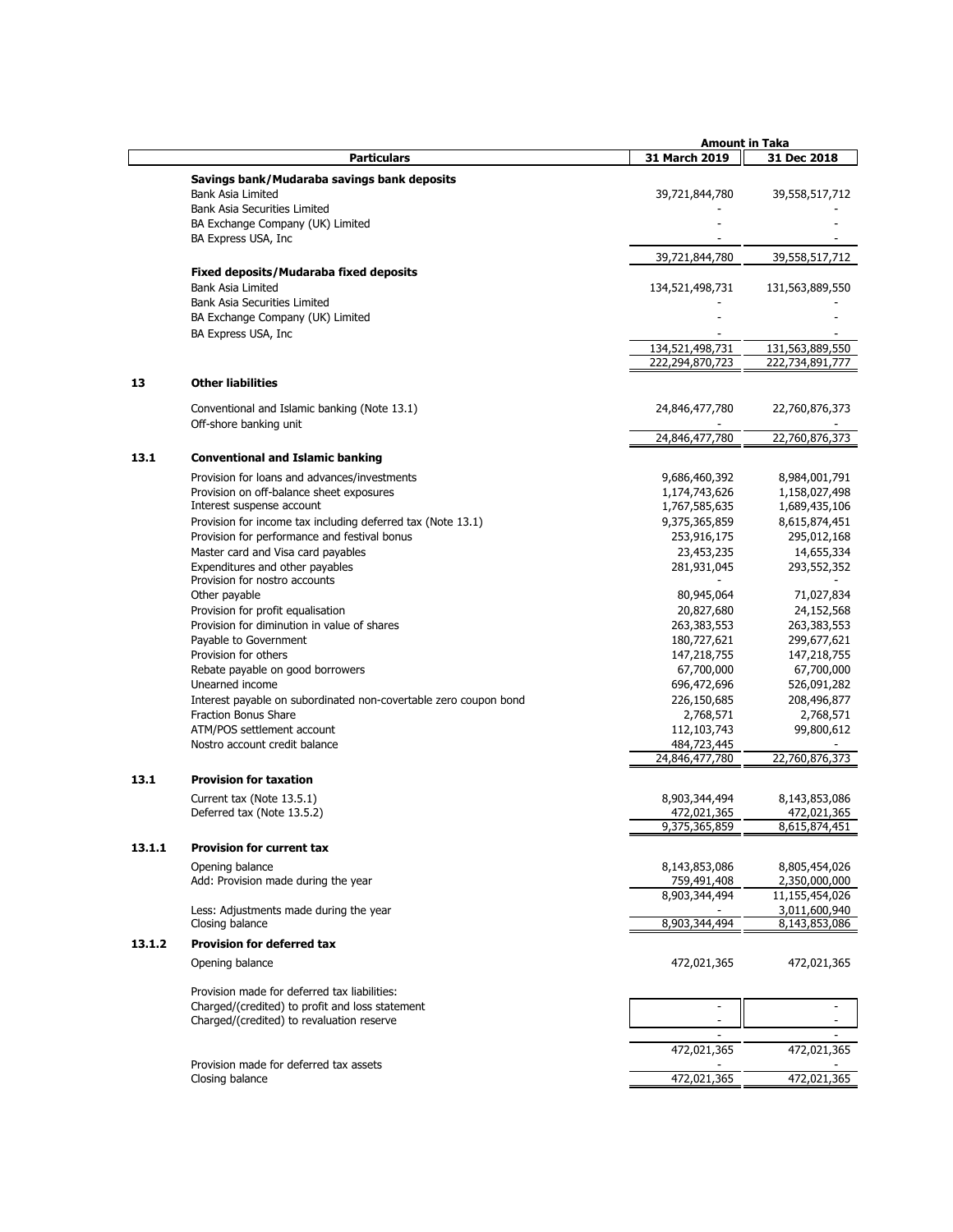|                                           |                   |                 |                | <b>Amount in Taka</b>      |
|-------------------------------------------|-------------------|-----------------|----------------|----------------------------|
| <b>Particulars</b>                        |                   |                 | 31 March 2019  | 31 Dec 2018                |
| 13.1.2 (a) Deferred Tax (asset)/liability |                   |                 |                |                            |
| <b>Particulars</b>                        | <b>Book value</b> | <b>Tax Base</b> | (Deductible)/  | Deferred tax               |
|                                           |                   |                 | <b>Taxable</b> | (Asset)/Liability          |
| Balance as at December 31, 2018           |                   |                 |                |                            |
| Deferred Tax Asset                        |                   |                 |                | (686, 957, 303)            |
| Deferred Tax Liability                    |                   |                 |                | 457,431,300                |
| Net Deferred Tax Asset 2018               |                   |                 |                | (229,526,003)              |
| Balance as at March 31, 2019              |                   |                 |                |                            |
| Loan loss provision                       | (4,649,161,198)   |                 | 2,107,746,881  | (953,030,369)              |
| Provision against capital market          |                   |                 |                |                            |
| Fixed assets excluding vehicle (annex C)  |                   |                 |                |                            |
| Deferred tax assets (a)                   |                   |                 |                | (953,030,369)              |
| Interest receivable                       |                   |                 |                |                            |
| Fixed assets                              | 860,282,017       |                 | 860,282,017    | 322,605,756                |
| Deferred tax liability (b)                | 3,040,686,573     | 2,298,157,817   | 742,528,756    | 278,448,284<br>601,054,040 |
|                                           |                   |                 |                |                            |
| Opening deferred tax assets               |                   |                 |                | (686, 957, 303)            |
| Closing deferred tax assets               |                   |                 |                | (953,030,369)              |
| Charge for the year                       |                   |                 |                | (266,073,066)              |
| Opening deferred tax liabilities          |                   |                 |                | 457,431,300                |
| Closing deferred tax liabilities          |                   |                 |                | 601,054,040                |
| Charge for the year                       |                   |                 |                | 143,622,740                |
| Total charge during the period            |                   |                 |                | (122,450,326)              |

As per Bangladesh Bank, BRPD circular no. 11 dated December 12, 2011 deferred tax assets may be recognized but restrictions are to be followed if deferred tax assets is calculated and recognized based on the provisions against classified loan, advances; such as i. amount of the net income after tax increased due to recognition of deferred tax assets on such provision will not be distributed as divided. ii. the amount of deferred tax assets recognized on such provisions should be deducted while calculating the Regulatory Eligible Capital. iii. a description should be provided regarding deferred tax assets recognized on loan loss provision in the notes to the financial statements. On the other hand, deferred tax liabilities must be recognized for those items which are mentioned to recognize in IAS. Hence, the bank did not recognize deferred tax assets but recognize deferred tax liabilities when it arises.

### **13.2 Provision for nostro accounts**

As per instructions contained in the circular letter no. FEPD (FEMO)/01/2005-677 dated 13 September 2005 issued by Foreign Exchange Policy Department of Bangladesh Bank, Bank is required to make provision regarding the un-reconciled debit balance of nostro account as at balance sheet date. Adequate provision has been made for debit entries which are outstanding for more than 3 months. Details of unrecognized entries are shown in Annex II.

| 13(a) | <b>Consolidated Other liabilities</b>                           |                |                |
|-------|-----------------------------------------------------------------|----------------|----------------|
|       | Bank Asia Limited                                               | 24,846,477,781 | 22,760,876,373 |
|       | Bank Asia Securities Limited                                    | 1,843,202,757  | 1,751,860,673  |
|       | BA Exchange Company (UK) Limited                                | 97,106,159     | 88,500,221     |
|       | BA Express USA, Inc.                                            | 199,727,702    | 199,062,632    |
|       | Foreign currency effect for subsidiaries                        |                |                |
|       |                                                                 | 26,986,514,399 | 24,800,299,899 |
|       | Less: Inter-companies transactions                              |                |                |
|       | Receivable from BASL                                            | 86,593         |                |
|       | Receivable from BA Exchange (UK) Limited                        | 89,099,697     | 71,073,212     |
|       | Receivable from BA Express USA, Inc.                            | 199,452,864    | 206,003,095    |
|       |                                                                 | 26,697,875,245 | 24,523,223,592 |
| 14    | <b>Share capital</b>                                            |                |                |
| 14.1  | <b>Authorized capital</b>                                       |                |                |
|       | 1,500,000,000 ordinary shares of Taka 10 each                   | 15,000,000,000 | 15,000,000,000 |
| 14.2  | Issued, subscribed and fully paid up capital                    |                |                |
|       | 56,372,480 ordinary shares of Taka 10 each issued for cash      | 563,724,800    | 563,724,800    |
|       | 364,010,770 (2010: 243,901,270) ordinary shares of Taka 10 each |                |                |
|       | issued as bonus shares                                          | 3,640,107,700  | 3,640,107,700  |
|       | Right shares issued 25% for the year 2010                       | 1,050,958,100  | 1,050,958,100  |
|       | Issued as bonus shares 20% for the year 2011                    | 1,050,958,120  | 1,050,958,120  |
|       | Issued as bonus shares 10% for the year 2012                    | 630,574,870    | 630,574,870    |
|       | Issued as bonus shares 10% for the year 2013                    | 693,632,350    | 693,632,350    |
|       | Issued as bonus shares 10% for the year 2014                    | 762,995,590    | 762,995,590    |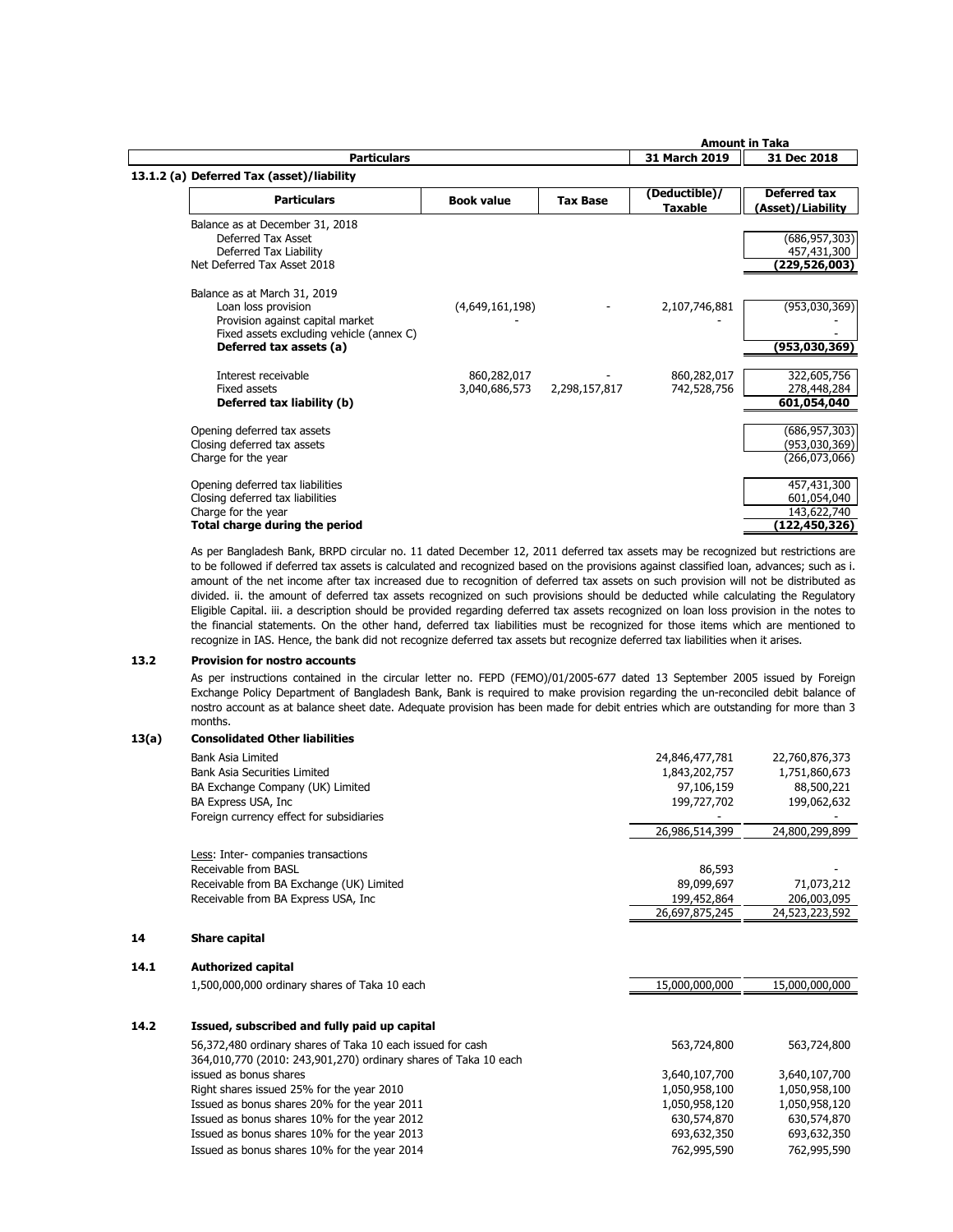|        |                                                                                                                                                                                                            | <b>Amount in Taka</b> |                              |
|--------|------------------------------------------------------------------------------------------------------------------------------------------------------------------------------------------------------------|-----------------------|------------------------------|
|        | <b>Particulars</b>                                                                                                                                                                                         | 31 March 2019         | 31 Dec 2018                  |
|        |                                                                                                                                                                                                            |                       |                              |
|        | Issued as bonus shares 5% for the year 2015                                                                                                                                                                | 419,647,570           | 419,647,570                  |
|        | Issued as bonus shares 12% for the year 2016                                                                                                                                                               | 1,057,511,890         | 1,057,511,890                |
|        | Issued as bonus shares 12.50% for the year 2017                                                                                                                                                            | 1,233,763,870         | 1,233,763,870                |
|        |                                                                                                                                                                                                            | 11,103,874,860        | 11,103,874,860               |
| 14.3   | Initial public offer (IPO)                                                                                                                                                                                 |                       |                              |
|        | Out of the total issued, subscribed and fully paid up capital of the Bank 2,000,000 ordinary shares of Taka 100 each amounting to<br>Taka 200,000,000 was raised through public offering of shares in 2003 |                       |                              |
| 15     | <b>Statutory reserve</b>                                                                                                                                                                                   |                       |                              |
|        | Opening balance                                                                                                                                                                                            | 8,268,393,179         |                              |
|        | Add: Addition during the year (20% of pre-tax profit)                                                                                                                                                      | 290,517,316           | 7,345,137,782<br>923,255,397 |
|        | Closing balance                                                                                                                                                                                            | 8,558,910,495         | 8,268,393,179                |
|        |                                                                                                                                                                                                            |                       |                              |
| 16     | <b>Revaluation reserve</b>                                                                                                                                                                                 |                       |                              |
|        | HTM securities (Note 16.1)                                                                                                                                                                                 | 5,256,455             | 16,504,049                   |
|        | HFT securities (Note 16.2)                                                                                                                                                                                 |                       | 11,740,204                   |
|        | Fixed Assets revaluation (Note 16.3)                                                                                                                                                                       | 2,091,787,951         | 2,091,787,951                |
|        |                                                                                                                                                                                                            | 2,097,044,406         | 2,120,032,204                |
| 16.1   | <b>Revaluation reserve on HTM securities</b>                                                                                                                                                               |                       |                              |
|        | Balance at 1 January                                                                                                                                                                                       |                       |                              |
|        | Gain from revaluation on investments                                                                                                                                                                       | 16,504,049            | 8,880,978<br>9,815,237       |
|        | Adjustment for sale/maturity of securities                                                                                                                                                                 | (11, 247, 594)        | (2, 192, 166)                |
|        |                                                                                                                                                                                                            | 5,256,455             | 16,504,049                   |
|        |                                                                                                                                                                                                            |                       |                              |
| 16.2   | <b>Revaluation reserve on HFT securities</b>                                                                                                                                                               |                       |                              |
|        | Opening balance                                                                                                                                                                                            | 11,740,204            |                              |
|        | Gain from revaluation on investments                                                                                                                                                                       | 83,397,665            | 934,571,047                  |
|        | Adjustment for sale/maturity of securities                                                                                                                                                                 | (95, 137, 869)        | (922,830,843)                |
|        | Closing balance                                                                                                                                                                                            |                       | 11,740,204                   |
| 16.3   | <b>Revaluation reserve on Fixed Assets</b>                                                                                                                                                                 |                       |                              |
|        | Opening balance                                                                                                                                                                                            | 2,091,787,951         | 2,145,503,215                |
|        | Depreciation charged during the period                                                                                                                                                                     |                       | (53,715,264)                 |
|        |                                                                                                                                                                                                            | 2,091,787,951         | 2,091,787,951                |
| 16 (a) | <b>Consolidated Revaluation reserve</b>                                                                                                                                                                    |                       |                              |
|        |                                                                                                                                                                                                            |                       |                              |
|        | Bank Asia Limited<br>Bank Asia Securities Limited                                                                                                                                                          | 2,097,044,406         | 2,120,032,204                |
|        | BA Exchange Company (UK) Limited                                                                                                                                                                           |                       |                              |
|        | BA Express USA, Inc                                                                                                                                                                                        |                       |                              |
|        |                                                                                                                                                                                                            | 2,097,044,406         | 2,120,032,204                |
| 17     | <b>Retained earnings</b>                                                                                                                                                                                   |                       |                              |
|        |                                                                                                                                                                                                            |                       |                              |
|        | Opening balance                                                                                                                                                                                            | 1,839,667,438         | 1,676,694,455                |
|        | Add: Post - tax profit fot the year                                                                                                                                                                        | 693,095,170           | 2,266,276,987                |
|        | Revaluation reserve transferred to retained earnings                                                                                                                                                       |                       | 53,715,264                   |
|        |                                                                                                                                                                                                            | 2,532,762,609         | 3,996,686,706                |
|        | Less Issue of bonus shares for the year 2017                                                                                                                                                               |                       | 1,233,763,870                |
|        | Transfer to statutory reserve                                                                                                                                                                              | 290,517,316           | 923,255,397                  |
|        |                                                                                                                                                                                                            | 290,517,316           | 2,157,019,267                |
|        | Closing balance                                                                                                                                                                                            | 2,242,245,293         | 1,839,667,438                |
| 17(a)  | <b>Consolidated Retained earnings</b>                                                                                                                                                                      |                       |                              |
|        | Opening balance                                                                                                                                                                                            | 1,686,898,121         | 1,554,316,722                |
|        | Add: Foreign exchange revaluation reserve for opening retained earnings                                                                                                                                    | (3,023,920)           | 2,494,969                    |
|        | Revaluation reserve transferred to retained earnings                                                                                                                                                       |                       | 53,715,264                   |
|        | Post- tax profit for the year                                                                                                                                                                              | 689,119,728           | 2,233,390,509                |
|        | Less: Non controlling interest                                                                                                                                                                             | 15                    | 76                           |
|        |                                                                                                                                                                                                            | 2,372,993,914         | 3,843,917,389                |
|        | Less Issue of bonus shares for the year 2017                                                                                                                                                               |                       | 1,233,763,870                |
|        | Transferred to statutory reserve                                                                                                                                                                           | 290,517,316           | 923,255,397                  |
|        |                                                                                                                                                                                                            | 290,517,316           | 2,157,019,267                |
|        | Closing balance                                                                                                                                                                                            | 2,082,476,598         | 1,686,898,121                |
| 17(b)  | Non-controlling (Minority) interest                                                                                                                                                                        |                       |                              |
|        | <b>Bank Asia Securities Limited</b>                                                                                                                                                                        | 11,814                | 11,799                       |
|        | BA Exchange Company (UK) Limited                                                                                                                                                                           |                       |                              |
|        | BA Express USA, Inc                                                                                                                                                                                        |                       |                              |
|        |                                                                                                                                                                                                            | 11,814                | 11,799                       |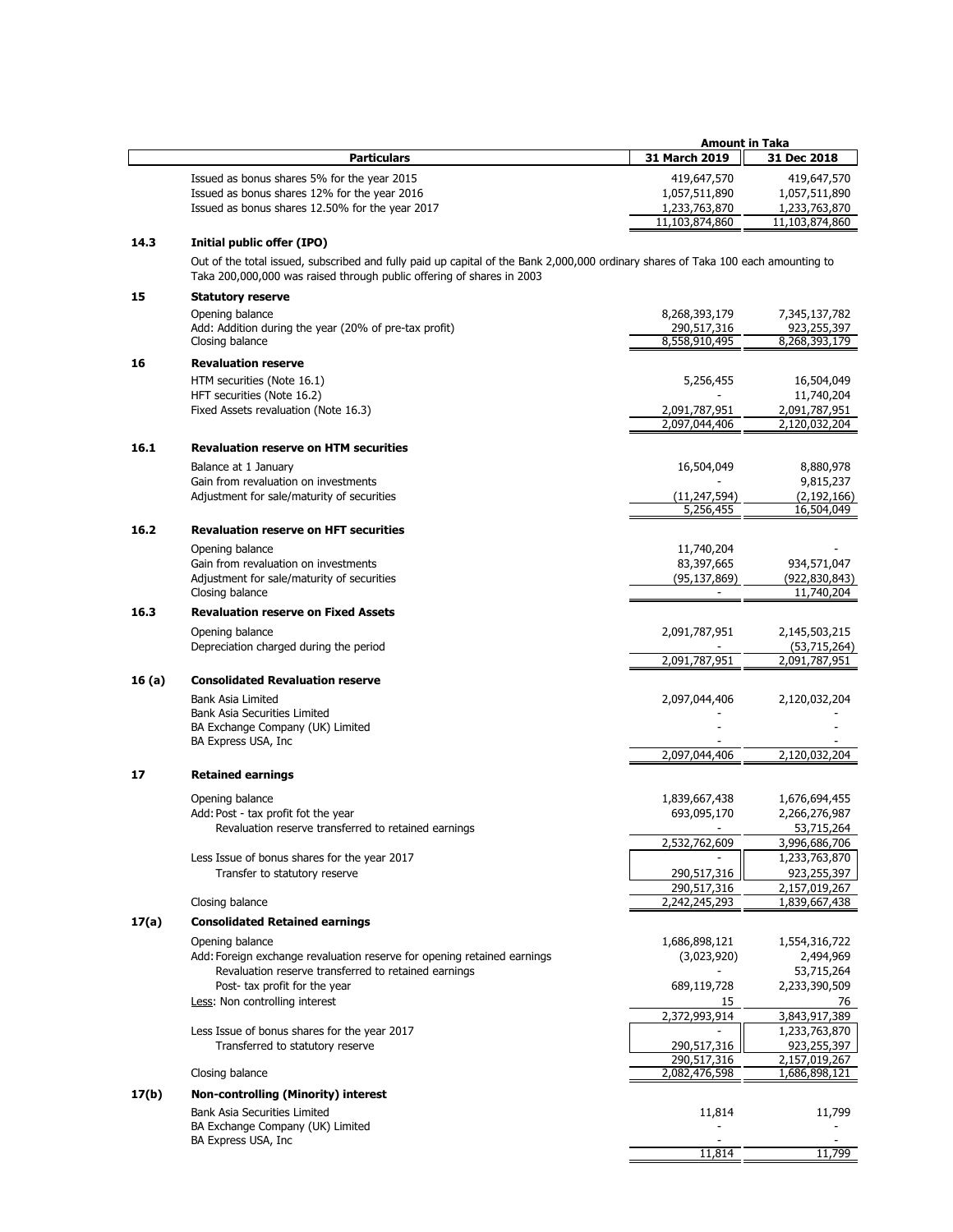|      |                                                                              |                 | <b>Amount in Taka</b> |
|------|------------------------------------------------------------------------------|-----------------|-----------------------|
|      | <b>Particulars</b>                                                           | 31 March 2019   | 31 Dec 2018           |
| 18   | <b>Contingent liabilities</b>                                                |                 |                       |
|      |                                                                              |                 |                       |
|      | Conventional and Islamic banking                                             | 142,296,757,267 | 137,418,638,484       |
|      | Off-shore banking unit                                                       | 18,966,949      | 40,618,003            |
|      |                                                                              | 142,315,724,216 | 137,459,256,487       |
|      |                                                                              |                 |                       |
|      | Acceptances and endorsements (Note 18.1)<br>Conventional and Islamic banking | 49,795,156,783  | 48,556,114,935        |
|      | Off-shore banking unit                                                       | 14,727,353      | 13,276,658            |
|      |                                                                              | 49,809,884,136  | 48,569,391,593        |
|      |                                                                              |                 |                       |
|      | Letters of guarantee                                                         |                 |                       |
|      | Conventional and Islamic banking (Note 18.2)                                 | 45,117,423,673  | 41,312,967,803        |
|      | Off-shore banking unit                                                       | 45,117,423,673  |                       |
|      |                                                                              |                 | 41,312,967,803        |
|      | Irrevocable letters of credit                                                |                 |                       |
|      | Conventional and Islamic banking (Note 18.3)                                 | 28,010,559,364  | 30,300,346,429        |
|      | Off-shore banking unit                                                       | 4,239,596       | 27,341,345            |
|      |                                                                              | 28,014,798,960  | 30,327,687,774        |
|      | Bills for collection                                                         |                 |                       |
|      | Conventional and Islamic banking (Note 18.4)                                 | 18,984,188,157  | 16,015,469,958        |
|      | Off-shore banking unit                                                       |                 |                       |
|      |                                                                              | 18,984,188,157  | 16,015,469,958        |
|      |                                                                              |                 |                       |
|      | Other commitments<br>Conventional and Islamic banking (Note 18.5)            | 389,429,290     | 1,233,739,359         |
|      | Off-shore banking unit                                                       |                 |                       |
|      |                                                                              | 389,429,290     | 1,233,739,359         |
|      |                                                                              | 142,315,724,216 | 137,459,256,487       |
| 18.1 | <b>Acceptances and endorsements</b>                                          |                 |                       |
|      |                                                                              |                 |                       |
|      | Conventional and Islamic banking                                             | 49,795,156,783  | 48,556,114,935        |
|      | Off-shore banking unit                                                       | 14,727,353      | 13,276,658            |
|      |                                                                              | 49,809,884,136  | 48,569,391,593        |
| 18.2 | Letters of guarantee                                                         |                 |                       |
|      |                                                                              |                 |                       |
|      | Letters of guarantee (Local)                                                 | 45,117,423,673  | 20,747,116,559        |
|      | Letters of guarantee (Foreign)                                               |                 | 20,565,851,244        |
|      |                                                                              | 45,117,423,673  | 41,312,967,803        |
| 18.3 | <b>Irrevocable letters of credit</b>                                         |                 |                       |
|      | Letters of credit Back to Back (Inland)                                      | 3,503,657,006   | 2,847,330,194         |
|      | Letters of credit (General)                                                  | 21,518,995,280  | 23,821,302,958        |
|      | Back to back L/C                                                             | 2,987,907,078   | 3,631,713,277         |
|      |                                                                              | 28,010,559,364  | 30,300,346,429        |
| 18.4 | <b>Bills for collection</b>                                                  |                 |                       |
|      |                                                                              |                 |                       |
|      | Local bills for collection                                                   | 12,207,188,417  | 9,524,744,721         |
|      | Foreign bills for collection                                                 | 6,776,999,740   | 6,490,725,237         |
|      |                                                                              | 18,984,188,157  | 16,015,469,958        |
| 18.5 | <b>Other commitments</b>                                                     |                 |                       |
|      |                                                                              |                 |                       |
|      | Forward Assets Purchased and Forward Deposits Placed                         | 389,429,290     | 1,233,739,359         |

### **18.6 Workers' profit participation fund (WPPF)**

As per Bangladesh Labour Act 2006 and SRO no. 336/Law/2010, all companies falling within the scope of WPPF are required to provide 5% of its profit before charging such expense to their eligible employees within the stipulated time. Bank obtained opinion from its legal advisor regarding this issue which stated that the Bank is not required to make provision for WPPF as it is not within the scope of WPPF. As such the Bank did not make any provision during the year for WPPF.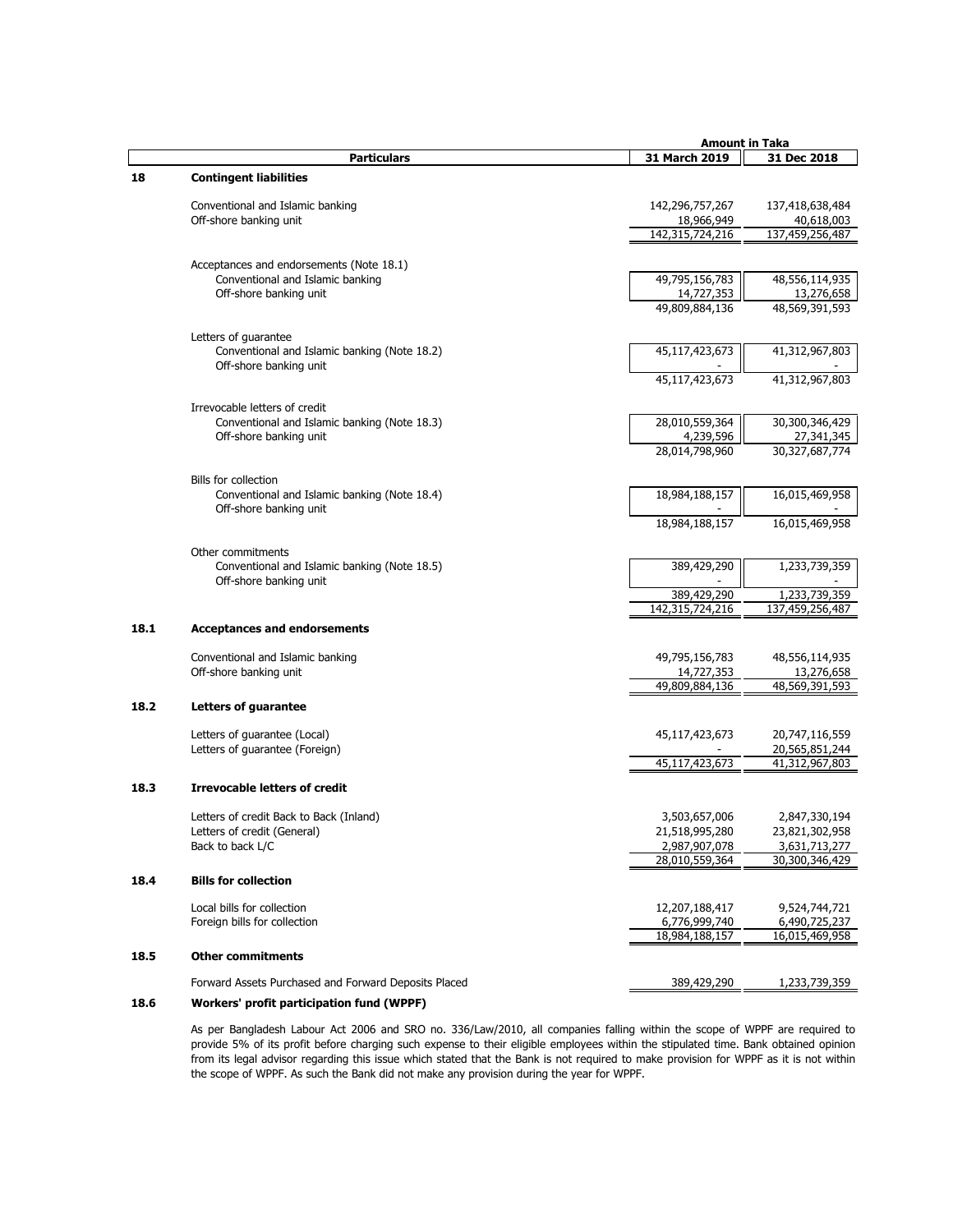|      |                                                                                                                             | <b>Amount in Taka</b>    |               |
|------|-----------------------------------------------------------------------------------------------------------------------------|--------------------------|---------------|
|      | <b>Particulars</b>                                                                                                          | 31 March 2019            | 31 March 2018 |
| 19   | <b>Income statement</b>                                                                                                     |                          |               |
|      | Income:                                                                                                                     |                          |               |
|      |                                                                                                                             |                          |               |
|      | Interest, discount and similar income (Note 19.1)                                                                           | 5,906,737,946            | 5,340,266,657 |
|      | Dividend income (Note 22)<br>Fees, commission and brokerage (Note 19.2)                                                     | 6,952,302<br>388,604,666 |               |
|      | Gains/ less Losses arising from dealing securities                                                                          |                          | 342,054,675   |
|      | Gains/ less Losses arising from investment securities                                                                       | 1,329,533                |               |
|      | Gains/ less Losses arising from dealing in foreign currencies (Note 23.1)                                                   | 543,299,449              | 333,212,399   |
|      | Income from non-banking assets                                                                                              |                          |               |
|      | Other operating income (Note 24)                                                                                            | 209,583,321              | 156,022,870   |
|      | Profit/ less Losses on interest rate changes                                                                                |                          |               |
|      |                                                                                                                             | 7,056,507,217            | 6,171,556,601 |
|      | Expenses:                                                                                                                   |                          |               |
|      | Interest paid/profit shared on deposits and borrowings, etc (Note 21)                                                       | 3,397,125,708            | 3,014,334,030 |
|      | Administrative expenses (Note 19.3)                                                                                         | 970,481,065              | 840,105,056   |
|      | Other expenses (Note 34)                                                                                                    | 412,652,665              | 358,659,369   |
|      | Depreciation on banks assets (Note 33.1)                                                                                    | 106,272,328              | 95,847,893    |
|      |                                                                                                                             | 4,886,531,766            | 4,308,946,348 |
|      |                                                                                                                             | 2,169,975,451            | 1,862,610,253 |
| 19.1 | Interest, discount and similar income                                                                                       |                          |               |
|      | Interest income/profit on investments (Note 20)                                                                             | 5,479,643,838            | 4,796,249,069 |
|      | Interest on treasury bills/reverse repo/bills                                                                               | 382,249,076              | 502,482,900   |
|      | Interest income on corporate bonds                                                                                          | 34,996,692               | 38,578,564    |
|      | Capital gain on Government securities and assets                                                                            | 9,848,340                | 2,956,124     |
|      |                                                                                                                             | 5,906,737,946            | 5,340,266,657 |
|      | Figures of previous period have been rearranged, wherever considered necessary, to conform the current year's presentation. |                          |               |
|      |                                                                                                                             |                          |               |
| 19.2 | Fees, commission and brokerage                                                                                              |                          |               |
|      | Commission                                                                                                                  | 388,604,666              | 342,054,675   |
|      | <b>Brokerage</b>                                                                                                            |                          |               |
|      |                                                                                                                             | 388,604,666              | 342,054,675   |
| 19.3 | <b>Administrative expenses</b>                                                                                              |                          |               |
|      | Salaries and allowances (Note 25)                                                                                           | 719,866,791              | 611,865,578   |
|      | Rent taxes insurance electricity etc (Note 26)                                                                              | 159 309 015              | 164 774 025   |

Rent, taxes, insurance, electricity, etc (Note 26) 159,309,015 159,309,015 164,774,025 Legal expenses (Note 27) 4,532,892 5,164,116 Postage, stamp, telecommunication, etc (Note 28) 31,436,631 31,436,631 21,043,160<br>
Stationery, printing, advertisement, etc (Note 29) 36,059,405 36,059,405 19,349,938 Stationery, printing, advertisement, etc (Note 29) Managing Director's salary and fees (Note 30) 3,545,000 3,545,000 3,050,000 3,050,000 3,050,000 3,050,000 3,050,000 3,050,000 3,050,000 3,050,000 5,050,000 3,050,000 5,050,000 5,050,000 5,050,000 5,050,000 5,032,000 5,032, Directors' fees (Note 31) Auditors' fees (Note 32)<br>
Repair of Bank's assets (Note 33.1)<br>
Repair of Bank's assets (Note 33.1)<br>
Repair of Bank's assets (Note 33.1)<br>
225,000<br>
225,000<br>
225,000<br>
225,000<br>
225,000<br>
225,000 Repair of Bank's assets (Note 33.1) 15,194,331<br>970,481,065

### **20 Interest income/profit on investments**

Conventional and Islamic banking (Note 20.1) 5,184,278,780 4,608,858,681<br>Off-shore banking unit 300,169,345 211,632,139 Off-shore banking unit 211,632,139<br>
300,169,345 211,632,139<br>
5,484,448,125 4,820,490,820 5,484,448,125

5,479,643,838

Less: inter transaction between OBU and Conventional banking  $\overline{4,804,287}$   $\overline{4,804,287}$   $\overline{24,241,751}$ <br>5,479,643,838  $\overline{4,796,249,069}$ 

### **20.1 Conventional and Islamic banking**

| Agricultural loan                                      | 63,287,708  | 85,770,334  |
|--------------------------------------------------------|-------------|-------------|
| Cash credit/Bai Murabaha (Muajjal)                     | 116,517,086 | 102,281,568 |
| Credit card                                            | 90,981,178  | 70,683,305  |
| Credit for poverty alleviation scheme-micro credit     | 138,014     | 17,007      |
| Consumer credit scheme                                 | 303,875,106 | 258,947,098 |
| Demand loan                                            | 891,994,320 | 767,700,350 |
| Export Development Fund (EDF)                          | 68,147,590  | 47,281,466  |
| House building loan                                    | 27,555,852  | 30,916,229  |
| Loans (General)/Musharaka                              | 456,722,076 | 391,042,344 |
| Loans against trust receipts/ Bai Murabaha post import | 336,232,795 | 329,357,405 |
| Overdrafts/ Quard against scheme                       | 999,868,687 | 844,633,549 |
| Packing credit                                         | 10,795,996  | 10,587,938  |
| Payment against documents                              | 3,922,265   | 10,159,118  |
| Staff Ioan                                             | 17,288,771  | 15,941,119  |
| Transport loan                                         | 46,996,367  | 44,156,927  |
| Term Joan- industrial                                  | 565,962,121 | 424,484,903 |
| Term Ioan- others/ Hire purchase under Shirkatul Melk  | 569,215,521 | 581,929,077 |
| Foreign bills purchased                                | 3,394,161   | 3,164,636   |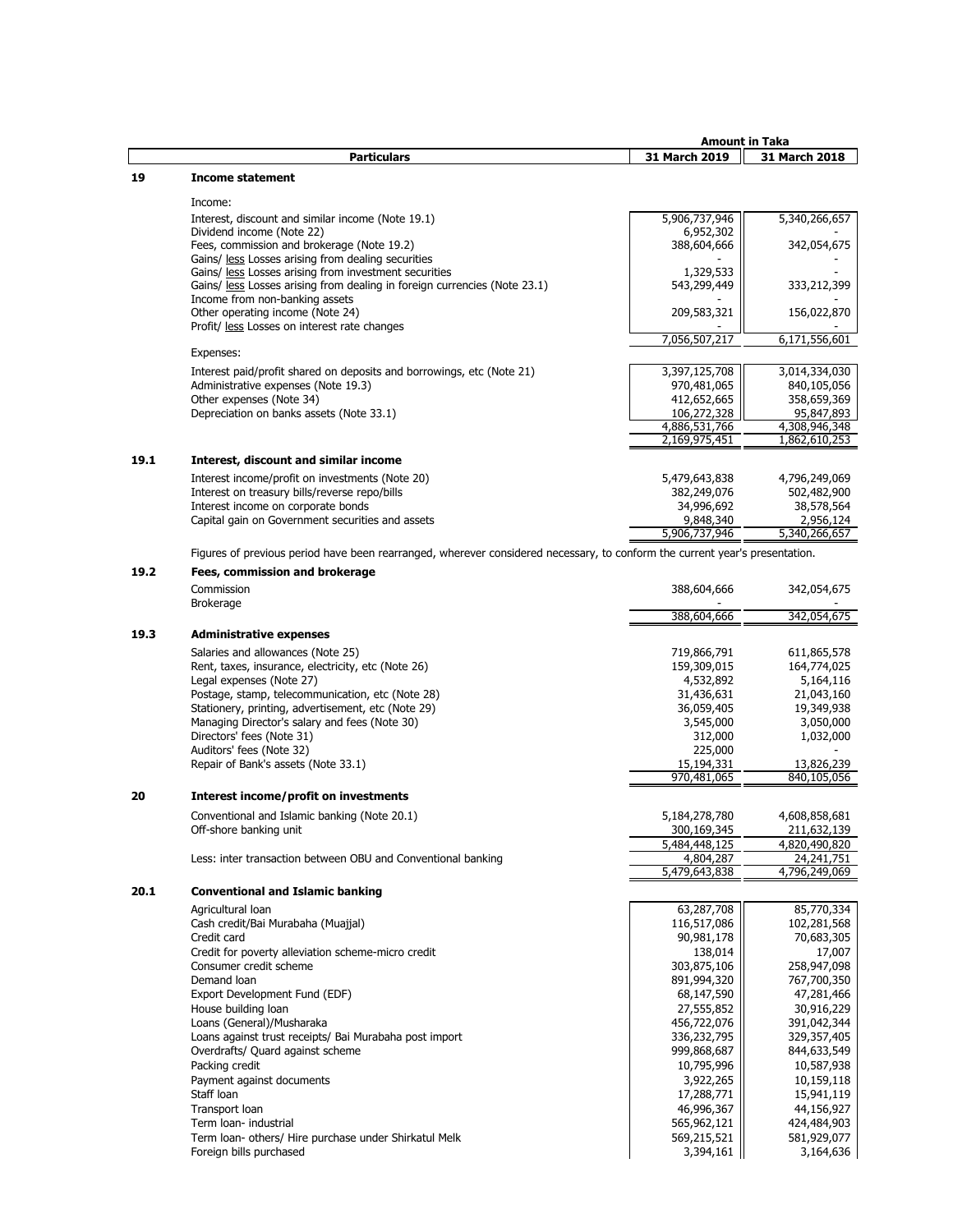|       |                                                                        | <b>Amount in Taka</b>    |               |
|-------|------------------------------------------------------------------------|--------------------------|---------------|
|       | <b>Particulars</b>                                                     | 31 March 2019            | 31 March 2018 |
|       |                                                                        |                          |               |
|       | Local bills purchased                                                  | 55,717,059               | 37,379,481    |
|       | Total interest/profit on loans and advances/investments                | 4,628,612,673            | 4,056,433,854 |
|       | Interest/profit on balance with other banks and financial institutions | 552,593,259              | 549,921,666   |
|       | Interest/profit received from foreign banks                            | 3,072,848                | 2,503,161     |
|       |                                                                        | 5,184,278,780            | 4,608,858,681 |
| 20(a) | <b>Consolidated Interest income/profit on investments</b>              |                          |               |
|       | Bank Asia limited                                                      | 5,479,643,838            | 4,796,249,069 |
|       | Bank Asia Securities Ltd                                               | 109,816,437              | 68,460,888    |
|       | BA Exchange Company (UK) Limited                                       |                          |               |
|       | BA Express USA, Inc.                                                   |                          |               |
|       |                                                                        | 5,589,460,275            | 4,813,105,056 |
| 21    | Interest paid/profit shared on deposits and borrowings etc.            |                          |               |
|       | Conventional and Islamic banking (Note 21.1)                           | 3,167,988,462            | 2,884,301,144 |
|       | Off-shore banking unit                                                 | 233,941,533              | 154,274,637   |
|       |                                                                        | 3,401,929,995            | 3,038,575,781 |
|       | Less: inter transaction with OBU                                       | 4,804,287                | 24,241,751    |
|       |                                                                        | 3,397,125,708            | 3,014,334,030 |
|       |                                                                        |                          |               |
| 21.1  | <b>Conventional and Islamic banking</b>                                |                          |               |
|       | Interest paid/profit shared on deposits                                |                          |               |
|       | Fixed deposits/ Mudaraba Fixed deposit                                 | 1,243,302,064            | 950,006,580   |
|       | Scheme deposits                                                        | 1,269,434,911            | 1,244,643,016 |
|       | Sanchaya plus                                                          | 4,780,225                | 14,608,254    |
|       | Savings deposits/ Mudaraba Savings bank                                | 286,797,909              | 274,420,274   |
|       | Special notice deposits                                                | 172,103,385              | 142,591,720   |
|       |                                                                        | 2,976,418,494            | 2,626,269,844 |
|       | <b>Interest on borrowings and others</b>                               |                          |               |
|       | Local banks including Bangladesh Bank                                  | 29,840,938               | 58,299,924    |
|       | Interest on subordinated non-covertable bond                           | 161,385,534              | 199,711,919   |
|       | Foreign banks                                                          | 343,496                  | 19,457        |
|       |                                                                        | 191,569,968              | 258,031,300   |
|       |                                                                        | 3,167,988,462            | 2,884,301,144 |
| 21(a) | <b>Consolidated Interest Expenses/profit paid on Deposits</b>          |                          |               |
|       | Bank Asia limited                                                      | 3,397,125,708            | 3,014,334,030 |
|       | Bank Asia Securities Ltd                                               | 53,026,672               | 52,695,199    |
|       | BA Exchange Company (UK) Limited                                       |                          |               |
|       | BA Express USA, Inc.                                                   |                          |               |
|       |                                                                        | 3,450,152,380            | 3,015,424,328 |
|       |                                                                        |                          |               |
| 22    | <b>Investment income</b>                                               |                          |               |
|       | Conventional and Islamic banking (Note 22.1)                           | 435,375,943              | 544,017,588   |
|       | Off-shore banking unit                                                 |                          |               |
|       |                                                                        | 435,375,943              | 544,017,588   |
| 22.1  | <b>Conventional and Islamic Banking</b>                                |                          |               |
|       |                                                                        |                          |               |
|       | Interest on treasury bills                                             | 19,606,271               | 61,653,019    |
|       | Interest on treasury bonds                                             | 353,047,177              | 437,247,635   |
|       | Interest income on corporate bonds                                     | 34,996,692               | 38,578,564    |
|       | Interest on Islamic bonds                                              | 3,233,194                | 3,582,246     |
|       | Capital gain from investment in shares                                 | 1,329,533                |               |
|       | Dividend on shares                                                     | 6,952,302                |               |
|       | Capital gain on Government securities                                  | 9,848,340                | 2,956,124     |
|       | Interest on reverse repo                                               | 6,362,434<br>435,375,943 | 544,017,588   |
|       |                                                                        |                          |               |
| 22(a) | <b>Consolidated investment income</b>                                  |                          |               |
|       | Bank Asia Limited                                                      | 435,375,943              | 544,017,588   |
|       | <b>Bank Asia Securities Limited</b>                                    |                          |               |
|       | BA Exchange Company (UK) Limited                                       |                          |               |
|       | BA Express USA, Inc.                                                   |                          |               |
|       |                                                                        | 435,375,943              | 544,017,588   |
| 23    | <b>Commission, exchange and brokerage</b>                              |                          |               |
|       |                                                                        |                          |               |
|       | Conventional and Islamic banking (Note 23.1)                           | 929,473,048              | 674,215,808   |
|       | Off-shore banking unit                                                 | 2,431,067                | 1,051,266     |
|       |                                                                        | 931,904,115              | 675,267,074   |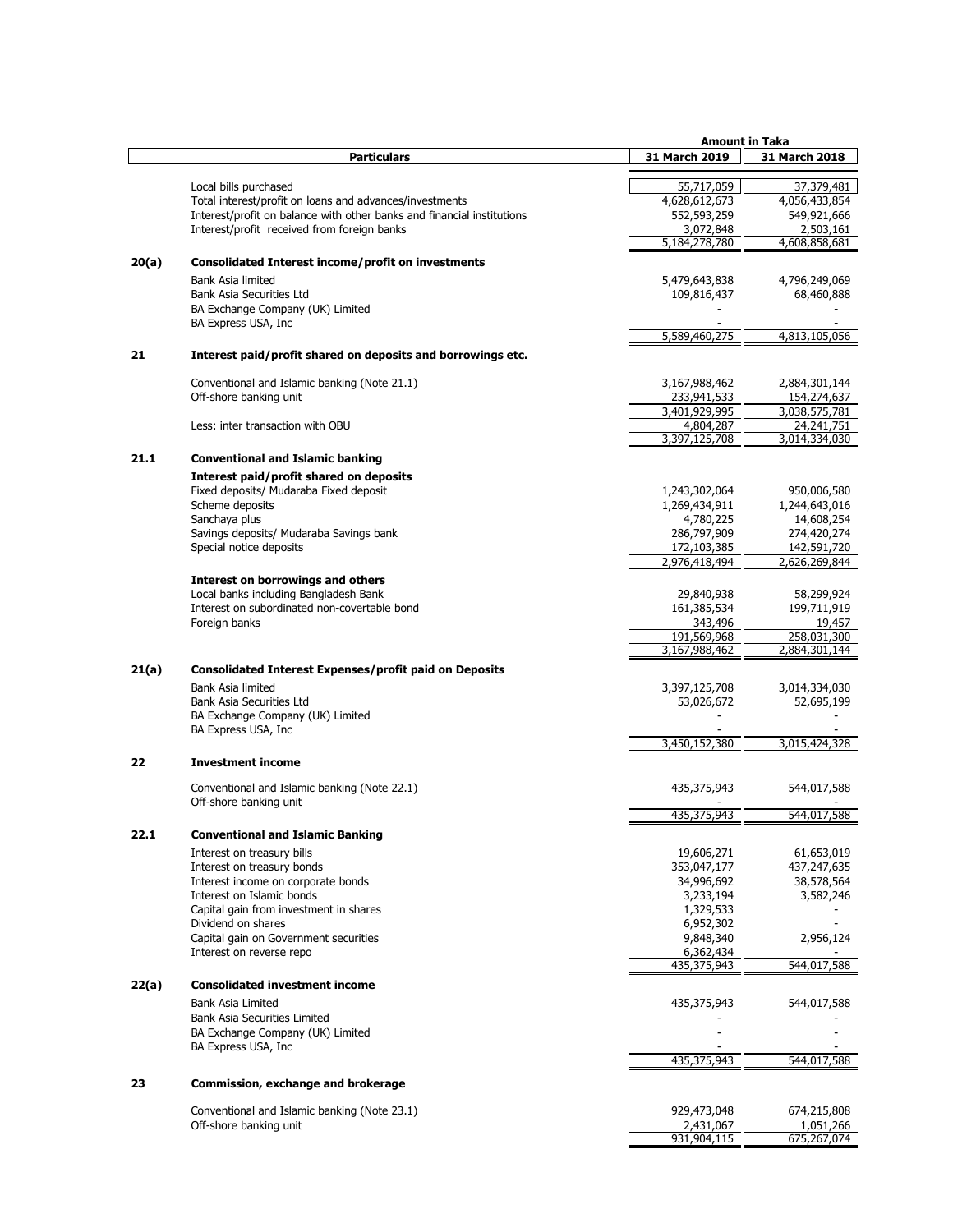|       |                                                        |                          | <b>Amount in Taka</b>     |
|-------|--------------------------------------------------------|--------------------------|---------------------------|
|       | <b>Particulars</b>                                     | 31 March 2019            | 31 March 2018             |
| 23.1  | <b>Conventional and Islamic Banking</b>                |                          |                           |
|       |                                                        |                          |                           |
|       | Commission on L/C                                      | 236,085,580              | 216,258,428               |
|       | Fees and commission                                    | 54,047,590               | 38,494,926                |
|       | Commission on L/G<br>Commission on export              | 86,120,345               | 75,651,729                |
|       | Commission on PO, DD, TT, TC, etc                      | 2,455,740                | 1,959,326                 |
|       | Other commission                                       | 5,112,232<br>2,352,112   | 5,558,949<br>3,080,051    |
|       |                                                        | 386,173,599              | 341,003,409               |
|       | Foreign exchange gain                                  | 543,299,449              | 333,212,399               |
|       |                                                        | 929,473,048              | 674,215,808               |
| 23(a) | <b>Consolidated Commission, exchange and brokerage</b> |                          |                           |
|       | Bank Asia limited                                      |                          |                           |
|       | Bank Asia Securities Ltd                               | 931,904,115              | 675,267,074               |
|       | BA Exchange Company (UK) Limited                       | 36,027,966<br>7,983,471  | 21,273,430<br>5,103,237   |
|       | BA Express USA, Inc                                    | 1,448,796                | 2,799,149                 |
|       |                                                        | 977,364,348              | 704,442,890               |
|       |                                                        |                          |                           |
| 24    | <b>Other operating income</b>                          |                          |                           |
|       | Conventional and Islamic banking (Note 24.1)           | 202,840,133              | 150,361,116               |
|       | Off-shore banking unit                                 | 6,743,188                | 5,661,754                 |
|       |                                                        | 209,583,321              | 156,022,870               |
| 24.1  | <b>Conventional and Islamic banking</b>                |                          |                           |
|       |                                                        |                          |                           |
|       | Locker charge<br>Service and other charges             | 3,096,625<br>98,323,367  | 2,297,250<br>61,035,418   |
|       | Master/Visa card fees and charges                      |                          |                           |
|       | Postage/telex/SWIFT/fax recoveries                     | 55,636,126<br>30,418,343 | 40,871,305                |
|       | Profit on sale of fixed assets                         | 171,800                  | 30,174,525                |
|       | Non-operating income                                   | 1,472,020                | 2,550,587                 |
|       | Rebate on nostro account                               | 10,258,023               | 10,618,874                |
|       | Other income from brokerage                            | 3,463,829                | 2,813,157                 |
|       |                                                        | 202,840,133              | 150,361,116               |
|       | <b>Consolidated other operating income</b>             |                          |                           |
| 24(a) |                                                        |                          |                           |
|       | <b>Bank Asia Limited</b>                               | 209,583,321              | 156,022,870               |
|       | Bank Asia Securities Ltd                               | 7,515,199                | 1,601,958                 |
|       | BA Exchange Company (UK) Limited                       |                          | 228,185                   |
|       | BA Express USA, Inc.                                   | 217,098,520              | 157,853,013               |
|       |                                                        |                          |                           |
| 25    | <b>Salaries and allowances</b>                         |                          |                           |
|       | Conventional and Islamic banking (Note 25.1)           | 719,866,791              | 611,865,578               |
|       | Off-shore banking unit                                 |                          |                           |
|       |                                                        | 719,866,791              | 611,865,578               |
| 25.1  | <b>Conventional and Islamic banking</b>                |                          |                           |
|       |                                                        |                          |                           |
|       | Basic salary                                           | 294,721,198              | 237,663,181               |
|       | Allowances                                             | 300,575,891              | 253,307,209<br>38,100,000 |
|       | Gratuity<br>Provident fund contribution                | 38,100,000<br>26,469,702 | 22,795,188                |
|       | Performance bonus                                      | 60,000,000               | 60,000,000                |
|       |                                                        | 719,866,791              | 611,865,578               |
|       | <b>Consolidated Salaries and allowances</b>            |                          |                           |
| 25(a) |                                                        |                          |                           |
|       | <b>Bank Asia Limited</b>                               | 719,866,791              | 611,865,578               |
|       | Bank Asia Securities Ltd                               | 15,757,509               | 11,095,820                |
|       | BA Exchange Company (UK) Limited                       | 2,729,750                | 1,947,557                 |
|       | BA Express USA, Inc.                                   | 5,192,362<br>743,546,412 | 4,463,062<br>629,372,017  |
|       |                                                        |                          |                           |
| 26    | Rent, taxes, insurance, electricity etc.               |                          |                           |
|       | Conventional and Islamic banking (Note 26.1)           | 159,245,036              | 164,710,952               |
|       | Off-shore banking unit                                 | 63,979                   | 63,073                    |
|       |                                                        | 159,309,015              | 164,774,025               |
| 26.1  | <b>Conventional and Islamic banking</b>                |                          |                           |
|       | Rent, rate and taxes                                   | 97,784,380               | 99,673,217                |
|       | Insurance                                              | 43,372,778               | 44,581,718                |
|       | Power and electricity                                  | 18,087,878               | 20,456,017                |
|       |                                                        | 159,245,036              | 164,710,952               |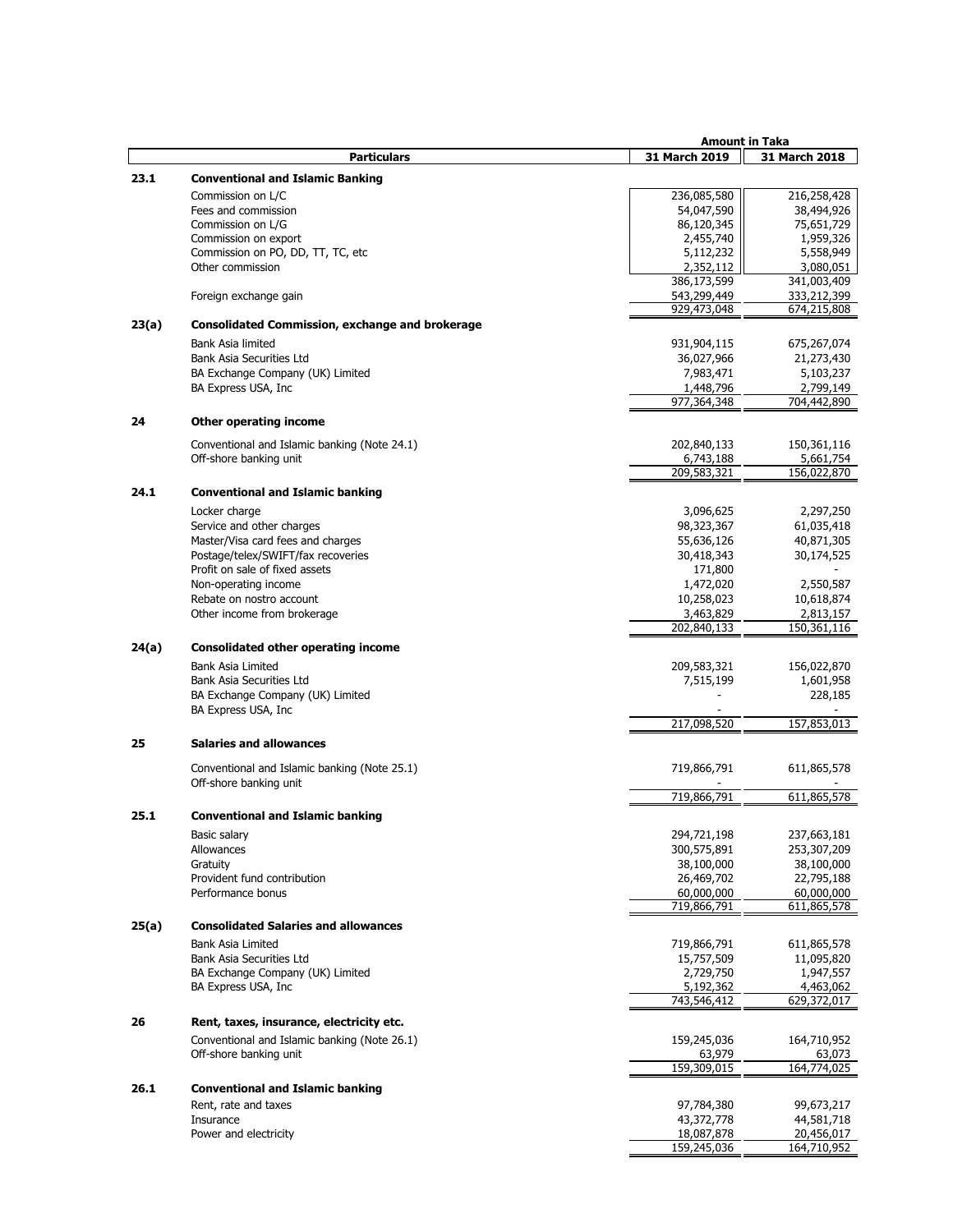|       |                                                          |                       | <b>Amount in Taka</b> |
|-------|----------------------------------------------------------|-----------------------|-----------------------|
|       | <b>Particulars</b>                                       | 31 March 2019         | 31 March 2018         |
|       |                                                          |                       |                       |
| 26(a) | Consolidated Rent, taxes, insurance, electricity etc.    |                       |                       |
|       | Bank Asia Limited                                        | 159,309,015           | 164,774,025           |
|       | Bank Asia Securities Ltd                                 | 3,953,187             | 3,469,614             |
|       | BA Exchange Company (UK) Limited                         | 1,624,361             | 1,803,800             |
|       | BA Express USA, Inc.                                     | 1,780,025             | 1,614,934             |
|       |                                                          | 166,666,588           | 171,662,373           |
| 27    | Legal expenses                                           |                       |                       |
|       | Conventional and Islamic banking (Note 27.1)             | 4,532,892             | 5,164,116             |
|       | Off-shore banking unit                                   |                       |                       |
|       |                                                          | 4,532,892             | 5,164,116             |
| 27.1  | <b>Conventional and Islamic Banking</b>                  |                       |                       |
|       | Legal expenses                                           | 4,532,892             | 5,164,116             |
|       | Other professional charges                               |                       |                       |
|       |                                                          | 4,532,892             | 5,164,116             |
| 27(a) | <b>Consolidated Legal expenses</b>                       |                       |                       |
|       | Bank Asia Limited                                        | 4,532,892             | 5,164,116             |
|       | Bank Asia Securities Ltd                                 |                       |                       |
|       | BA Exchange Company (UK) Limited                         | 272,361               | 556,200               |
|       | BA Express USA, Inc                                      | 63,815                | 40,040                |
|       |                                                          | 4,869,068             | 5,760,356             |
| 28    | Postage, stamps, telecommunication etc.                  |                       |                       |
|       |                                                          |                       |                       |
|       | Conventional and Islamic banking (Note 28.1)             | 31,091,736            | 20,944,800            |
|       | Off-shore banking unit                                   | 344,895<br>31,436,631 | 98,360<br>21,043,160  |
|       |                                                          |                       |                       |
| 28.1  | <b>Conventional and Islamic banking</b>                  |                       |                       |
|       | Telephone, courier and postage                           | 18,519,049            | 12,721,105            |
|       | Master/VISA card process fee<br>ATM charge               | 5,532,247<br>343,370  | 5,026,816<br>217,229  |
|       | SWIFT and Reuter charge                                  | 6,331,590             | 2,609,739             |
|       | Internet                                                 | 365,480               | 369,911               |
|       |                                                          | 31,091,736            | 20,944,800            |
| 28(a) | Consolidated Postage, stamps, telecommunication etc.     |                       |                       |
|       | Bank Asia Limited                                        | 31,436,631            | 21,043,160            |
|       | Bank Asia Securities Ltd                                 | 364,432               | 431,928               |
|       | BA Exchange Company (UK) Limited                         | 101,812               | 106,676               |
|       | BA Express USA, Inc.                                     | 68,601                | 94,092                |
|       |                                                          | 31,971,476            | 21,675,856            |
| 29    | Stationery, printing, advertisements etc.                |                       |                       |
|       |                                                          |                       |                       |
|       | Conventional and Islamic banking (Note 29.1)             | 36,044,254            | 19,336,925            |
|       | Off-shore banking unit                                   | 15,151                | 13,013                |
|       |                                                          | 36,059,405            | 19,349,938            |
| 29.1  | <b>Conventional and Islamic banking</b>                  |                       |                       |
|       | Office and security stationery                           | 15,900,413            | 10,380,022            |
|       | Calendar, diary, souvenir, etc                           | 6,001,440             | 3,025,000             |
|       | ATM card /Supplies And Stationeries                      | 6,108,246             | 1,861,169             |
|       | Books and periodicals<br>Publicity and advertisement     | 385,847<br>7,648,308  | 326,376<br>3,744,358  |
|       |                                                          | 36,044,254            | 19,336,925            |
|       |                                                          |                       |                       |
| 29(a) | Consolidated Stationery, printing, advertisements etc.   |                       |                       |
|       | <b>Bank Asia Limited</b>                                 | 36,059,405            | 19,349,938            |
|       | Bank Asia Securities Ltd                                 | 269,639               | 197,365               |
|       | BA Exchange Company (UK) Limited<br>BA Express USA, Inc. | 90,284<br>191,654     | 59,784<br>315,452     |
|       |                                                          | 36,610,982            | 19,922,539            |
| 30    | <b>Managing Director's salary and fees</b>               |                       |                       |
|       |                                                          |                       |                       |
|       | Basic salary                                             | 1,950,000             | 1,500,000             |
|       | House rent allowance                                     | 375,000               | 375,000               |
|       | Entertainment allowances                                 | 75,000                | 75,000                |
|       | Incentive bonus                                          | 500,000               | 500,000               |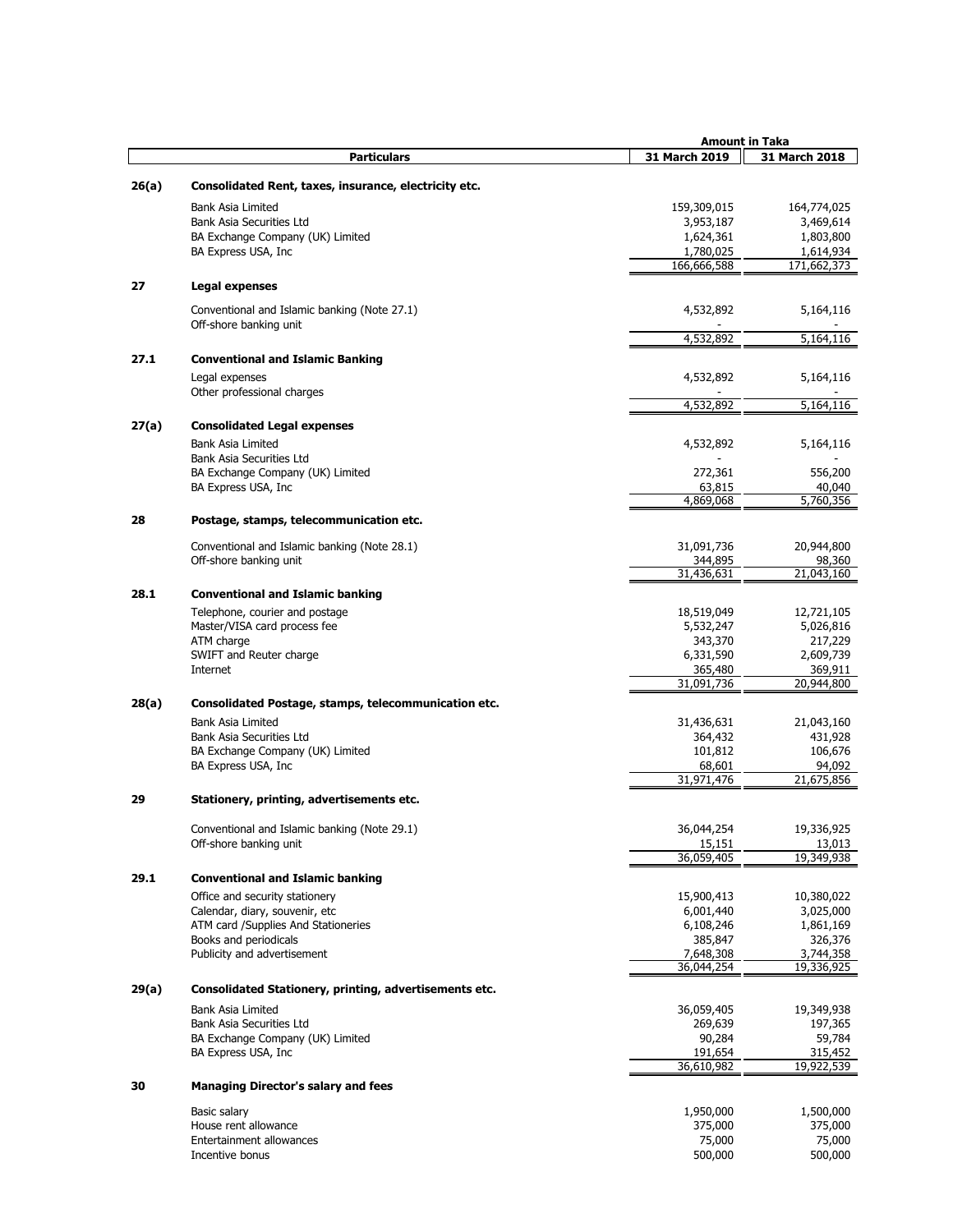|       |                                                               | <b>Amount in Taka</b>  |                        |
|-------|---------------------------------------------------------------|------------------------|------------------------|
|       | <b>Particulars</b>                                            | 31 March 2019          | 31 March 2018          |
|       | Utility allowance and others                                  | 300,000                | 300,000                |
|       | House maintenance allowance                                   | 150,000                | 150,000                |
|       | Provident fund                                                | 195,000                | 150,000                |
|       |                                                               | 3,545,000              | 3,050,000              |
| 31    | <b>Directors' fees</b>                                        |                        |                        |
|       |                                                               |                        |                        |
|       | Directors' fees                                               | 312,000<br>312,000     | 1,032,000<br>1,032,000 |
|       |                                                               |                        |                        |
| 31(a) | <b>Consolidated Directors' fees</b>                           |                        |                        |
|       | Bank Asia Limited                                             | 312,000                | 1,032,000              |
|       | Bank Asia Securities Ltd.<br>BA Exchange Company (UK) Limited | 46,000                 | 55,200                 |
|       | BA Express USA, Inc.                                          | 358,000                | 1,087,200              |
| 32    | <b>Auditors' fees</b>                                         |                        |                        |
|       | Audit fees                                                    | 225,000                |                        |
|       | Others                                                        |                        |                        |
|       |                                                               | 225,000                |                        |
| 32(a) | <b>Consolidated Auditors fees</b>                             |                        |                        |
|       | Bank Asia Limited                                             | 225,000                |                        |
|       | Bank Asia Securities Ltd                                      |                        |                        |
|       | BA Exchange Company (UK) Limited<br>BA Express USA, Inc       | 161,607<br>298,620     | 171,139<br>296,100     |
|       |                                                               | 685,227                | 467,239                |
| 33    | Depreciation and repair of Bank's assets                      |                        |                        |
|       |                                                               |                        |                        |
|       | Conventional and Islamic banking (Note 33.1)                  | 121,466,659            | 109,674,132            |
|       | Off-shore banking unit                                        | 121,466,659            | 109,674,132            |
| 33.1  | Conventional and Islamic banking                              |                        |                        |
|       | Depreciation                                                  | 106,272,328            | 95,847,893             |
|       | Repairs:                                                      |                        |                        |
|       | <b>Building</b>                                               | 2,062,527              | 1,221,875              |
|       | Furniture and fixtures                                        | 688,680                | 72,652                 |
|       | Equipments                                                    | 2,963,442              | 1,006,624              |
|       |                                                               | 5,714,649              | 2,301,151              |
|       | Maintenance                                                   | 9,479,682              | 11,525,088             |
|       |                                                               | 121,466,659            | 109,674,132            |
| 33(a) | <b>Consolidated Depreciation and repairs of Bank's assets</b> |                        |                        |
|       | <b>Bank Asia Limited</b>                                      | 121,466,659            | 109,674,132            |
|       | Bank Asia Securities Ltd                                      | 505,572                | 252,177                |
|       | BA Exchange Company (UK) Limited                              | 418,453                | 522,999                |
|       | BA Express USA, Inc.                                          |                        | 406,726                |
|       |                                                               | 122,390,684            | 110,856,034            |
| 34    | <b>Other expenses</b>                                         |                        |                        |
|       | Conventional and Islamic banking (Note 34.1)                  | 409,620,916            | 354,911,176            |
|       | Off-shore banking unit                                        | 3,031,749              | 3,748,193              |
|       |                                                               | 412,652,665            | 358,659,369            |
| 34.1  | <b>Conventional and Islamic banking</b>                       |                        |                        |
|       | Car expenses                                                  | 80,043,380             | 77,569,139             |
|       | Contractual service expenses                                  | 172,239,184            | 129,782,477            |
|       | Computer expenses                                             | 30,542,087             | 33,183,902             |
|       | Other management and administrative expenses                  | 52,648,683             | 50,459,414             |
|       | Commission paid to agents                                     | 25,802,828             | 11,488,134             |
|       | Entertainment                                                 | 10,746,766             | 8,933,707              |
|       | AGM/EGM expenses                                              | 975,000                | 1,000,000              |
|       | Payment to superannuation fund                                | 1,830,000              | 1,830,000              |
|       | Donation and subscription to institutions                     | 25,654,073             | 31,128,296             |
|       | Travelling expenses<br>Training and internship                | 5,032,809<br>4,099,606 | 6,483,710<br>3,014,097 |
|       | Directors' travelling expenses                                | 6,500                  | 38,300                 |
|       |                                                               | 409,620,916            | 354,911,176            |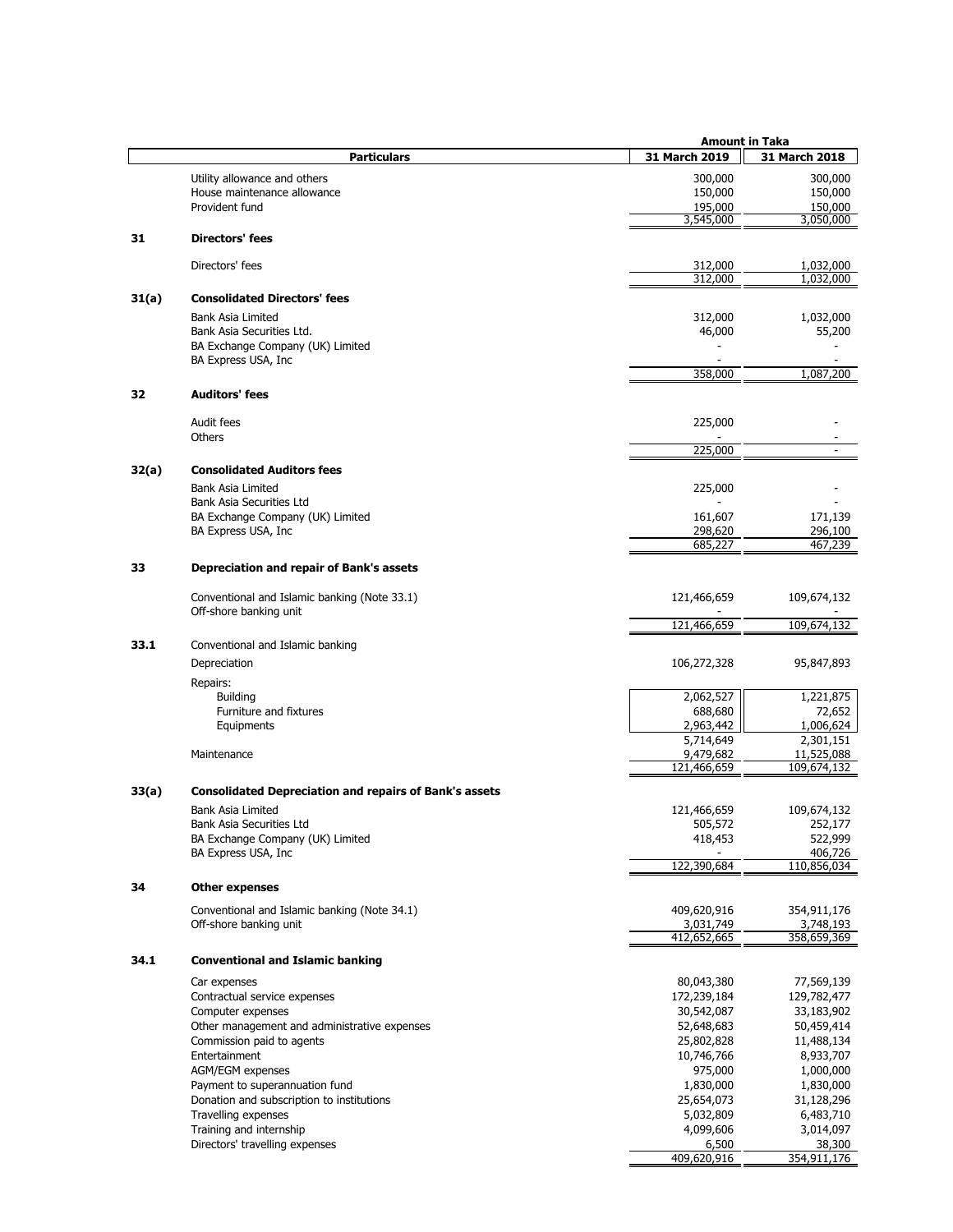|       |                                                                                                                               |               | <b>Amount in Taka</b> |  |
|-------|-------------------------------------------------------------------------------------------------------------------------------|---------------|-----------------------|--|
|       | <b>Particulars</b>                                                                                                            | 31 March 2019 | 31 March 2018         |  |
|       | <b>Consolidated other expenses</b>                                                                                            |               |                       |  |
| 34(a) |                                                                                                                               |               |                       |  |
|       | Bank Asia Limited                                                                                                             | 412,652,665   | 358,659,369           |  |
|       | Bank Asia Securities Ltd                                                                                                      | 4,565,512     | 4,808,607             |  |
|       | BA Exchange Company (UK) Limited                                                                                              | 715,378       | 1,559,872             |  |
|       | BA Express USA, Inc.                                                                                                          | 2,616,513     | 2,145,588             |  |
|       |                                                                                                                               | 420,550,068   | 367,173,436           |  |
| 35    | Receipts from other operating activities                                                                                      |               |                       |  |
|       | Conventional and Islamic banking (Note 35.1)                                                                                  | 214,018,006   | 153,317,240           |  |
|       | Off-shore banking unit                                                                                                        | 6,743,188     | 5,661,754             |  |
|       |                                                                                                                               | 220,761,194   | 158,978,994           |  |
| 35.1  | <b>Conventional and Islamic banking</b>                                                                                       |               |                       |  |
|       | Locker charge                                                                                                                 | 3,096,625     | 2,297,250             |  |
|       | Service and other charges                                                                                                     | 98,323,367    | 61,035,418            |  |
|       | Master card fees and charges                                                                                                  | 55,636,126    | 40,871,305            |  |
|       | Postage/telex/SWIFT/ fax recoveries                                                                                           | 30,418,343    | 30,174,525            |  |
|       | Non-business income                                                                                                           | 26,543,545    | 18,938,742            |  |
|       |                                                                                                                               | 214,018,006   | 153,317,240           |  |
| 35(a) | <b>Consolidated Receipts from other operating activities</b>                                                                  |               |                       |  |
|       |                                                                                                                               |               |                       |  |
|       | Bank Asia Limited                                                                                                             | 220,761,194   | 158,978,994           |  |
|       | Bank Asia Securities Ltd                                                                                                      | 7,515,199     | 1,601,958             |  |
|       | BA Exchange Company (UK) Limited                                                                                              |               | 228,185               |  |
|       | BA Express USA, Inc.                                                                                                          |               |                       |  |
|       |                                                                                                                               | 228,276,393   | 160,809,137           |  |
| 36    | Payments for other operating activities                                                                                       |               |                       |  |
|       | Conventional and Islamic banking (Note 36.1)                                                                                  | 608,917,475   | 549,911,404           |  |
|       | Off-shore banking unit                                                                                                        | 3,095,728     | 3,811,266             |  |
|       |                                                                                                                               | 612,013,203   | 553,722,670           |  |
| 36.1  | <b>Conventional and Islamic banking</b>                                                                                       |               |                       |  |
|       | Rent, rates and taxes                                                                                                         | 159,245,036   | 164,710,952           |  |
|       | Legal expenses                                                                                                                | 4,532,892     | 5,164,116             |  |
|       | Directors' fees                                                                                                               | 312,000       | 1,032,000             |  |
|       | Postage, stamp, telecommunication, etc                                                                                        | 31,436,631    | 21,043,160            |  |
|       | Other expenses                                                                                                                | 409,620,916   | 354,911,176           |  |
|       | Managing Director's salary                                                                                                    | 3,545,000     | 3,050,000             |  |
|       | Auditors' fee                                                                                                                 | 225,000       |                       |  |
|       |                                                                                                                               | 608,917,475   | 549,911,404           |  |
| 36(a) | Payments for other operating activities                                                                                       |               |                       |  |
|       | <b>Bank Asia Limited</b>                                                                                                      | 612,013,203   | 553,722,670           |  |
|       | Bank Asia Securities Ltd                                                                                                      | 8,929,131     | 8,765,349             |  |
|       | BA Exchange Company (UK) Limited                                                                                              | 2,875,519     | 4,197,687             |  |
|       | BA Express USA, Inc.                                                                                                          | 4,827,574     | 4,190,754             |  |
|       |                                                                                                                               | 628,645,428   | 570,876,460           |  |
| 37    | Earnings per share (EPS)                                                                                                      |               |                       |  |
|       | Net profit after tax (Numerator)                                                                                              | 693,095,170   | 595,978,785           |  |
|       | Number of ordinary shares outstanding (Denominator)                                                                           | 987,011,099   | 987,011,099           |  |
|       | Issue of bonus shares 12.50%                                                                                                  | 123,376,387   | 123,376,387           |  |
|       | Number of ordinary shares outstanding (Denominator)                                                                           | 1,110,387,486 | 1,110,387,486         |  |
|       | Earnings per share (EPS)                                                                                                      | 0.62          | 0.54                  |  |
|       | Earnings per share has been calculated in accordance with IAS 33: "Earnings Per Share (EPS)". Earnings per share for previous |               |                       |  |

period has been restated since the bonus issue is an issue without consideration of cash. It is treated as if it has occurred prior to the beginning of 2018, the earliest period reported. Actual EPS for March 2018 was Taka 0.60.

### **37(a) Consolidated Earnings per share (EPS)**

| Net profit after tax (Numerator)                    | 689,119,728   | 590,290,963   |
|-----------------------------------------------------|---------------|---------------|
| Number of ordinary shares outstanding (Denominator) | 1,110,387,486 | 1,110,387,486 |
| Earnings per share (EPS)                            | 0.62          | 0.53          |

Earnings per share has been calculated in accordance with IAS 33: "Earnings Per Share (EPS)". Earnings per share for previous period has been restated since the bonus issue is an issue without consideration of cash. It is treated as if it has occurred prior to the beginning of 2018, the earliest period reported. Actual EPS for March 2018 was Taka 0.60.